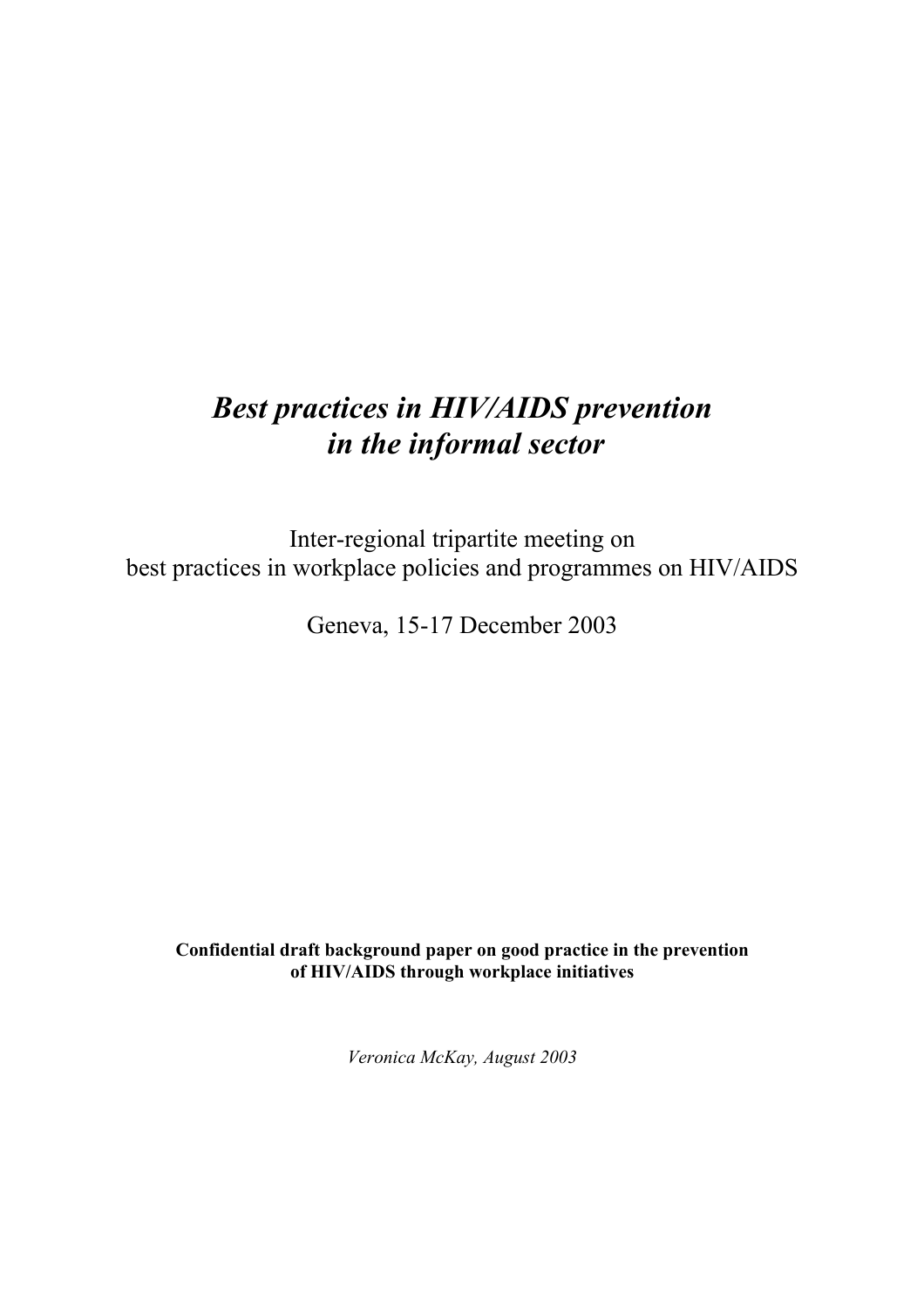# *CONTENTS*

- 1. *Introduction and terms of reference*
- 2. *Assumptions*
- 3. *The ILO Code of practice*
- 4. *Case studies*
- 5. *Lessons learned*
- *6. Summary and conclusions*

**<<V – this will have to be checked at the end – I'm not sure this list bears much resemblance to what I've looked at. Y>>**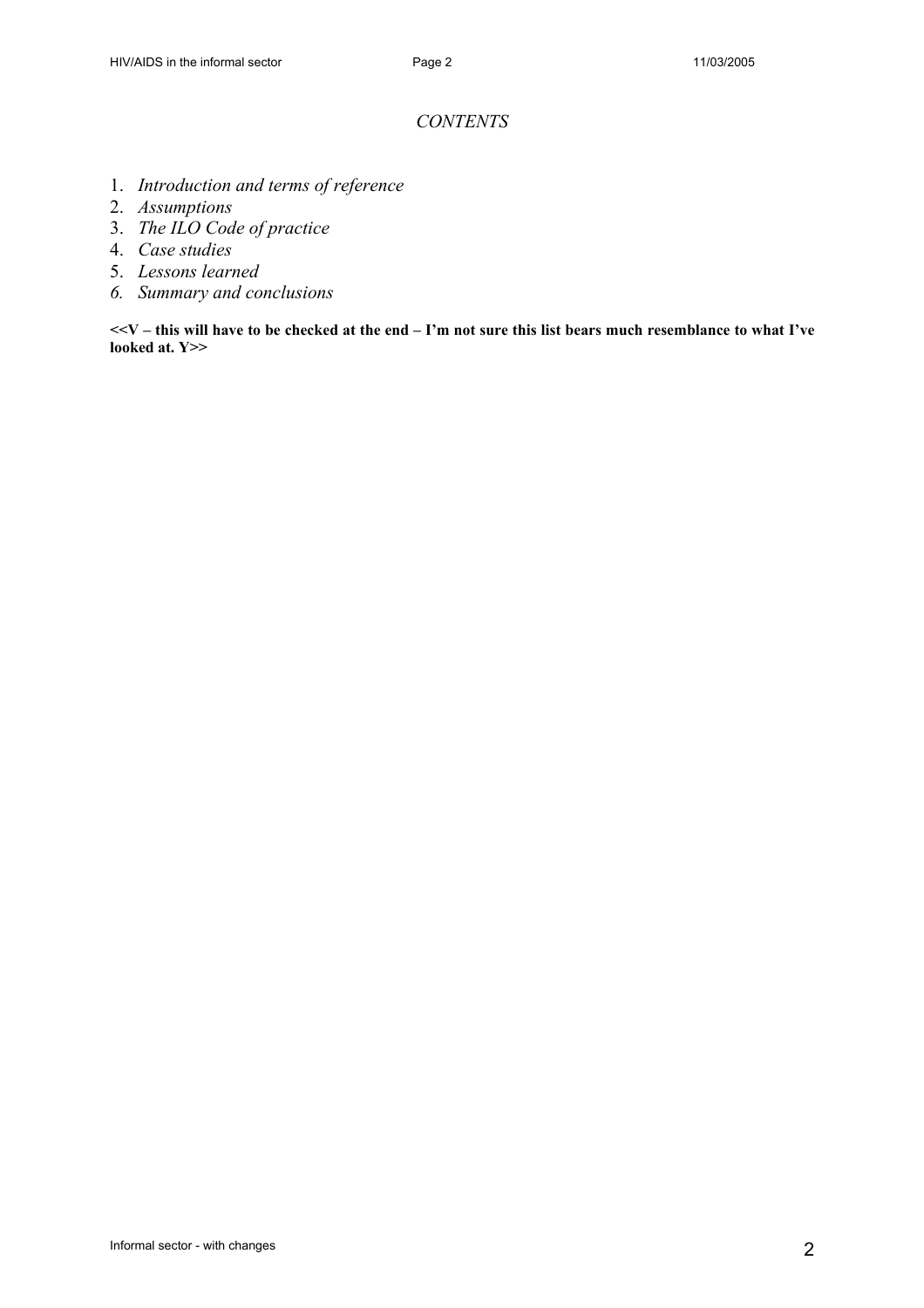## **INTRODUCTION AND OVERVIEW**

#### *About the aims and scope of this paper*

This paper is based on experiences from the ILO's four-country study on HIV/AIDS mitigation in the informal sector. It considers "best practices" that have been identified in workplace policies and programmes on HIV/AIDS in the informal economy. It focuses especially on examples which might guide and inform practices and policies pertaining to the informal economy with regard to the following:

- information and awareness-raising programmes
- training and behavioural change programmes
- working conditions, including aspects such as travel, hygiene, childcare arrangements
- **•** counselling and testing
- care and support possibilities

The paper gives an overview of good practices taken from the four countries in which the ILO informal economy research project was carried out. Quantitative and qualitative studies, including participatory rapid assessments, were carried out in Uganda, Ghana, Tanzania and South Africa. The studies were conducted (a) to gather necessary KAPB data from informal workers in the four countries and (b) to initiate participatory, community-based approaches with the aim of organising governments, local governments and local communities to implement a sustained response to the challenges of the HIV/AIDS epidemic within the informal economy.

In addition, the various studies required the research teams to identify their respective countries' relevant trade unions, national and local government departments, **<<V Trade unions and govt depts in general, or just those involved in HIV/AIDS work? Y>>** organisations for people infected with HIV/AIDS, and organisations associated with workers in the informal economy and, more specifically, with HIV/AIDS interventions. Each of the studies involved the broad-based consultation with stakeholders that is necessary for generating a "buy in" from stakeholders and also for capacitating stakeholders to ensure subsequent sustained interventions. The data with the participatory **<<V – have wracked the old brains, but haven't been able to make a guess that sounds right. Please would you add the necessary. Thanks. SOS>>** culminated in each of the countries defining its respective action plans, which will be elaborated on in the final paper. **<<V – should you say which final paper you mean?>>** 

Also provided in this paper is an outline of how the four countries analysed the problem of HIV/AIDS among workers in the informal sector and how the country teams attempt to mobilise rapid action teams to assist in the various interventions aimed at mitigating HIV/AIDS in the informal economy. The paper then refers to a variety of approaches piloted in the four countries and attempts to highlight aspects of best practice embedded in each approach.

#### *Key assumptions*

In many developing countries, particularly in sub-Saharan Africa, the HIV/AIDS pandemic impacts on almost every aspect of society. The informal economy is by no means unaffected, and the pandemic has grim implications for workers in this sector, especially given the inadequacy of social protection systems within the countries and within the sector specifically. In the countries with the highest levels of infection, most workers are to be found in the informal economy and are therefore not easily reached by mainstream interventions.

As is pointed out elsewhere, the formal workplace usually provides workers with opportunities for reducing the risk of HIV/AIDS by improving prevention through practical, sustainable and effective interventions. It is argued that these interventions result in changes in attitudes and personal behaviour, and that organisations facilitate and support these changes through initiatives that reach workers through their workplaces and/or work activities. Workers in the informal economy, however, do not as a rule have these mitigating workplace benefits.

People in informal work represent the largest concentration of "needs without a voice". They are excluded from or under-represented in social dialogue and processes with and in institutions. Unlike the formal economic sector, there is little contact between the informal economy and NGOs, and government's HIV interventions reach few of its workers. Moreover, the sector is usually not a focal point of service providers with regard to HIV/AIDS interventions.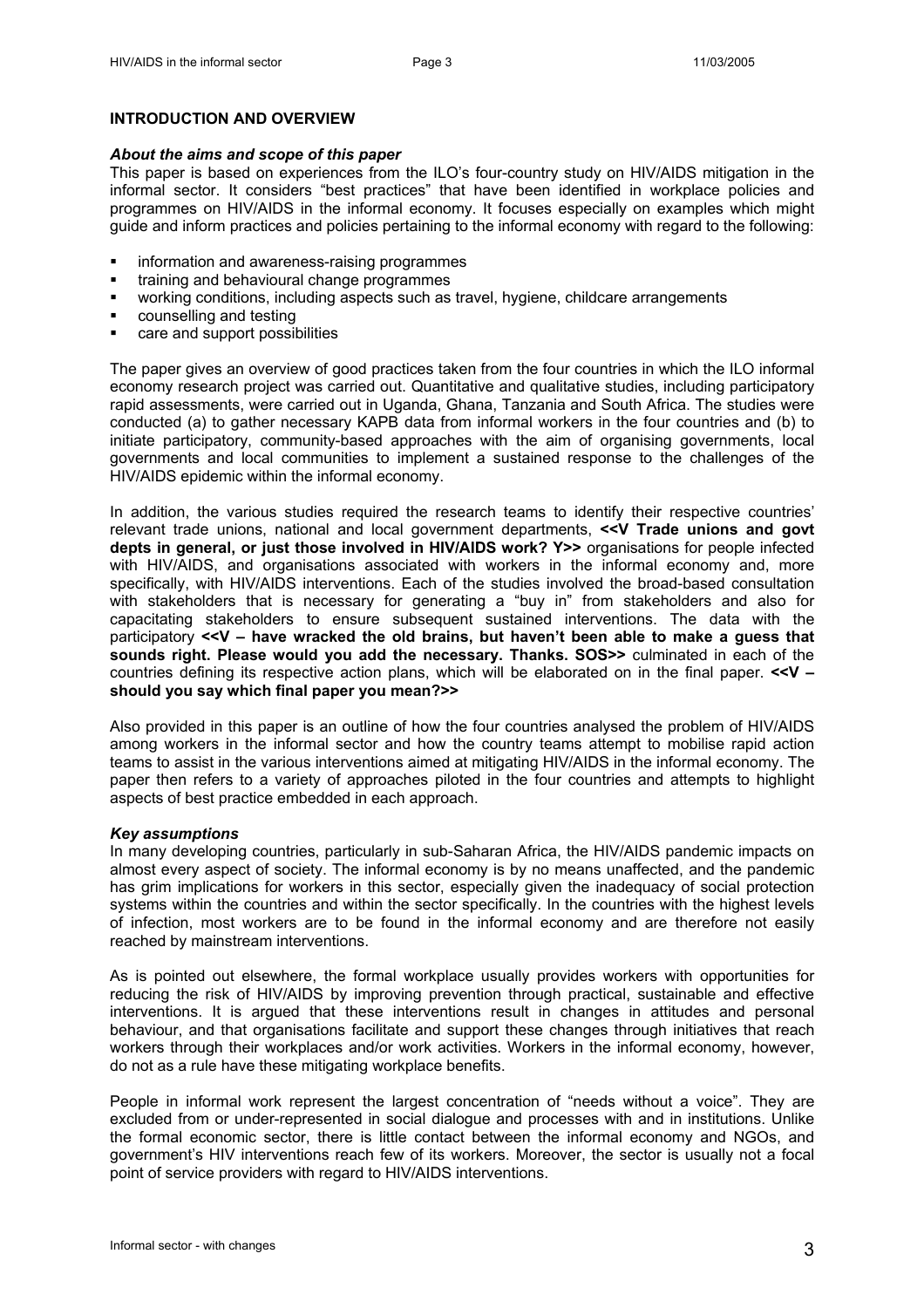#### **The impact of HIV infection on the informal sector**

HIV/AIDS has a negative impact in all sectors and at all levels of the economy. However, as indicated above, informal activities are more vulnerable than others. Profit margins are tight, and access to official support mechanisms is extremely limited. Most of the businesses are individually owned, and illness or death of the operator is therefore very likely to lead to the closure of the business. The epidemic threatens livelihoods and productivity in both urban and rural areas, with particularly severe effects on women because of their double role of caring for sick household members and earning a living. This is particularly the case in the informal sector. HIV/AIDS thus deepens poverty and intensifies economic inequalities.

The costs of HIV/AIDS for informal sector enterprises are the same as those in the formal sector, both directly and indirectly. Direct costs include expenditure on medical care, drugs and funerals. Indirect costs include loss of time due to illness, recruitment and training costs to replace workers, and care of orphans. Not only are these costs (both direct and indirect) high, they also reinforce each other. Ultimately enterprises lose their profitability and their potential for growth, if indeed they do not succumb altogether.

A decline in productivity leads to a decline in profit, which may perhaps be manageable in the short term but is much less so when associated with a long-term, worsening crisis such as sickness and premature deaths of workers and operators as a result of HIV/AIDS. Absenteeism is one of the first signs that something has gone wrong. It probably means that employees are becoming ill due to HIV, or that they are taking time off to care for sick family members and to attend funerals. It is usually harder for smaller businesses with less flexibility and fewer reserves to cope with the consequences of absenteeism.

Another reason for the extreme vulnerability of the informal sector is that workers with HIV/AIDS tend to be "colonised" in this sector. It is not uncommon for workers employed in the formal sector to face workplace prejudice and discrimination, so much so that they are pressured to leave their formal jobs. In the absence of social support, many have no choice but to find alternative means of income in the informal economy.

It is well documented that informal economic activities account for the bulk of employment in developing countries, and that in times of crisis and economic downturn these activities become even more crucial as a form of social assistance and a means of poverty alleviation. This is particularly so in developing countries like South Africa, Uganda, Tanzania and Ghana, where the informal economy provides economic refuge to the illiterate or under-educated members of the population and draws to it women and, increasingly, child workers as children become orphaned or are left to care for parents with HIV/AIDS related illnesses.

The nature of their work means that entrepreneurs and workers engaged in informal economic activities are often hard to reach and are consequently out of reach of educational and health interventions related to HIV/AIDS. Involvement in the informal economy is often driven by poverty. The informal nature of the sector often provides both a "last chance" opportunity for survivalist economic activities for those most hit by poverty as well as an "economic space" for those already affected with HIV. The fact that large numbers of this sector are illiterate or not functionally literate makes this sector more difficult to reach using conventional methods.

## **The impact of HIV infection on operators and workers in the informal sector**

Many informal sector operators and workers living with HIV/AIDS either lose their means of livelihood or see their businesses collapse due to their inability to work. Even if they enter a period of remission or recovery it is often difficult to resume work because they will have depleted their personal resources while unable to work.

The impact of HIV/AIDS on informal sector activities, which are often family enterprises or are operated or owned by sole breadwinners, begins as soon as a family member starts to suffer from an HIV-related illness. This rapidly leads to loss of income of the informal sector operator and increased expenditure on medical and other expenses. Eventually there are also funeral costs. Children are often removed from school to save on educational expenses and increase the household's labour, but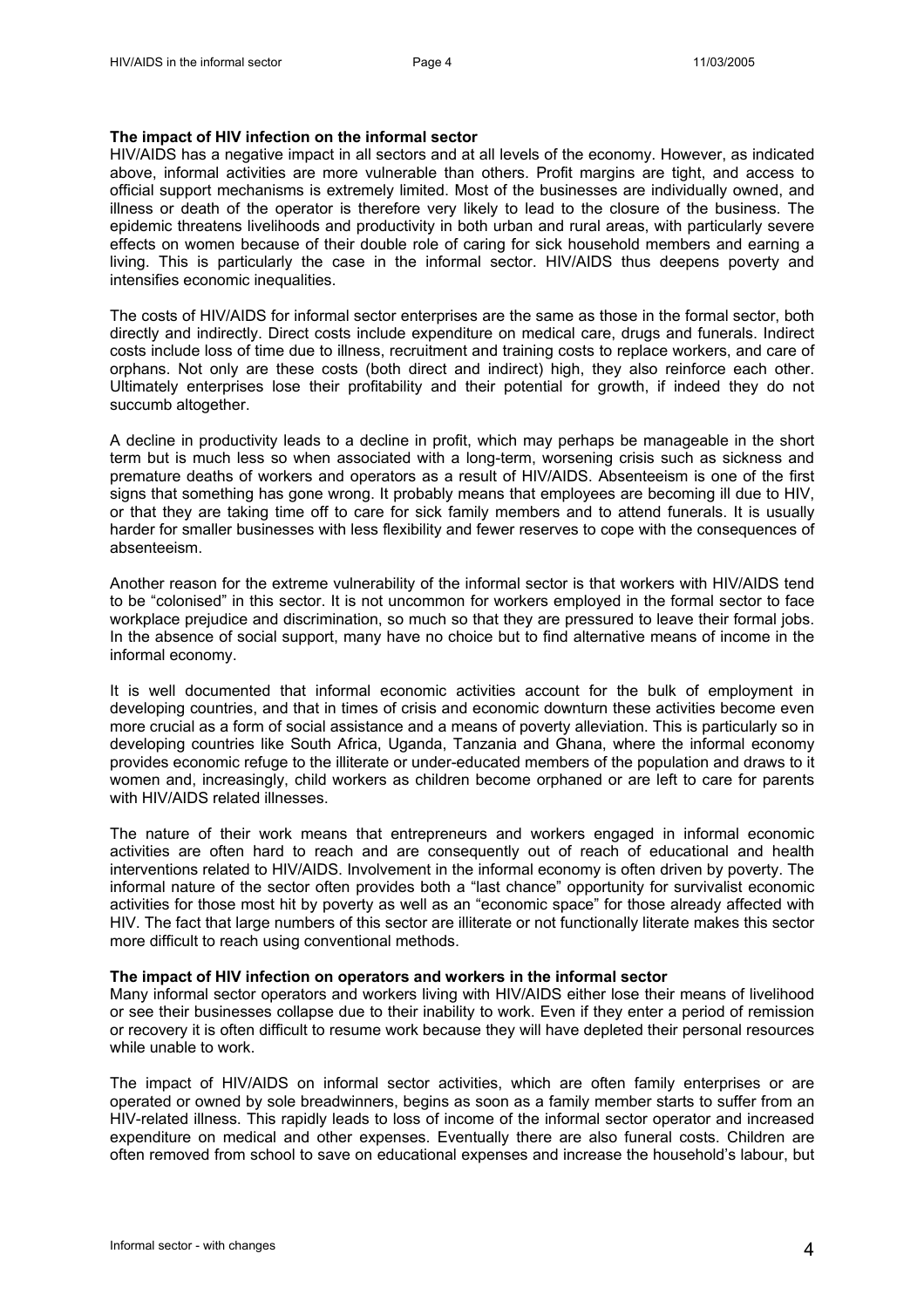this ultimately reduces the family's earning potential and affects the human resource base of the whole country.

HIV/AIDS does not affect only the size of the informal sector's labour force; it also affects its quality. Some of those infected with HIV are experienced, skilled workers in the sector. The loss of these workers, together with the entry into the labour market of orphaned children who have to support themselves, is likely to lower both the average age and the average level of skills and experience of the informal workforce. Its gender composition is also expected to change as more orphaned children and widows seek employment in the informal sector.

## **Nature of work and composition of workforce**

The various kinds of work in the informal economy may be seen as forming a continuum which includes, at one extreme, activities that are totally deregularised and informal and characterised by serious deficits and, at the other extreme, activities that are more formalised, with fewer deficits. However, across the continuum, informal jobs are neither recognised nor protected by law, and the absence of rights and inadequate social protection are compounded by lack of representation and voicelessness, especially among women and young workers.

The contextual features and thus the impact of HIV/AIDS among workers of the informal economy vary from country to country. The following table highlights the extent of HIV/AIDS in the four countries in which the research was conducted:

|               | Total<br>number | % Adult<br>infection<br>rate | <b>Women</b><br>$(15-49)$ | <b>Children</b><br>$(1-15)$ | AIDS deaths<br>in 1999 |
|---------------|-----------------|------------------------------|---------------------------|-----------------------------|------------------------|
| Ghana         | 340 000         | 3,6                          | 180 000                   | 14 000                      | 33 000                 |
| South Africa  | 4 200 000       | 19,9                         | 2 300 000                 | 95 000                      | 250 000                |
| Tanzania      | 1 300 000       | 8,1                          | 670 000                   | 59 000                      | 140 000                |
| Uganda        | 820 000         | 8,3                          | 420 000                   | 53 000                      | 110 000                |
| <b>Totals</b> | 6 660 000       |                              | 3 569 966                 | 220 986                     | 534 999                |

#### **HIV/AIDS in the target countries**

## **Informal sector project**

As indicated above, four African countries (Ghana, South Africa, Tanzania and Uganda) were selected as targets for the implementation of a project to address issues related to HIV/AIDS in the informal section. While not part of the SADC, Ghana and Uganda were chosen due to the existence in these countries of strong associations of informal sector operators and on the basis of pilot work already carried out by the ILO, on which the four-country strategy built. The project aimed to address these issues at the national and local levels through developing and implementing strategies for the prevention of HIV transmission and mitigation of the impact of HIV/AIDS in the informal sector. Implementation attempted to coalesce with the principles established in the ILO Code of Practice on HIV/AIDS and the World of Work – particularly those of respecting human rights, non-discrimination against people with HIV/AIDS and gender equality – and to follow the guidelines it establishes for concrete action.

## **Using the data to design interventions**

Based on the findings of the KAPB and the workshops, each country was required to define, develop and test interventions for specified target groupings in this sector. This meant that each country (a) devised a training programme for peer educators and for the workers from two subsectors in the informal economy; and (b) evaluated the activities with the intention of informing **<<Should it be forming? Informing a strategy sounds rather odd. Y>>** strategic and sustainable interventions in the informal economy.

The strategies were arrived at through general consultations. The provincial and national workshops gave rise to action plans which included issues such as the following:

- improving working conditions for workers in the informal economy
- pre- and post-testing counselling
- approaches to counselling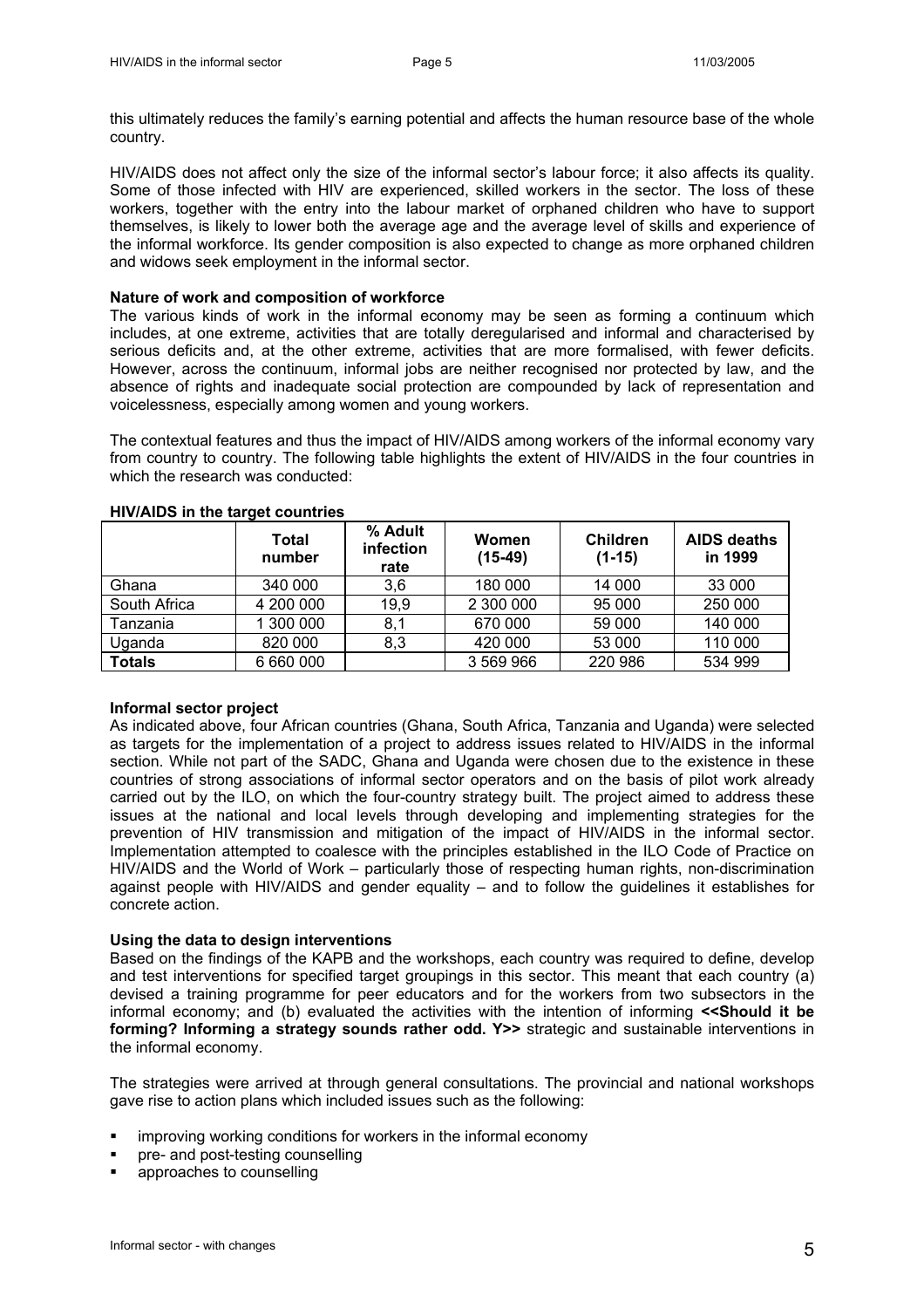- human rights considerations such as the elimination of stigma or discrimination on the basis of real or perceived HIV/AIDS status
- effective support structure planning
- guidelines for care and support
- guidelines and recommendations to determine appropriate vehicles for informing major stakeholders of the importance of HIV/AIDS interventions for this sector

The findings are significant as they highlight important areas which may contribute to the development of national, regional and international HIV/AIDS strategies for workers in the informal economy.

How to implement the *ILO Code of Practice on HIV/AIDS in the workplace* was a challenge faced by the four-country studies. The participatory processes examined the Code in order to determine its *applicability* as well as its *accessibility* to workers in the informal economy in terms of their levels of literacy and language ability. The Code was developed for generic use across all sectors of the world of work and it was therefore necessary to evaluate the extent to which it addressed the situation of informal workers. The various countries offered recommendations on the extent to which the principles of the Code might be made applicable to the non-formal work environment, or as in the case of South Africa, suggested that a Code specific to the informal economy be developed.

The four-country studies hoped – through the utilisation of participatory methods – to arrive at recommended strategic, sustainable and workable plans to be implemented within two subsectors of the informal sector. In this regard, the study aimed to examine ways of improving the access to HIV/AIDS prevention programmes of various target groups of workers in the informal economy so that they might benefit directly from such programmes and from the structures and policies which address HIV/AIDS. The study undertook to develop and implement rapid interventions for the prevention of HIV transmission and the mitigation of the impact of HIV/AIDS in the informal sector, and to mobilise sector stakeholders and various levels of government to support an effective, sustained means of HIV/AIDS prevention and impact mitigation.

In order to execute the above, the following action-oriented research approach was employed:

- Firstly, a *desk study* (elucidated in the preceding section) **<<V I don't think it is mentioned earlier. Y>>** was carried out to identify the most vulnerable informal subsectors, to highlight gender problems and to enable the profiling of good practices both in South Africa and in the other countries targeted by this intervention. These practices had to be identified to inform the subsequent research design, and it was therefore imperative to do this in the pre-project phase.
- Secondly, it was necessary to carry out *observations* at various sites to inform the development of the instruments and the design of the rapid assessment workshops.
- Thirdly, *exploratory, in-depth interviews* using a snowballing technique were conducted with stakeholders, including informal sector organisations, the unions, departments of labour and other key stakeholders with knowledge about and/or experience of the informal sector. This allowed the team to identify stakeholders who might be engaged in defining the interventions to be carried out during the final stages of the project.
- Fourthly, a *survey* was carried out of the knowledge, attitudes, perceptions and behaviours (KAPB) of informal sector workers randomly selected from sites identified as vulnerable in each of the countries. This survey was expanded beyond the issues usually examined in KAPB surveys to establish respondents' health-seeking practices and to probe features of their working experience, to ascertain their assessment of the sites at which they work and gather information about the facilities (or lack thereof) available to workers in the informal sector.
- Fifthly, it was necessary to conduct a *rapid assessment* of two subsectors identified by way of the above techniques, in order to provide a qualitative profile of those whom the proposed interventions would target. A further aim of the rapid assessment was to initiate *participatory, community-based approaches* for organising the various informal sector organisations to implement a sustained response to the challenges of the HIV/AIDS epidemic in the informal economy. In this sense the project had a capacity building and an action research component.

#### **Research methodology used by all four countries**

A KAPB survey instrument was designed. It was informed initially by the Family Health International (FHI) HIV/AIDS/STD behavioural surveillance surveys for use with female sex workers. However, it was necessary to devise questions for use specifically among informal sector respondents in the local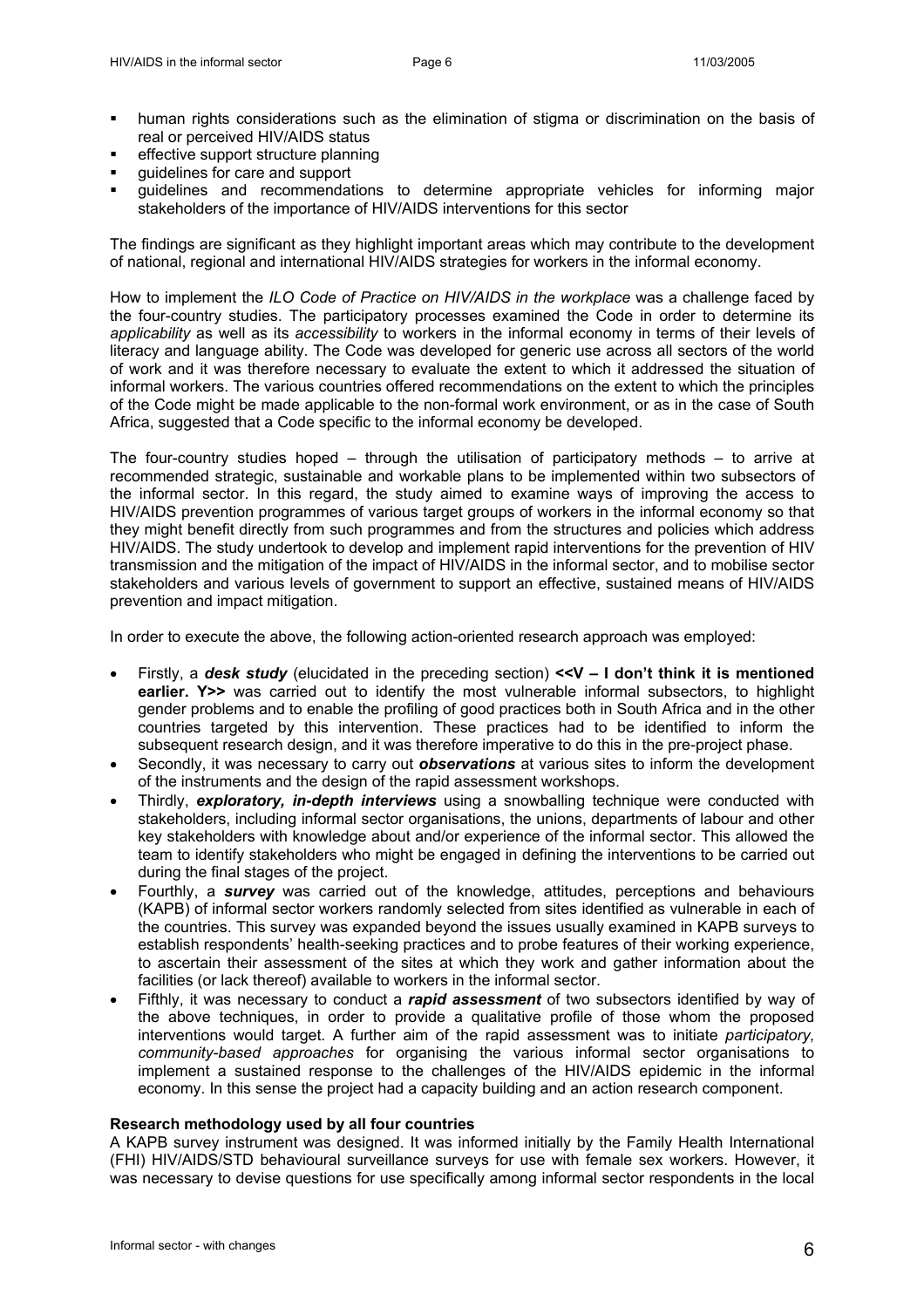and southern African context. Accordingly, a range of questions with this target group in mind was developed.

## *Design of the instrument*

While the survey instrument was similar to that of conventional KAPB surveys, it was expanded to include a number of other areas of focus and can therefore be seen to have deviated from the conventional KAPB survey on the following grounds:

- First, the survey included a range of open-ended and qualitative questions that were used to interpret the findings. This is not customary in KAPB surveys.
- Second, the survey focused more broadly on issues that do not usually fall within the parameters of a KAPB survey – for example, it included questions on workers' health-seeking behavioural patterns.
- Third, the questionnaire was customised to suit the context of the informal sector and included specific questions pertaining to the experiences of workers, and their perceptions of their work and working conditions.

## *Scope of the questionnaire*

The survey was intended to gather information pertaining to

- biographical data on the selected respondents
- their experiences as workers in the informal economy
- difficulties peculiar to women workers in the sector
- their knowledge about HIV/AIDS and STDs
- their health problems and health-seeking behaviour
- possibilities for IEC interventions
- their perceptions of risk
- optimal times and sites for the interventions
- the range of interventions needed by the sector

## *Qualitative and quantitative questions*

The questionnaire comprised a mix of qualitative, quantitative and fixed-choice questions, scales and some open-ended questions. The qualitative questions were intended to allow the respondent to reflect and give answers free of the limitations and constraints that are established when the researcher asks questions whose answers are pre-framed. The use of qualitative questions encourages respondents to relate, in their own terms, experiences and attitudes relevant to the issues under investigation. This approach gives researchers the opportunity to probe and explore dimensions of the areas under investigation. The qualitative questions overcome the problem of restricting respondents' answers to pre-framed, "tickable" answers. Instead, interviewees were given an opportunity to express a variety of ideas, to go into as much detail as they wished, to talk about the meanings and experiences of matters of relevance, and to ask questions in return.

The findings from the questionnaire were interpreted and triangulated utilising the qualitative data obtained from the questionnaire, as well as the data obtained from focus groups and interviews with relevant stakeholders.

The data obtained using qualitative methods answered the following questions:

- What facilities are available at work sites?
- What facilities do you think should be available at work sites?
- What are the problems that you experience when working?
- What problems are women informal workers more likely to encounter?
- What are the positive and negative attributes of the job?

# **Training the fieldworkers and pre-testing the questionnaire**

Informed by the literature and by consultations with members of the informal sector, the Project Steering Committee and colleagues within the ILO, a draft questionnaire was developed and piloted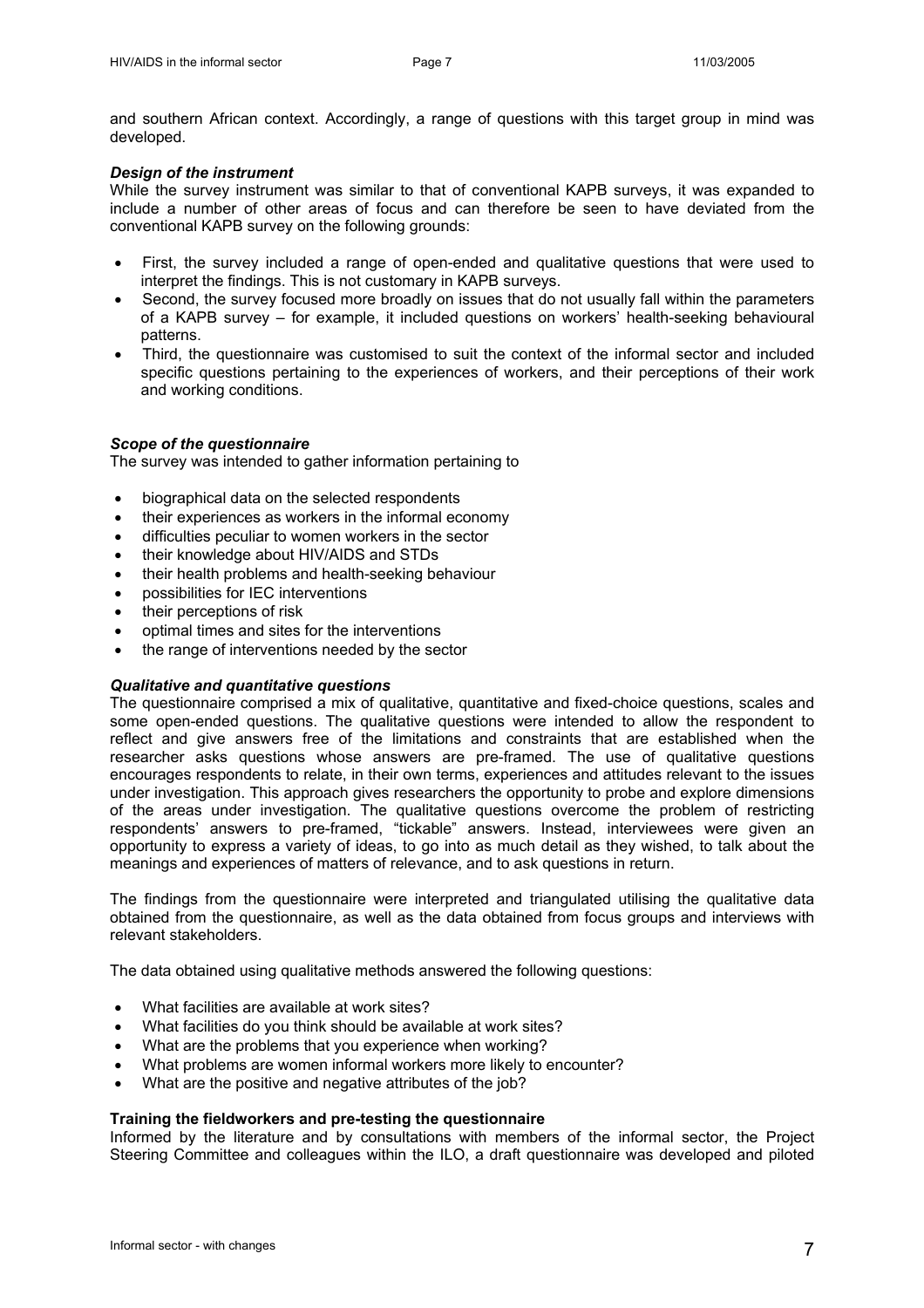with workers in the informal economy. A team of already qualified fieldworkers was trained to administer the questionnaire at each of the two sites. Their training comprised the following topics:

- introducing themselves and the survey to the respondent
- respecting confidentiality and assuming a non-normative approach during the interview
- understanding the rationale of the instrument, ie understanding each individual question and the rationale for the question
- coping with problems they might encounter in administering the instrument
- approaching the different types of question appropriately, eg noting the differences when asking open or closed and qualitative questions
- accommodating respondents of different educational levels (illiterate, well educated) and different cultures
- adhering to the protocol of dealing with sensitive information
- making "on-the-spot" strategic problem-solving decisions
- recording answers for the qualitative sections
- following the necessary administrative procedures

In addition, it was necessary to select fieldworkers who were linguistically able to deal with respondents from different language groups. While the survey approach is a very suitable method (and is indeed the most common method) for gathering information for KAPB studies, there are problems associated with it.

- In studies that deal with sensitive or intimate topics and where threatening questions are asked, respondents may believe that the information will be used against them. For this reason, respondents often give normative answers based on what they think they should answer. This is known, in research, as a "social desirability bias" and often leads to under-reporting of "incriminating" behaviours, such as the use of drugs.
- The survey approach limits the responses of the respondent to selecting from a handful of predetermined responses. It does not allow the respondent the latitude to give an answer that is not predetermined by the researcher.
- It is also likely, given the emphasis on the right to privacy in the context of HIV/AIDS research, that respondents may see the survey as a breach of this right.
- Respondents may feel that their answers, especially with regard to the "knowledge about HIV/AIDS questions", will reveal their ignorance and they may therefore be reluctant to answer.
- Because participation is voluntary, people frequently choose to answer some questions and not others, which they may feel are too threatening, invasive or personal. Thus there is often unevenness in the response rate to different questions.

In order to allay the kinds of fears referred to above, it was imperative in this study that the fieldworkers should assure respondents of their anonymity, and that the questionnaire should be structured so that sensitive questions came later in the survey. Questions put to respondents were sensitive insofar as they asked about personal sex matters and therefore required respondents to divulge information about their own sexual behaviour. The findings obtained were, where possible, triangulated using the qualitative data requested in the survey and also the data obtained from the rapid assessment (RA) workshops. The KAPB survey included qualitative questions that provided a filter for interpreting the quantitative data. The quantitative data obtained were triangulated with the qualitative data and this served as a means of "checking" the accuracy of the quantitative **<<Is quantitative correct? If so, the rest of the sentence could be amended to read: "and as a filter for interpreting it." YK>>**data and as a filter for the interpretation of the statistical data.

## **The rapid assessment workshops**

Interviews were conducted with knowledgeable informants from unions, informal sector organisations, local government, and departments of health and labour in order to obtain data on the possibilities for the proposed interventions. In this sense, the project assumed an action research approach whereby the findings informed the project activities.

## **Goal of the RA workshops**

The goals of these workshops were as follows: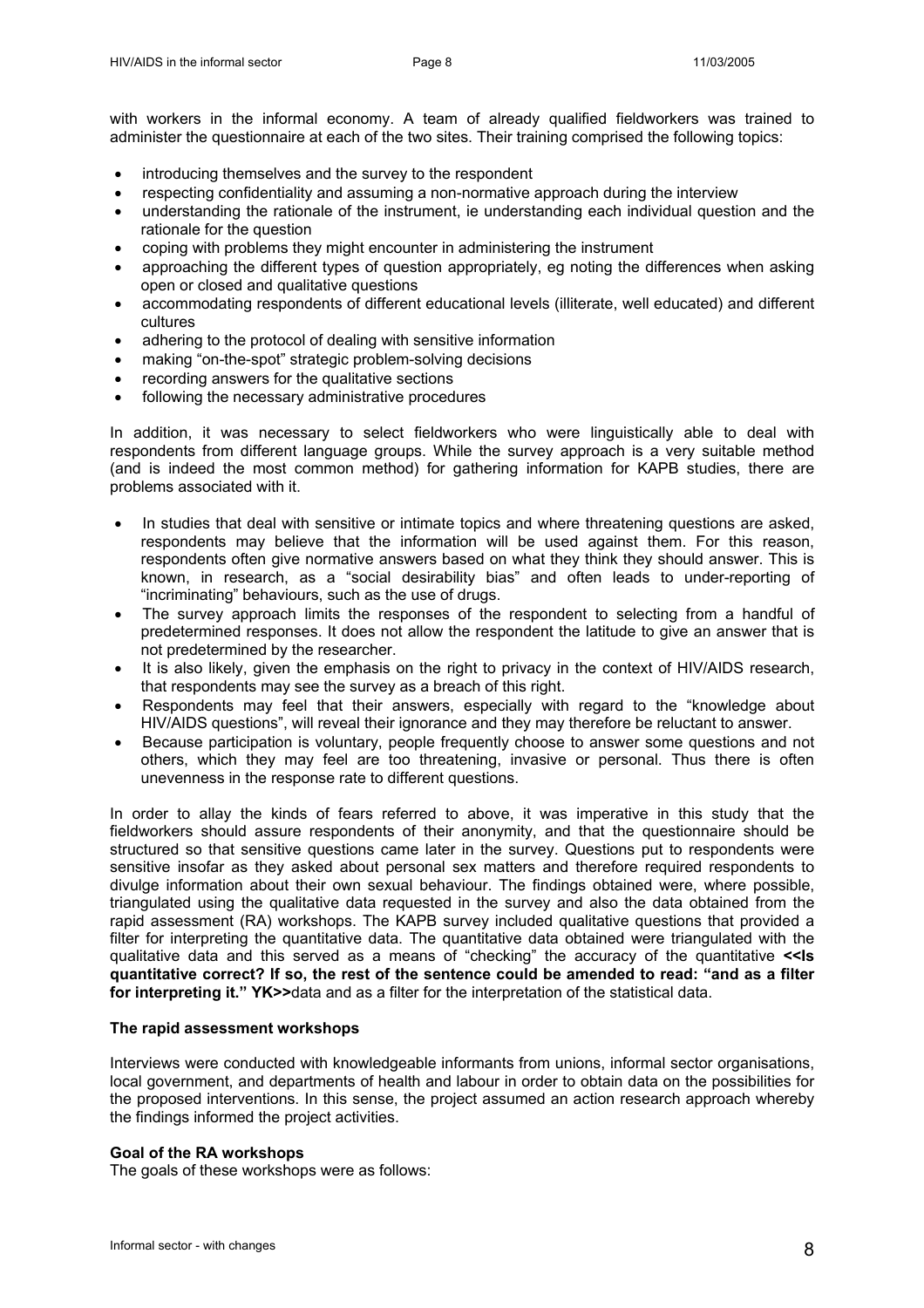- To establish the *modus operandi* of workers in the informal economy (particularly with reference to women), to find out their vulnerabilities and to explore how these might best be met by the sector, by policy and by support agencies in order to inform the development of peer group educational programmes
- To obtain data which, together with the data obtained from the questionnaire, should be used to inform proposed interventions (sectoral and national) and HIV/AIDS policies for this sector. These data were therefore to be presented to the delegates at the proposed national workshops in order to contextualise the proceedings

In order to execute the above, a *purposive sample* of 100 participants (50% rural and 50% urban) was drawn from workers in the informal sector, from the groups identified as being most vulnerable in each country. The workshops took place at the various sites.

RA methodology is characterised by the potential for empowering participants to contribute to proposed interventions and enabling them to take ownership of the proposed interventions (thereby also securing sustainability). The initial contact with the targeted subsector groupings and local communities was an important component of this project insofar as it

- helped the research teams define the problem more concisely
- helped identify relevant stakeholders
- enabled the research teams to introduce themselves to the sector and explain the rationale of the research.

Through participatory research workshops, the research team obtained data on the following:

- the experiences of the particular workforce
- an understanding of the impact of HIV/AIDS on the subsector
- aspects which make this workforce vulnerable to HIV/AIDS
- aspects which make this sector less accessible to HIV/AIDS interventions
- possibilities for IEC interventions
- strategies for interventions
- difficulties peculiar to women workers in the sector
- risks to one-person companies arising from HIV/AIDS
- relevance and accessibility of the ILO code of conduct
- optimal times and sites for the interventions
- range of interventions needed by the sector

The participatory workshops formed the basis of the data-gathering component. They were intended to identify and integrate stakeholders, and to establish the extent of the HIV/AIDS impact and high-risk concerns. A further aim was to highlight possible points of entry for interventions and to gather information on sites for training, possible times for training and the type of support needed by workers in the informal economy. The workshops will also be **<<Were? The text is sometimes confusing, in that I'm not always sure whether the project and/or its various phases are complete or to be completed. Please would you check. Thanks. SOS>>** used as a forum for testing the ILO Code of Practice.

Engagement with informal sector workers made it possible to select and recruit candidates to be trained as peer educators, and to identify stakeholders to be included in the Rapid Action Teams (RATs), which would become engaged in stimulating and managing the proposed activities at each site. The democratic principle of enabling people to participate in the process of knowledge construction (constructing ideas and insights) is important here. It allows those who want to engage in action to make their own contribution to defining and exploring what it can involve. **<<Not sure what "it" refers to – maybe: exploring what this action could involve - ? Y>>** Action research is about helping people to deal with certain issues in their lives that they find problematic at some point in time. **<<This doesn't seem to be a good description, amended (as here) or in the original. Perhaps you could add something? Y>>**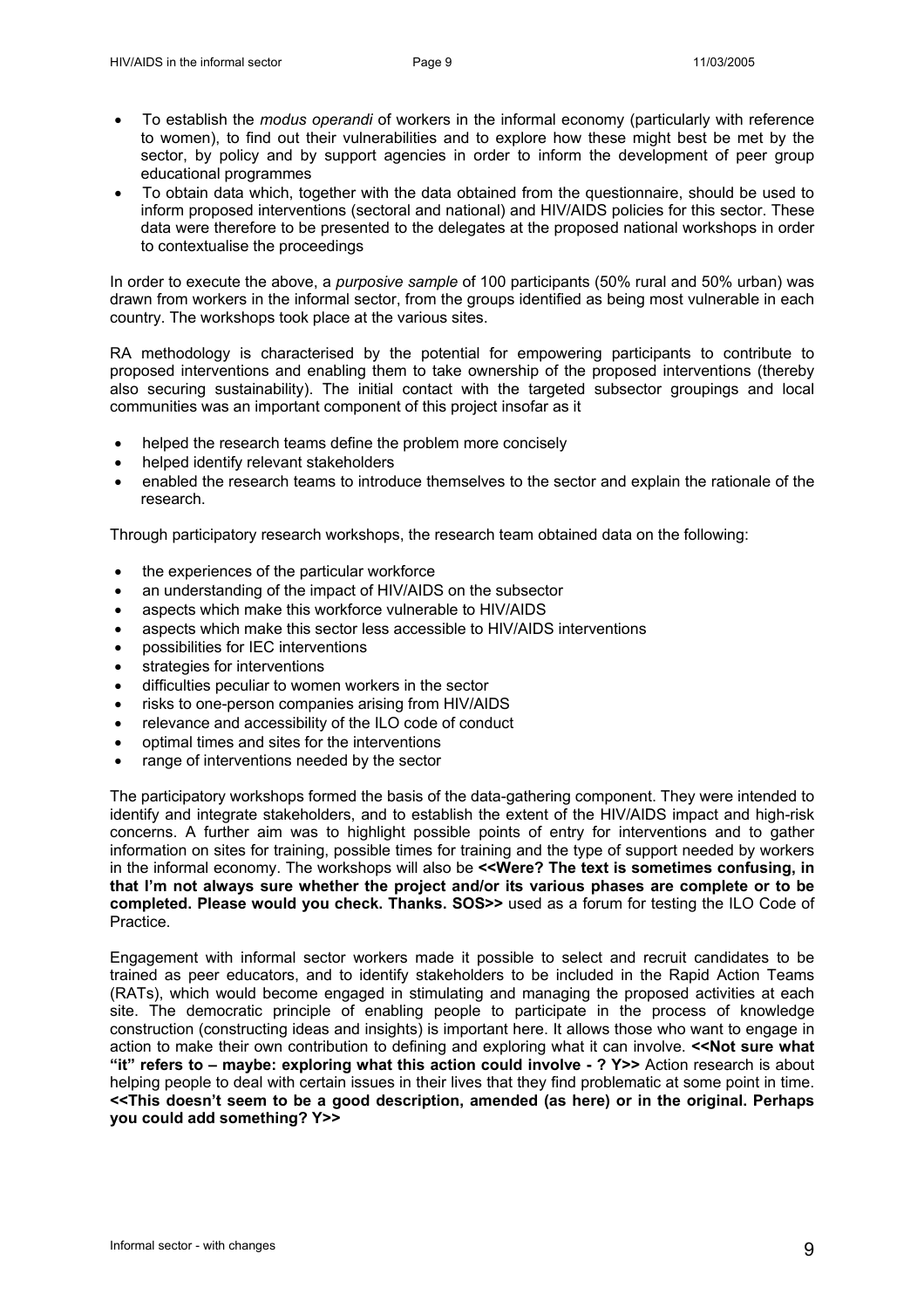## **ILO Code for HIV/AIDS in the workplace**

As is indicated in the programme, one of the slots in the national workshops was devoted to presenting the ILO Code of Practice. The Code relates specifically to HIV/AIDS in the world of work and provides guidance for employers, workers and their organisations in the formulation of policies and programmes at national and organisational levels to combat the HIV/AIDS pandemic. The Code stresses the importance of fundamental rights at work, including non-discrimination, gender equity, social dialogue, confidentiality and the provision of care and support. It is based on the understanding that HIV/AIDS is a workplace issue.

In the workshop, delegates had the opportunity to discuss the Code and to consider its accessibility and applicability to workers in the informal economy.

#### *Applicability*

While the Code applies to all aspects of work and defines the term "informal sector", workshop delegates felt that it could be customised to meet the needs of the sector more specifically.

#### *Section 4: general principles*

While the Code was regarded as important for all workers and while informal workers agreed with the key principles of Section 4.0, they felt that it was not tailored to the particular contexts of the informal working environment. Points raised included the following:

- *Recognition of HIV/AIDS as a workplace issue* means that all workplaces, including informal sites, are to be recognised by government.
- *Gender equality* should be an overriding principle within the sector. The study found women in the informal economy to be much more vulnerable than men, and more vulnerable than women employed in the formal economy.
- *Healthy work environment.* As the study indicates, the informal environment is often far from healthy and hygienic, particularly for children who come to the workplace with their mothers.
- *Social dialogue* is contingent on an organised labour force. The informal economy is not adequately organised and is without a voice.
- *Screening* does not appear to be an issue for workers in the informal economy, although the study reveals considerable stigmatisation, which needs to be addressed through training.
- *Confidentiality* is not applicable, although stigmatisation and gossip are common in small enterprises.
- *Continuation of employment relationship.* Since the relationship is by definition informal, there is no contract to be terminated, nor are they any social security benefits to protect workers who become ill.
- *Prevention* education programmes and mainstream condom distribution for this target group are minimal. Training by peer educators was limited as resources (human and other) were not available to meet these needs.
- *Care and support* arrangements are not integral to informal systems an issue which was stressed as an area of concern.

Delegates agreed with the general rights and responsibilities outlined in Section 5 of the Code, but felt that they referred to permanent employers and employees and were more specific to the formal sector, where workers have longstanding contracts.

## **Application of the ILO Code**

It was suggested that a Code developed for and based on the unique situation of informal workers would have more relevance. It was argued that the Code was less applicable in the countries where there was no legislation governing the informal economy and that, as such, the Code "had no teeth". It was held that, despite the fact that the number of informal sector workers was growing, (a) the Code was not enforceable given the non-legitimate status of the sector; (b) workers were not organised and (c) as is indicated in the empirical section of the report, the Code was not accessible to workers in this sector, who were predominantly illiterate or not functionally literate in English or French; (d) the level of language was too high (or technical) for those workers who were fortunate enough to be literate; (e) the Code was not available in all local languages; (f) it assumed that workers in this sector were organised and were aware of their basic rights; (g) finally, although the Code made specific mention of workers in the informal economy, this did not make the Code fully relevant to their conditions.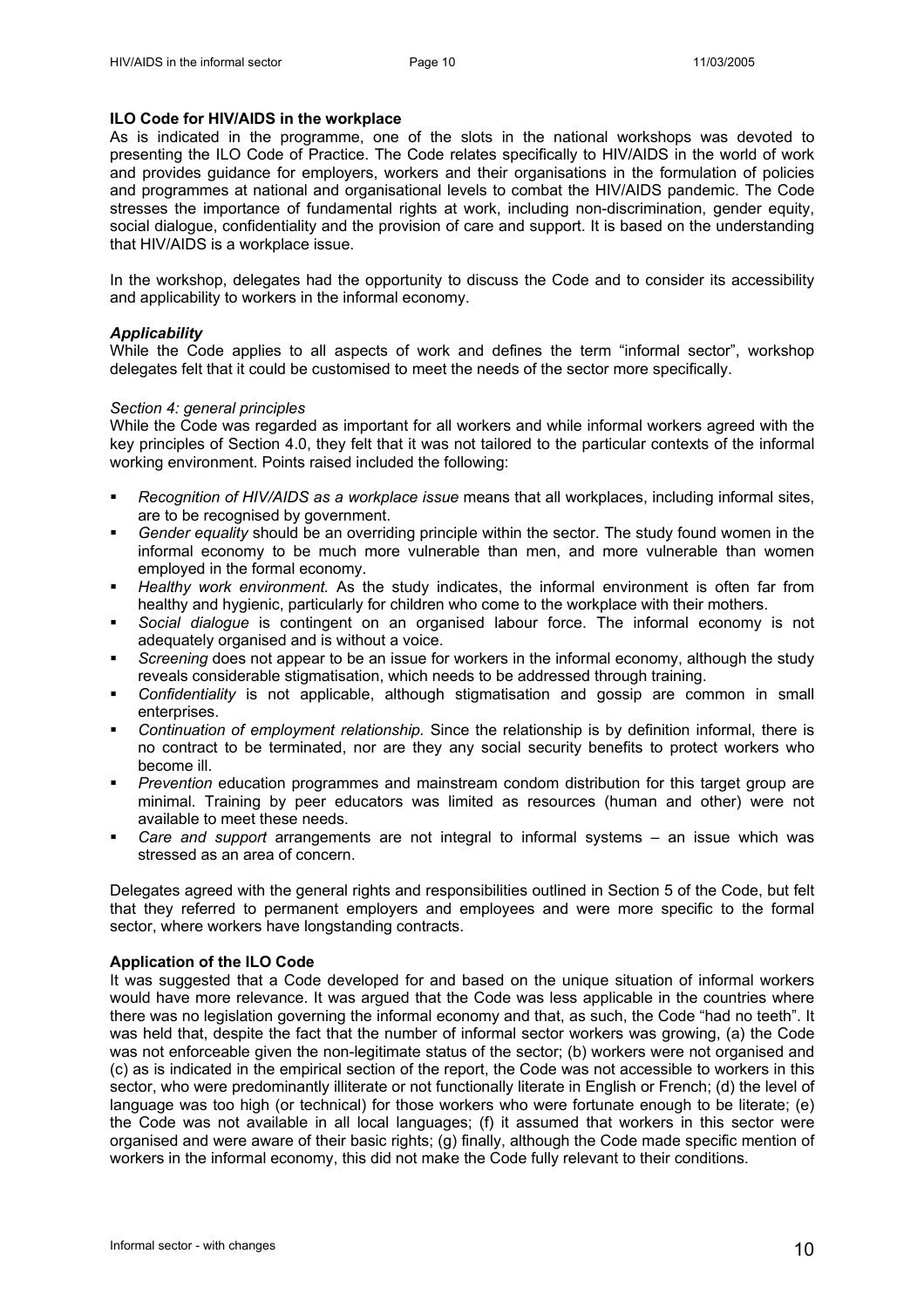With regard to the latter point, it was emphasised that informal sector works are not formally employed and pre-employment testing and issues like confidentiality are therefore not issues with which they have to contend. Nor indeed are issues such as workplace training directly relevant since informal workers are not employed in organisations that will present training programmes or offer healthcare facilities. It was felt that the Code was premature, that the informal sector had not been consulted, and that their status as workers had to be resolved at policy level so that training, testing, counselling and treatment would then become necessary requirements for all workers. This did not mean that activities should be halted – rather it meant that intervention activities in the sector should start immediately and should parallel developments at the policy level. Subsectors such as the taxi industry relied on employed labour and was highly organised. It was felt that the Code could already be applied and made mandatory within this subsector.

#### **Case studies**

Selected examples of good practice developed to address HIV/AIDS in the informal economy are now presented in the form of case studies. The case studies draw attention to the following:

- identification of and rationale for selecting particular target groups
- identification of stakeholders within the informal sector and the roles of specific interventions
- difficulties experienced with interventions
- identification of other agents active in the informal sector, for awareness raising, testing, training, counselling, care and support services

Case studies from the four countries are presented, in which the above aspects are addressed. The paper then concludes with a section on lessons learned.

#### **Country:** South Africa

**Target Groups:** Informal food sellers and informal hard goods hawkers and vendors **Sites for interventions:** Johannesburg, urban/metropolitan area; Tzaneen, rural area **Stakeholders:** Informal sector organisations, local, provincial and national government, local university, HIV/AIDS, NGOs

## *Rationale for site and subsector*

For the pilot study, two geographical areas were selected for the data gathering stage of this study, as follows:

- Limpopo Province is the northern-most province in South Africa. It shares borders with Botswana, Mozambique and Zimbabwe. The province has a large rural population, large rural-to-urban migration and a growing informal sector. Its per capita income is by far the lowest in South Africa and many inhabitants earn their livelihood as migrant workers. A rural area near the town of Tzaneen was selected for this pilot so that the investigators might gain a sensitivity to the informal sectoral activities in rural areas. This area can be closely correlated with other rural areas in South Africa, which are characterised by weak rural economies and a high rate of urban-rural migration.
- Gauteng was selected as the second province for the investigation. It was decided to conduct this component of the research in Johannesburg, which is also known as *Egoli* ("place of gold"). Gauteng is the most densely populated province in South Africa and has a large inflow of migrant labour from poorer regions in the country. It has the highest per capita income, but also has large and numerous informal settlements, increasing unemployment and therefore increasing inflows into the informal sector. The Johannesburg metropolitan area, on the other hand, can be closely correlated with other metropolitan areas in South Africa.

## *The subsector*

1

Given the high degree of heterogeneity of the sector, it was necessary that the sample selected for the survey should reflect the diversities. Based on the findings of the desk study, sellers of food and nonfood items<sup>1</sup> are two of the most vulnerable subsectors in the informal sector. Work in these subsectors relies less than in other subsectors on skills needed for the provision of services and manufacturing, and makes more demands on the worker, who needs to be available wherever trade opportunities present themselves regardless of time, facilities available and domestic circumstances. In order to

<span id="page-10-0"></span><sup>&</sup>lt;sup>1</sup> Because the ILO had commissioned separate studies on taxi drivers and informal tavern workers, they were excluded from this study.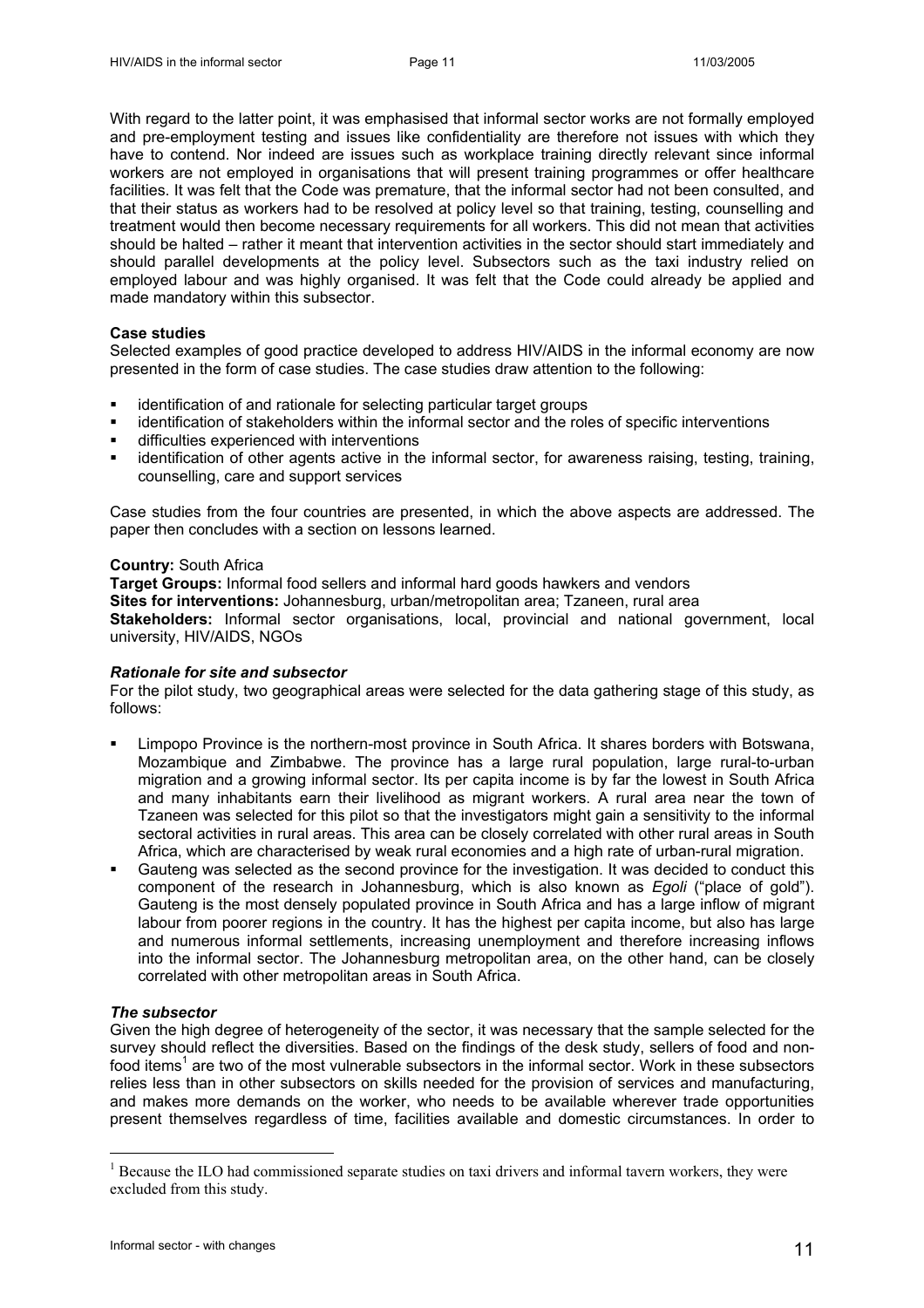determine the extent of this vulnerability, participatory workshops were used to engage members of these two subsectors in an in-depth exploration of their working lives and the risks they face. Informal traders in food retail enterprises include street hawkers, tuck/spaza shops, and people selling prepared food, cold drinks or fruit and vegetables. The size and the lack of organisation of the hawking and vending subsector made it essential that the study should identify these the main areas of focus. **<<The previous sentence is a problem. If I add "as" after "these", it sounds as though the study was manipulated so that these were identified as the main areas of focus, because it was important to do so. Y>>**Given the preponderance of female-headed households in the rural areas, it was important that the study should focus on the plight of women in the sector. In particular, rural women display a high level of mobility between their rural homes and the marketplace.

#### *Intervention strategy*

During the RA workshops, women explained that when business is poor they are often compelled to engage in "casual" sexual liaisons. (They were, however, adamant that there were no sex workers among them.) They explained how casual sexual encounters make them more vulnerable in that there is no time to discuss using a condom or to establish whether the man might have an STD.

In a casual sex, you don't even look if the penis has sores or discharge, because there is no time to waste with foreplay. You just want to grab the money.

Women are exposed to many male customers who come from outlying areas and who for example work on the roads or drive trucks through the area. They get very excited about the extra money they might get from these visitors.

Sex during working hours is dangerous because it has to be quick … there is no time to negotiate a condom.

In the RA workshops, it became apparent that sex is intertwined with the business of many informal sector female workers. High levels of poverty make it difficult to resist the additional money that it brings. With each different customer comes the exposure of another possible sex partner:

Truck drivers usually pass here. They put R10 on my waist and say "I don't want to talk, let's go to the river bed and you can enjoy what you have never tasted."

Moneyed people usually openly refuse to use a condom. They will tell you clearly that there is no AIDS – people are just lying about the existence of the disease.

Hence, although the women in the area are aware of HIV and have knowledge about AIDS, there is apparently little impact on behavioural change/safer sex practices. The RA workshops showed that the rural women are well aware of their own vulnerability, but, as indicated above, they are often cajoled by male customers into having sex without a condom. In addition, because these workers spend a large portion of their day at their sites, they are not able to benefit from community campaigns promoting safer sex. They are unable to get hold of campaign materials and rely to a large extent on the inaccurate information that is circulated at their work site.

When we get pamphlets, we can't read them so we wrap our goods in them.

In this regard, it is proposed that the HIV/AIDS intervention should include a component on *negotiating skills* and *women's self-empowerment* which would enable these (usually young) women to assert their right to protect themselves from abuse (assault and rape).

Educational programmes for this sector must go beyond merely raising awareness about AIDS. They need to enable people to change *behaviourally* from their current risk-taking behaviour. Poverty and disbelief about HIV/AIDS, myths and witchcraft are matters that must be taken account of when formulating a behavioural change intervention that will reach these workers.

## *Impact of HIV/AIDS*

The KAPB survey highlights the severe impact HIV/AIDS might have on South African workers, and on the dependants of workers in the informal economy. Ninety-seven respondents (47,3%) stated that they support other family members, relatives or other dependants, while 70,8% of the sample stated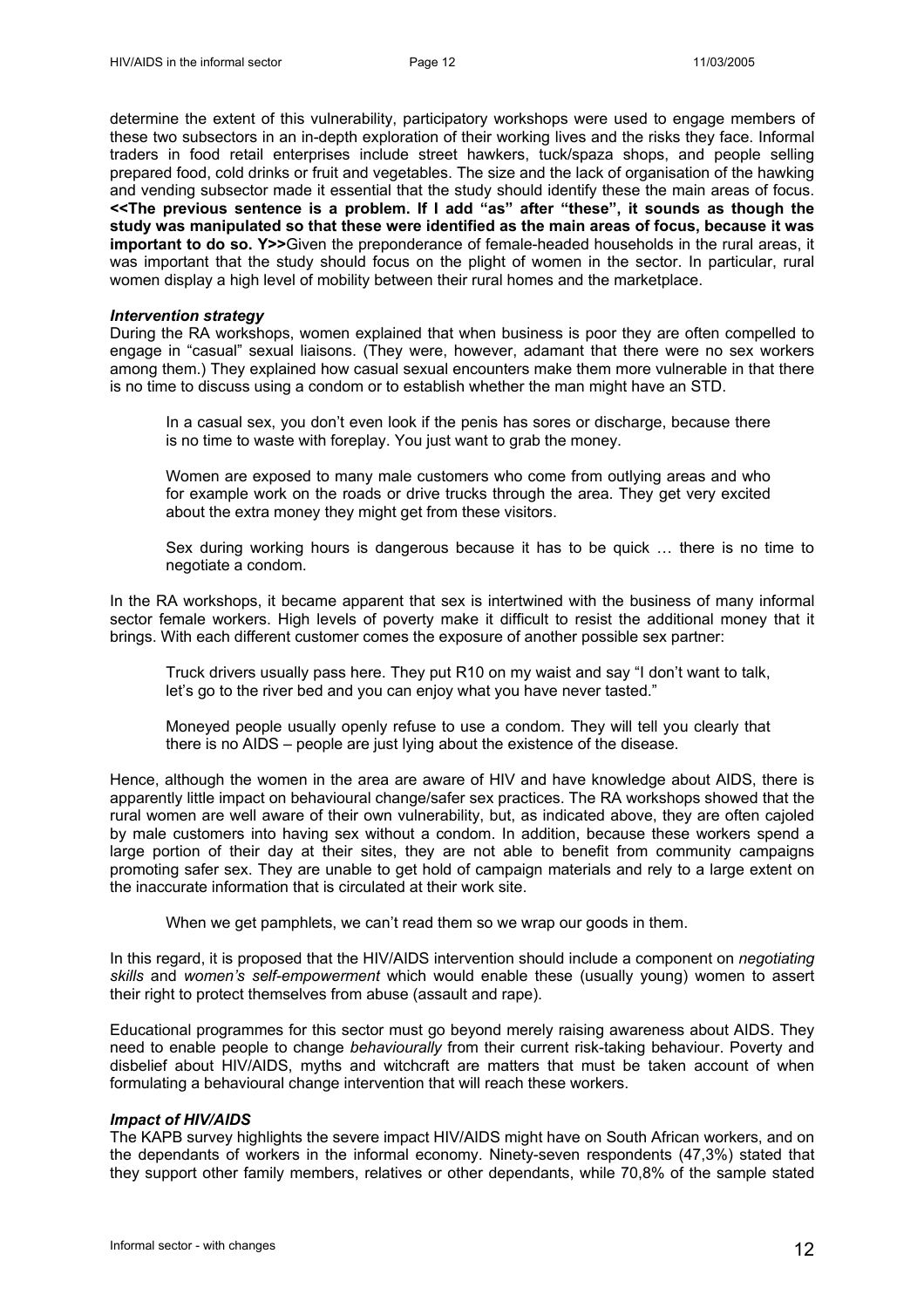that they live off the *sole earnings* generated by their informal sector activities. The informal sector is extremely vulnerable to HIV/AIDS because workers:

- cannot access health facilities or social protection benefits available to workers in the formal sector
- are trapped in a cycle of poverty as activities rarely go beyond the level of survival.

#### *Provincial mobilisation workshops*

As part of the community mobilisation component, provincial mobilisation workshops were conducted in Durban, **<<V – it would be useful to insert a footnote explaining how Durban came to be included or referring reader forward. Y>>** Johannesburg and Tzaneen in order to outline the need for AIDS mitigation interventions and to identify relevant stakeholders in each of the provinces. The provincial workshops were therefore intended to:

- identify stakeholders and mobilise support
- determine the *modus operandi* of the sector
- identify Rapid Action Teams (RATS)
- explore who is doing what in HIV/AIDS in the informal economy.

In addition, the workshops required each province to assist in identifying its own unique sectoral vulnerabilities, what programmes/policies and so on were already operational and which could be built upon, the risks and strengths of these operations and optimal ways of incorporating HIV/AIDS programmes within them. (Large differences in needs were expressed in the urban areas compared to the rural areas.) Based on these outcomes, each province was required to develop its own action plan, which would be tested during the pilot implementation phase. In addition, each of the participating provinces was required to identify stakeholders and to establish a RAT, which would assist with the peer educator training and be assigned to the associated coordinating activities.

## *Development of provincial action plans* **<<Veronica – why, I wonder, are these not called PAPs? Y>>**

Each province settled on its own approach for reaching its target group of informal sector workers. The approaches were contingent on the contexts of the areas in which the project was being implemented and, as will be shown in the descriptions of the action plans, the strategies arrived at were specific to the circumstances of the *three* provinces in which the project was being implemented. While these were only pilot phases of implementation, the "experiments" contributed to our understanding of delivery in urban, rural and informal settings. The action plans arrived at are examined in the sections that follow.

## *Johannesburg*

The Johannesburg area selected a well-known worker from the field to coordinate its RATS. Premises were made available to the informal sector by the Johannesburg Rotary organisation for a wide range of training activities. The building is in the heart of taxi-land, an area alongside the central station in the middle of downtown Johannesburg. The site was therefore ideal for reaching five different areas occupied by the informal sector. After selecting the RATS and the coordinator, the Johannesburg stakeholders defined the roles and an immediate strategy which could be implemented.

It was found that the Johannesburg workers have relatively high levels of HIV/AIDS knowledge but that this does not translate into behavioural change. The RA workshops revealed that women in the sector use sex as a "marketing strategy" to gain clientele. The workforce of this area comprises a large number of single workers (operators) and it also exhibits the characteristics of a more mobile workforce. In addition, conditions for the workers are difficult: they are exposed to violence and crime, and for them, HIV/AIDS is a *lesser* threat. Working conditions and problems surrounding water and sanitation leave much to be desired and lack of safety at the sites makes workers in the area reluctant (and unable) to leave sites to attend training. In arranging training it was necessary to take these aspects into consideration.

#### *Johannesburg training strategy*

Each of the informal sector organisations was required to recruit five of its members to attend a *peer educator training* workshop which was to be presented by the RATS together with a trainer from the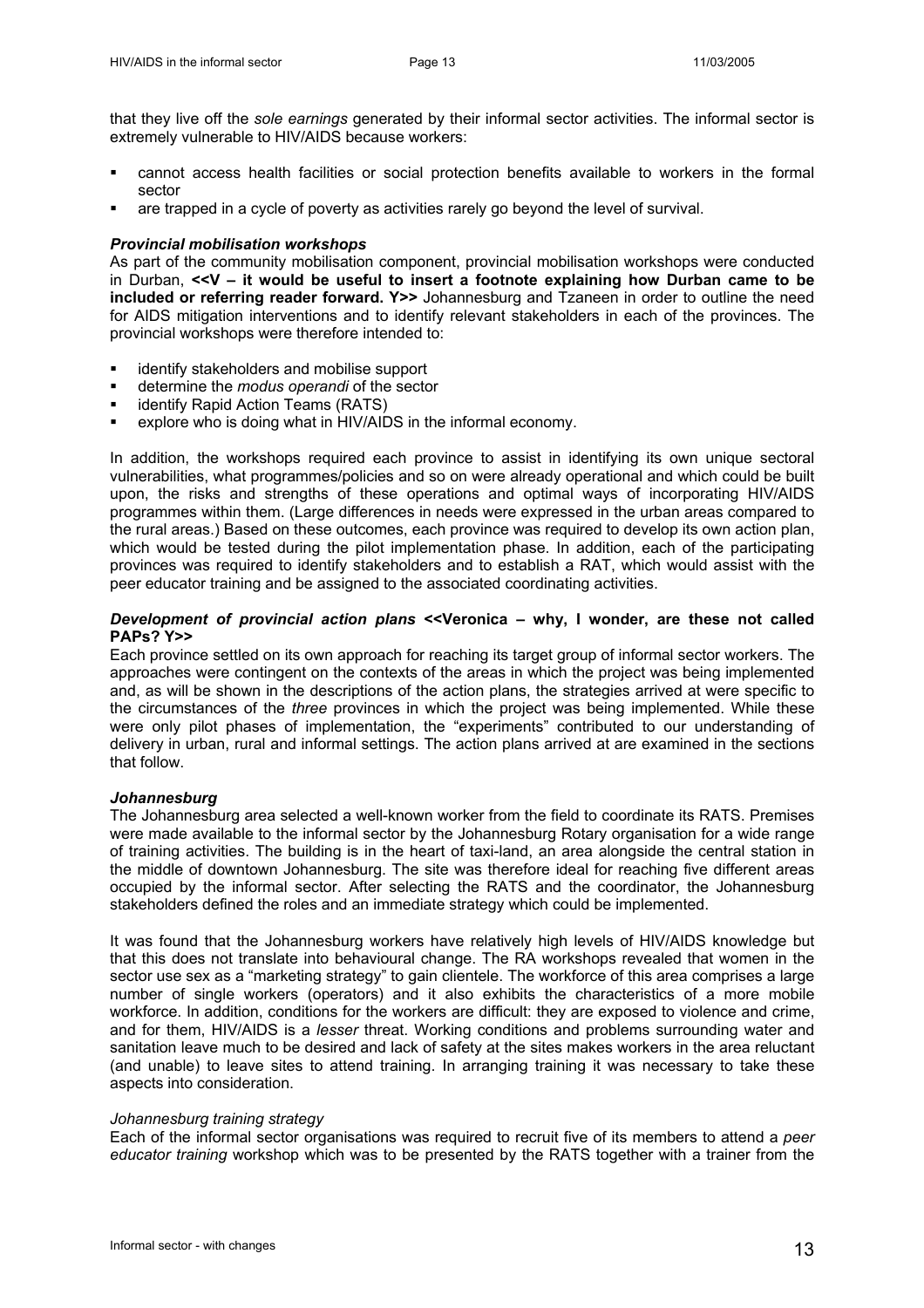University of South Africa (Unisa). The workshop ran for one week before the RATS were able to set up their own training. The strategy was as follows:

- The RATS arranged a training venue, meals and collected training materials from the Research Team for the peer educator training.
- Training for workers was arranged at the Rotary centre adjacent to the informal work sites. The informal sector organisations requested site monitors (usually responsible for preventing violence and theft at sites) to watch or guard their stands while they attended classes. Classes were arranged so that workers could attend during their quiet periods. The monitors were also required to attend to problem males who harassed women at the sites.
- The RATS established a crèche so that workers' children could be looked after while they attended classes. (Unfortunately, the crèche was unable to sustain itself and so its activities were curtailed.)
- RATS addressed the various meetings **<<What meetings were these? Y>>**to advertise classes.
- The RATS were expected to obtain condoms from the local health department (representatives of which were present at the workshop). Linkages with organisations dealing with counselling and testing were sought for referring workers when necessary.

## *Durban*

Although Durban was not initially selected as a research area, the demand arising from the province made it imperative for the ILO research team to respond, given that KwaZulu-Natal (KZN) has the highest HIV/AIDS rate in South Africa. The request was made to the ILO by the *Unemployed women's organisation* and the Durban branch of the *Women's Coalition.* The Ethikweni metropolitan municipality, which serves 61 municipalities, made training venues available for the workshops. Since Durban central **<<V – what is Durban central? Y>>** played host to a large number of informal selling activities, the Ethikweni municipality assumed a very dominant role in unfolding the training. The RATS were selected from among the members of the *Unemployed women's organisation*, the *Women's Coalition* (an informal sector organisation) and the Ethikweni municipality. A RAT coordinator was appointed. His "wearing of a number of hats", as a member of the National Trade Union, as part of the local government Sectoral Education and Training Association and as a member of the Unisa ABET team, made him an ideal candidate, with broad-based knowledge and a wide variety of competencies.

## *Durban training strategy*

The RATS decided on training 150 *peer educators* from the different organisations. Training was to be both *site* and *classroom* based. For the site-based training, the RATS would present one-on-one training for workers at the various selling points. With the cooperation of the metropolitan municipality, the RATS were able to access training venues at the market places. These venues double up as lockup storerooms at night. The peer educators worked in a number of areas in KZN – urban, rural and informal settlements. All "training venues" obtained had to be located near to where the workers *lived* or *worked*, and were obtained at no cost to the project. Generally the sites were at the selling points, and if training venues were used, these were made available either by the municipality or by the various worker organisations.

## *Child labour*

The RATS in Durban decided to target street children as well (as another subsector of the informal workforce). Generally these children<sup>[2](#page-13-0)</sup> (aged from 9 to 19) were engaged in the sector as parking attendants and car washers. As an intervention, the study resulted in the establishment of a shelter for these children, the presentation of training including *skills for street survival*, and training for *business, literacy* and *numeracy*. The resultant partnership between the Durban metropolitan local government, the ILO's peer educators, the Unisa ABET Institute and (in this case) the South African police (who transported the children to the training venues) gave rise to shelters and training for 80 children. In addition, clean clothes were donated to the children by a local clothing chain.

## *Tzaneen*

1

This area is less fortunate in that it is isolated in the most northern area of South Africa and lacks the infrastructure commonly found in the larger cities. As a largely farming rural area, there are no active informal sector organisations and it was therefore not possible to enlist the help of any organisation to

<span id="page-13-0"></span> $2<sup>2</sup>$  At the time of writing this report, home and school placements for the younger children were being attended to by the local municipality.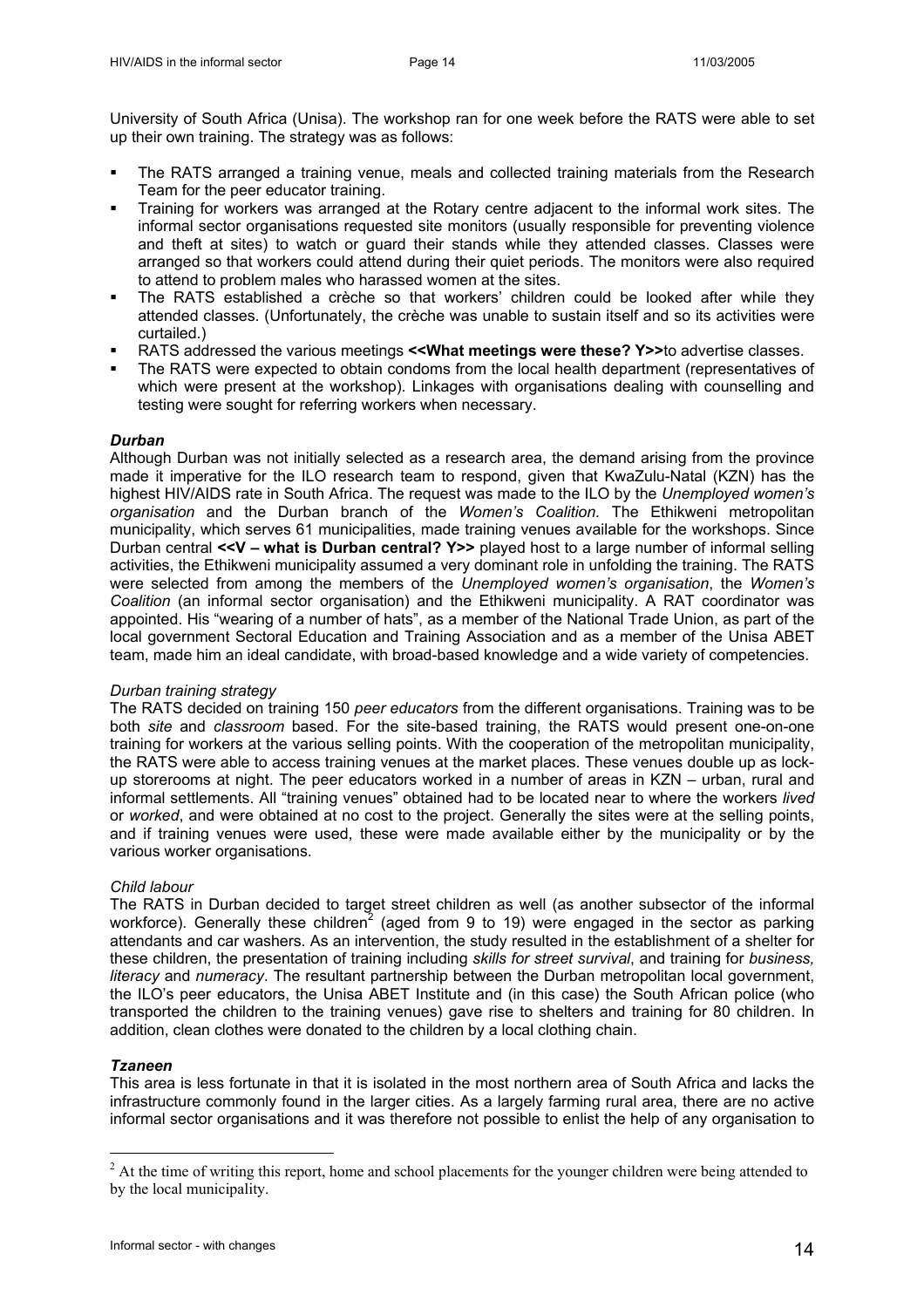determine a training strategy. A meeting was held with local community leaders (including local government and the traditional leadership), and it was decided that the Unisa literacy educators who had been involved in working in this area would be called upon to act as RATS.

## *Tzaneen training strategy*

It was decided that two strategies would be piloted:

- Training was to be given close to the homes of the workers as the workers left their selling sites before dark each day.
- Trainers would attempt to provide training at the sites during the workers' quiet times.

It was found that the latter approach was more suitable for face-to face interactions and that the provision of training close to workers' homes was preferred by most workers, especially as family members could attend as well. However, as training would then take place after hours, the educators had to find sites that had electricity. Teaching workers about HIV/AIDS at sites near their homes included training in basic literacy and entrepreneurship as one of the "draw cards" for getting them into training. It had been found during the KAPB survey that workers in this rural area had very little knowledge about HIV/AIDS, and regarded AIDS training as irrelevant to their lives. The findings also suggested a high level of stigmatisation, which meant that workers would not wish to be visibly associated with HIV/AIDS training. For this reason, it was agreed that the literacy and entrepreneurial classes be advertised by the RATS in association with Unisa and that HIV/AIDS be presented in "small doses" at each training session. As a result, peer educators were inundated with requests for workers' enrolment.

It had also been established that condom distribution in the rural areas was either non-existent or erratic at best, and it was decided that the RATS would undertake to make condoms available at training sessions and during the face-to-face contact visits to sites. Lack of adequate health care was a general problem. The KAPB survey indicated that rural workers used traditional healers as the first port of call. Mobile health units were suggested as a way of addressing this problem.

#### *Training intervention* **<<V – should this section perhaps be headed "National workshop"? Y>>**  All provinces agreed that the training intervention needed to address the following aspects:

- what HIV/AIDS is and how it is spread and prevented
- caring for the infected and the affected
- making referrals for voluntary counselling and testing
- methods for teaching adults
- roles and responsibilities of peer educators

After piloting the three approaches to training, a national workshop comprising relevant stakeholders was held. This enabled broad-based consultation of relevant stakeholders. The national workshop was intended to interrogate the pilot implementation strategies as well as:

- present the findings of the RA and the quantitative components of the research project.
- report back to stakeholders on the training that had taken place in the three regions
- outline local community-based action plans arrived at during the provincial meetings for prevention and impact mitigation of HIV/AIDS in the informal sector
- test the accessibility and applicability of the ILO Code of Practice in the informal sector
- invite stakeholders to determine action-oriented goals and to establish a way forward for mainstreaming HIV/AIDS mitigation and care programmes
- finally, given the high level of dissatisfaction about working conditions, to draw attention to the work-related problems of the sector

It was necessary to give delegates background on the various stages of the ILO research conducted in South Africa as well as in Tanzania, Uganda and Ghana. During the initial provincial meetings with the sector, it was suggested that the sector lacked an understanding of the debates and general information concerning HIV/AIDS and it was deemed necessary to give all delegates a background to the ILO project and also to the problem of HIV/AIDS.

*Stakeholder involvement*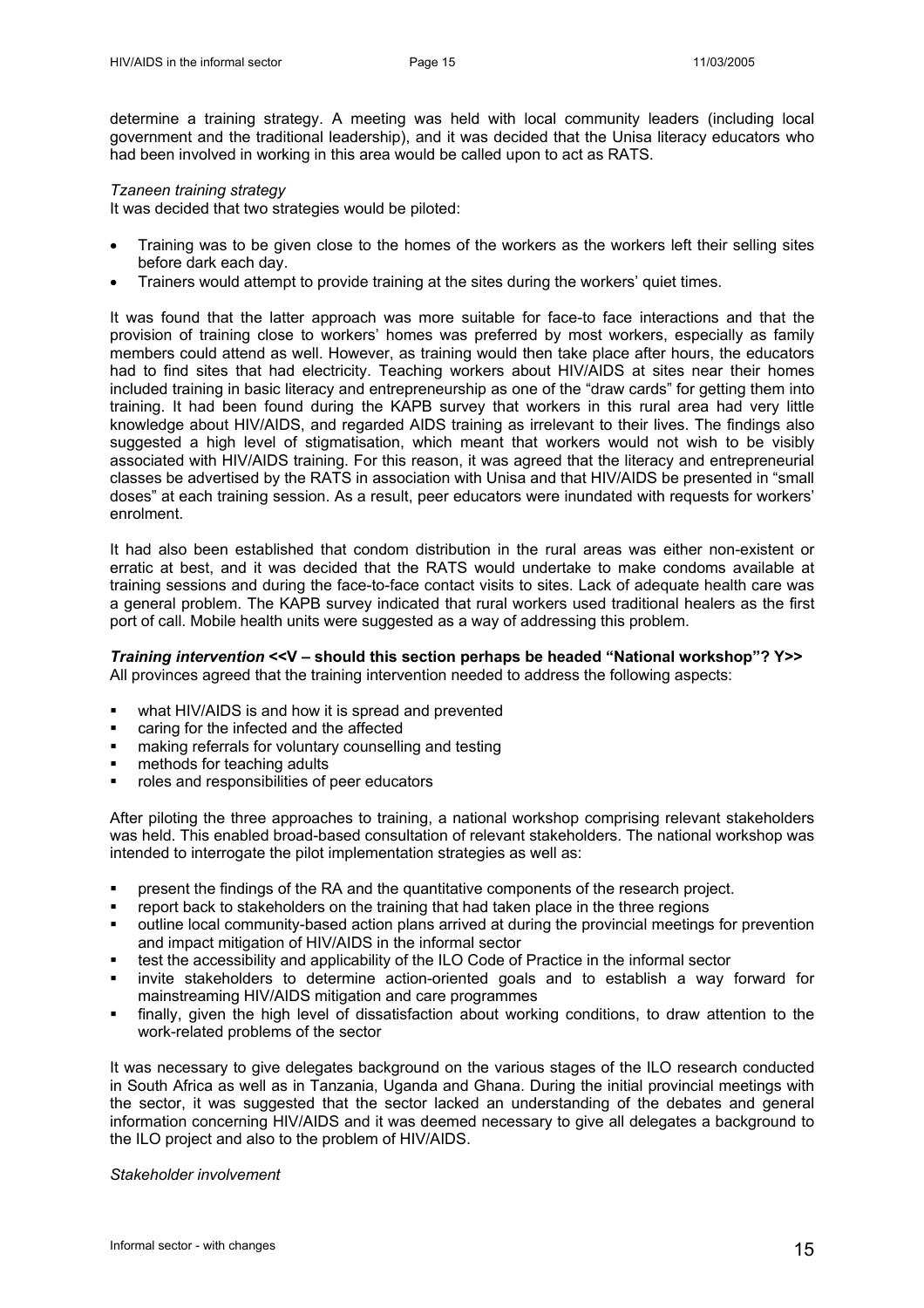Delegates invited included representatives from national and local government, the various provinces, the local government Sectoral Education Training Authority (SETA), the national Department of Labour, HIV/AIDS care organisations, women's organisations, a range of national and regional informal sector organisations, informal sector workers (selected from those who had received training), the RATS and trainers from the provinces, formal business associations, and other associations involved in some way with the informal economy. It was important for government to be visible at the workshop, hence the presentation by a Member of Parliament who was concerned about HIV/AIDS. This gave a strong signal as to how much weight was being given to the programme.

In general, the presentations provided a necessary background for the delegates – for many of the delegates the national workshop presented the first (albeit introductory) opportunity for the stakeholders to reflect on the problems and the need for HIV/AIDS interventions in the informal economy and to alert government to the need to address the problem in the sector.

#### *Problems identified*

The workshop commissions **<<V – do you need to say what these are? Y>>** identified a number of problems specific to workers in the sector. These are categorised below:

1. Child-rearing problems

- Women bring babies to work because of insufficient, affordable child care facilities.
- Children at informal worksites are exposed to unsafe conditions.
- Lack of child care is a general problem, especially in urban areas
- Lack of maternity leave means that women work right up to the birth of a baby and return soon afterwards.
- The lack of sanitary conditions is problematic for child-rearing at the work site.

2. Problems of women working in the informal economy

- Sex is often intertwined with business.
- Women are often cajoled into having sex to advance their business.
- Men's reluctance to use condoms is a general problem in South Africa.
- There are many myths surrounding condom use (many of these were referred to in the RA workshops).
- Sex is often hasty and women have no time to negotiate condom use.
- Condom availability is *ad hoc.*
- **HIV/AIDS** information does not reach many workers in the sector.

3. General problems identified

- The large number of units makes it difficult to obtain information on the actual size and scale of the sector.
- Workers operate with very little capital. Their level of productivity is usually low and incomes are usually low and irregular.
- The sector is not homogenous (there are various categories or sub-sectors), which makes it difficult to plan interventions.
- Work is transient and seasonal, and workers may move in and out of the sector. This makes it difficult to monitor interventions
- Workers in the sector are not organised and are not protected by labour legislation.
- Generally these workers have been overlooked with regard to HIV/AIDS interventions.
- Women and children working in the sector are particularly vulnerable.
- Illegal migrants avoid the formal medical profession for fear of being reported to authorities. (The survey found that 12,5% of the random sample were foreigners who had migrated to South Africa in search of work. Almost all stated that they had chosen to work in the informal sector since they were not eligible for work permits or for residence status.)
- These fears prevented migrants from obtaining free condoms distributed at the various municipal and government clinics.

#### *Recommendations emanating from the workshop*

- That HIV/AIDS must be seen as integral to the other social problems in the sector. General problems include aspects such as facilities, harassment and safety – particularly for women.
- That HIV/AIDS should be examined as a problem of poverty as well as within the context of the sector.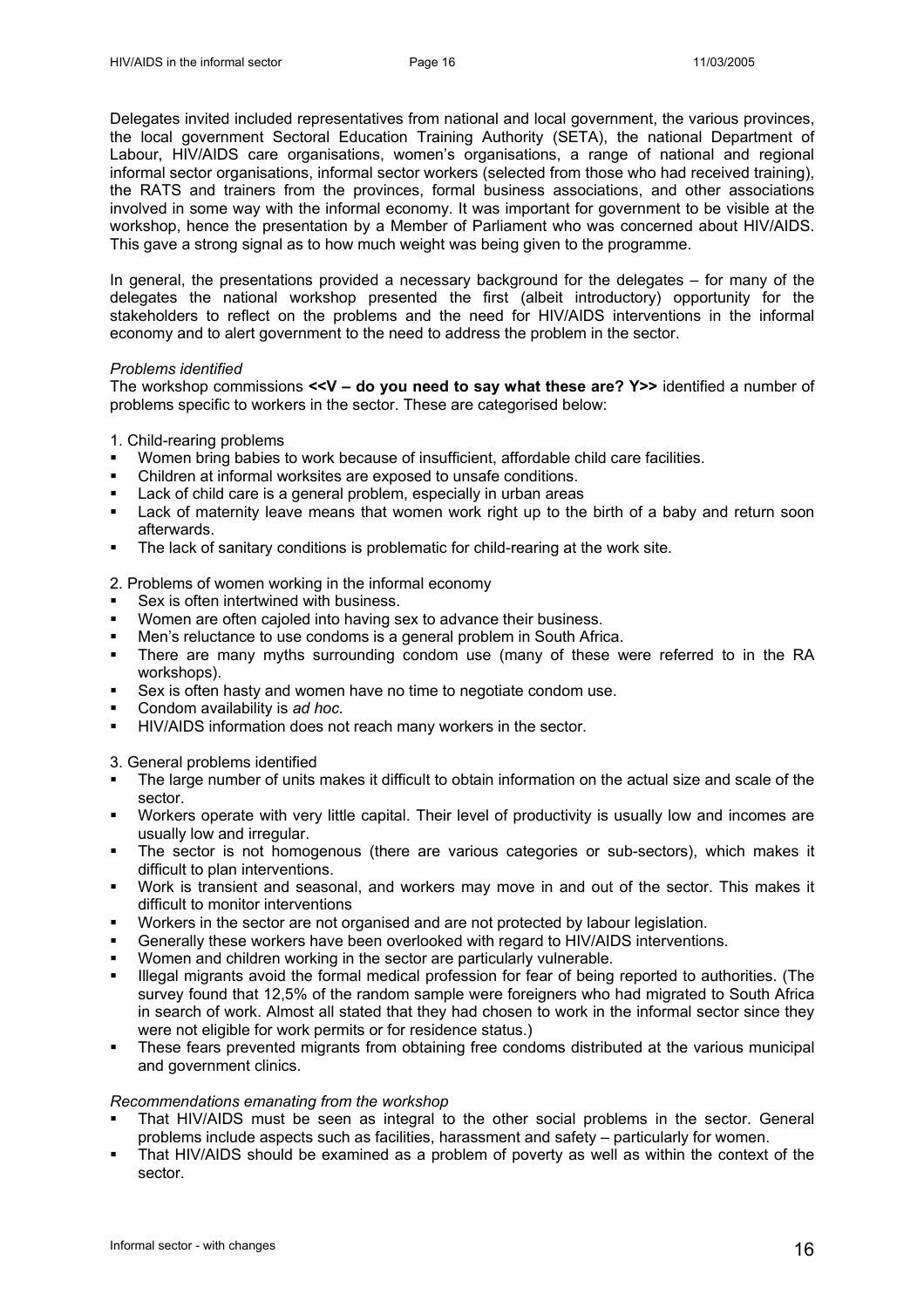- That government (national and local) should recognise the sector, should aim at enhancing it, and should provide minimum standards for the informal working environment.
- That the sector itself should form an umbrella body and ensure that it has a voice to address government on its specific needs.
- That the sector should define the responsibilities of the umbrella body with respect to HIV/AIDS training, coordination, monitoring and implementation.
- That the umbrella body should formulate a policy framework to guide its activities.
- That the umbrella body should be involved in the determination of programmes which should be tailored for the needs, availability and educational levels of the various subsectors. Suggestions referred to sub-groupings such as the disabled members of the informal sector, and to various age groups, including street children.
- That the chain of distributors and suppliers to the informal sector should be brought into the training and the support of programmes. Where possible they should be regarded as points for information and condom distribution.

# *Difficulties of HIV/AIDS interventions in the sector*

The RATS present at the workshop highlighted some of the problems they had encountered during the implementation of the training at the sites:

- Day-to-day survival of the workers takes priority over other concerns such as HIV/AIDS.
- The sector is mobile and is therefore difficult to reach for training and ongoing monitoring.
- There are at present no definite points for condom distribution at the sites and condom distribution is *ad hoc* and erratic.
- The sector is not really organised and it is therefore not easy to use structures to support training.
- Work time and work conditions are not ideal for training and workers have difficulties attending regular classes.
- Illegal migrants avoid formal systems for health care and condom distribution as they fear being discovered by the authorities. For the same reason, they are also reluctant to attend training.
- Generally, the informal workforce is overlooked by mainstream government interventions and by the media. Low levels of education mean that mainstream messages on HIV/AIDS need to be mediated and the skills and human capacity to do this are at present not available in the sector.

## *Mainstreaming HIV/AIDS training*

Delegates laid great stress on the importance of integrating HIV/AIDS programmes with any existing programmes and meetings for informal workers. They mentioned a number of programmes aimed at entrepreneurs, skills training, customer care and so on. These programmes must, with immediate effect, address HIV/AIDS.

- The programme planning needs to take into consideration the workers' quiet times.
- A feasibility study should be carried out to determine how many peer educators have to be recruited and trained. The large numbers of workers suggest a huge need.
- **Peer educators should be recruited from the informal economy as they understand the sector and** its problems
- The RATS and relevant organisations should determine what particular skills and experience peer educators should have.
- The RATS and other stakeholders should determine criteria for selecting peer educators.
- The teams with the peer educators should establish monitoring procedures.
- Peer educators should be involved in monitoring other peer educators.
- Monthly written reports should be submitted and a form should be designed for this purpose.
- Peer educators should not be expected to work as volunteers. Government should make some incentive/honorarium available to them for their services.
- Provinces should hold award ceremonies for peer educators to give them recognition for their services.
- The sector should forge partnerships with other sectors for materials, support, etc.
- The programmes should address the specific needs of women in the informal economy and should, in addition to the usual HIV/AIDS content, include negotiating skills, affirmative training and awareness-raising for women.

The delegates outlined a number of broad-based needs of the sector: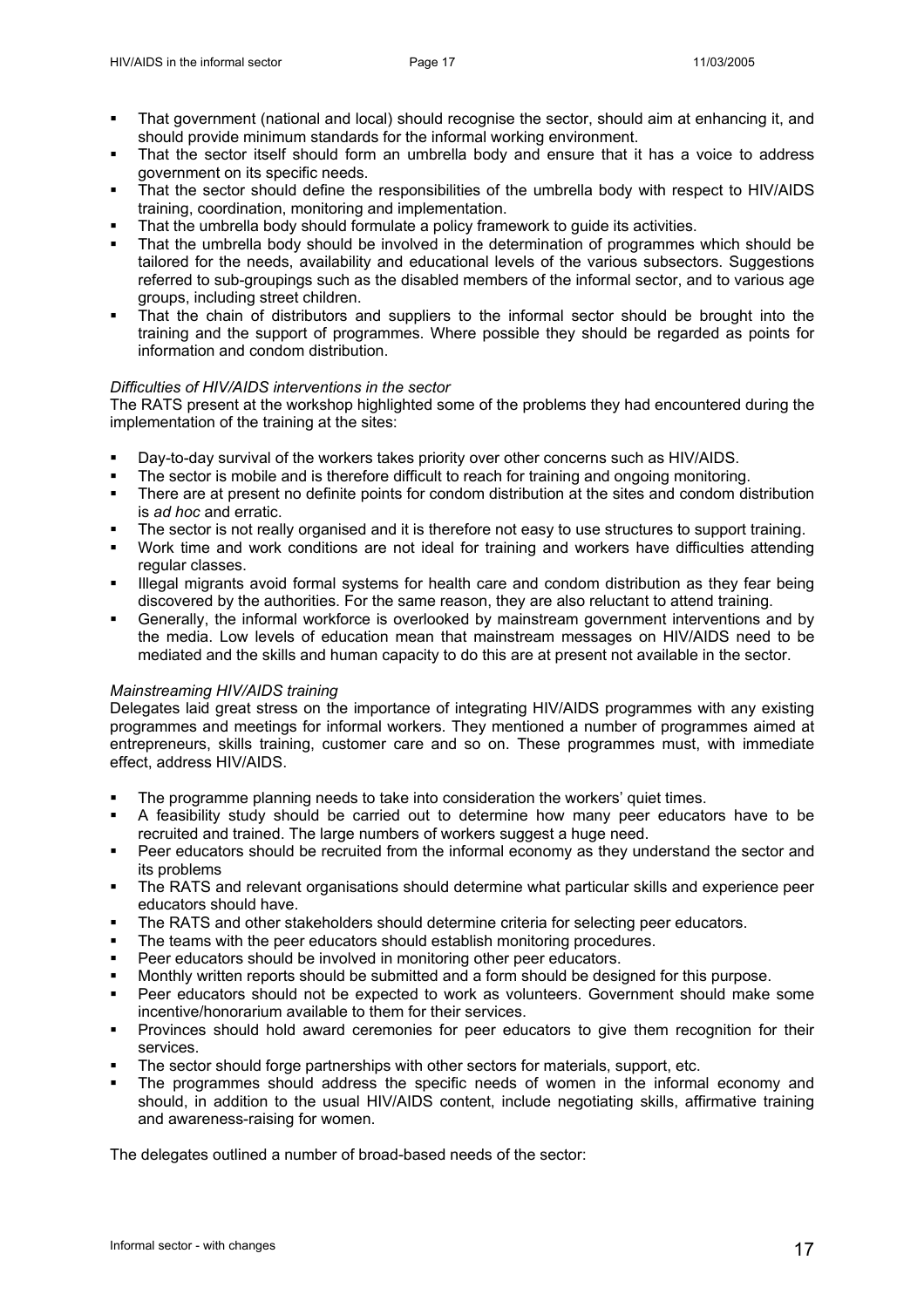- There is an urgent need to apply the decent work agenda **<<V should this be capitalised? Or should it be "a decent work agenda"? Y>>** to informal economy workers.
- Water and sanitation at sites should be minimal requirements for the sector and government should make these available.
- Police services should be available to the sector to provide safety and security, particularly for women.
- Health care services should be available to provide testing and pre- and post-test counselling.
- There are no formal health care systems specifically for workers in the informal economy and the introduction of mobile healthcare units at some sites should be considered.
- There are no informal workplace medical schemes or clinics consideration should be given to schemes specifically for the sector.
- The lack of know-how with regard to commercial enterprises needs to be addressed and doing so could be used as a means of persuading workers to attend training at the work sites.
- The mobility of the sector is a problem that makes this target group more vulnerable than workers in the formal economy and more difficult to reach for training.

It is necessary to recognise HIV/AIDS as integral to broader social problems and in this way to establish modalities for childcare, hygiene, safety and a way for women to go beyond only earning a survivalist wage – thereby reducing the possibilities of their being lured into sex to secure sales or supplement their income. It is necessary for workers' organisations and government to take responsibility for ensuring the health and safety of this target group.

## *Micro insurance schemes*

While many of the workers from rural sites felt the need for mobile health care units to be established, some felt that rotating health schemes could be established to address the problems of workers who are too ill to work. This could also offer possibilities for HIV testing and counselling. The roles of the enterprise chain and of formal sector neighbours need to be examined for possible interventions into training for this sector. **<<V: The paragraph should mention micro insurance schemes by name. Also, what training and to whom, and why would examining the roles of these other actors help? Y>>**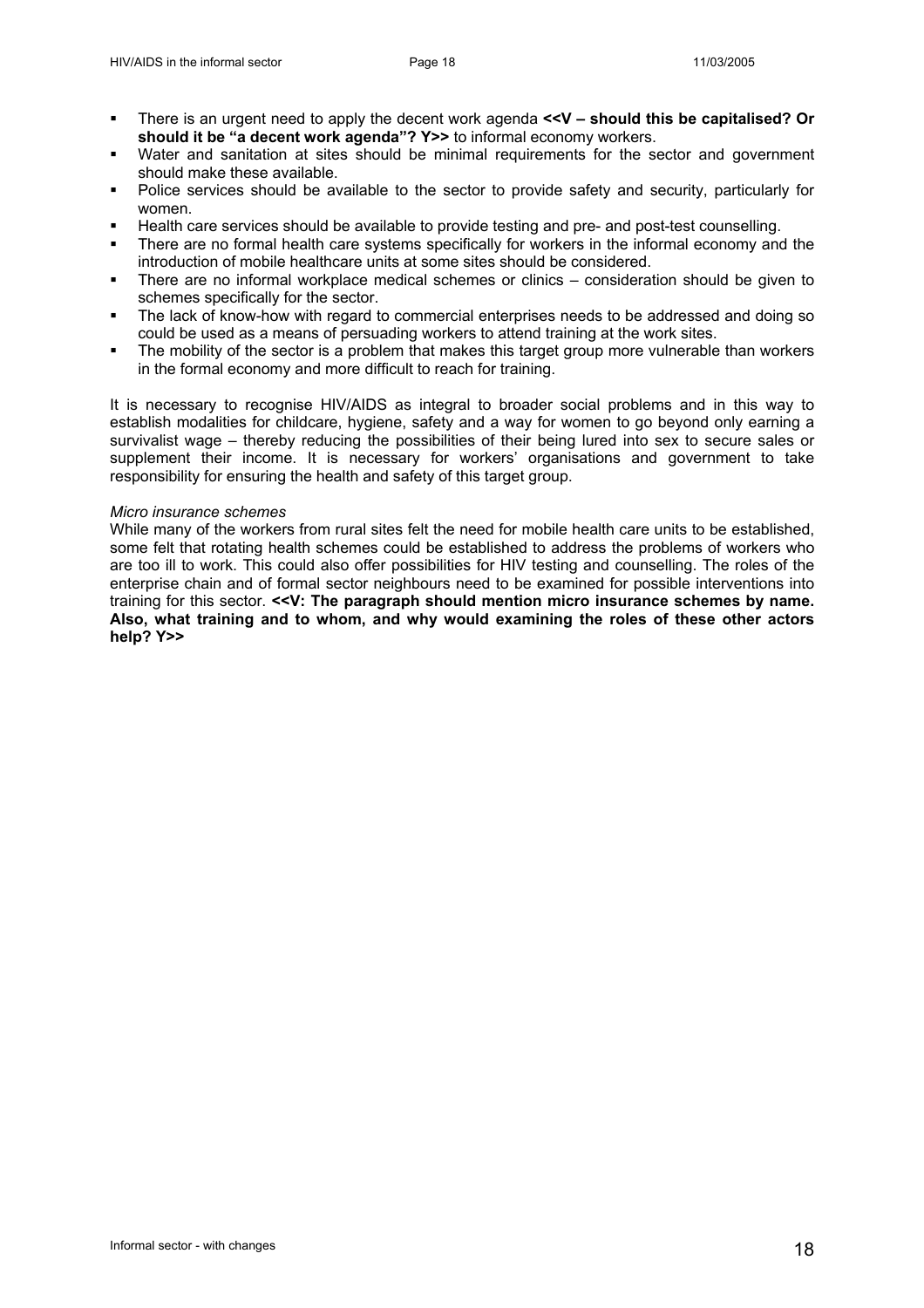#### **Country:** Tanzania

**Target Groups:** Women brew sellers and women who sell second-hand clothing **Stakeholders identified:** Government and local/ward government; 49 national organisations operating from Dar es Salaam; in Kinondoni district 19 organisations were identified while in Kyela district there were only two organisations **Sites:** Kinondoni and Kyela

## *Informal sector activities in Tanzania*

Informal sector activities employ a substantial labour force in Tanzania. For as long as the formal sector is unable to absorb the growing labour force, this sector will continue growing. Although data on HIV/AIDS prevalence in the informal sector is lacking, the desk research convincingly established that the vulnerability to HIV infection in the informal sector is a crucial area of concern. If this is to be addressed, a thorough understanding of its nature and dimensions is required, while at the same time effective intervention strategies and programmes for the alleviation of the epidemic need to be designed. Moreover, it is emphasised that the risk of HIV infection has a significant gender aspect in that women appear to be potentially more vulnerable to the infection than men.

It has similarly been established that the epidemic affects the livelihood and productivity of the informal sector, both in the rural and urban areas. It is common knowledge that HIV/AIDS is fundamentally a problem of economic hardship and poverty. Since informal sector operators and workers, particularly of small and medium-sized enterprises, generally live in conditions of great poverty, it follows logically that they are particularly susceptible to HIV/AIDS infection.

#### *Rationale for site and subsector selection*

Two informal subsectors were selected for the study: brewing and selling local brew (known in Kiswahili as *pombe*) and trading in open markets on commodities like cooked food, used clothes (commonly known as *mitumba*) and grains like rice and maize. **<<V – this suggests a broader group than the sellers of second-hand clothes referred to above. Y>>** 

In consultation with the National Steering Committee for the project, the consultant selected Mbeya and Dar es Salaam regions for the RAs. As Appendix 1 shows, **<<V – will there be such an appendix? Y>>** these regions have the highest cumulative **<<V – why cumulative? Y>>** AIDS cases in the country. At the end of 2000, Mbeya region had 26 952 cases while Dar es Salaam region had 16 053 cases. Within each region the district with the highest number of cumulative HIV cases was selected; thus Kyela district for Mbeya region and Kinondoni district for Dar es Salaam region. Kyela district represented rural areas while Kinondoni district represented urban areas.

## *Subsectors targeted*

In Kyela district, respondents consisted of informal sector operators engaged in trading different items at market places while in Kinondoni district operators and workers who brew and sell local beer were covered.

#### *HIV vulnerability of women in the informal sector*

This study focused on women in the informal sector and examined what makes them more vulnerable to HIV infection. Women in the informal sector are more disadvantaged than their male counterparts with regard to HIV infection for the following reasons:

First, in many societies there is a culture of silence surrounding sex, which dictates that "good" women are ignorant about sex and passive in sexual interactions. Most women, including those who work in the informal sector, thus have limited power to negotiate safe sex with their male partners, to discuss sex or sexual responsibility, to determine their own sexual behaviour. This means that women's' chances of infection through partners who engage in high risk behaviour such as unprotected sex with many other partners, including sex workers, are very high.

Second, as a result of such attitudes, it is unacceptable for women to say "no" to unwanted and unprotected sex. Cultural beliefs, practices and values run so deep that women are unable to refuse unwanted sex, and they therefore often find themselves in positions of weakness and dependence in this regard at the workplace. It is not uncommon for a female operator in the informal sector to have difficulty refusing sex to the landlord of the premises at which she is working or to the boss if she is only a worker; to the official who can deny her a working license; to the lorry/van driver or owner of a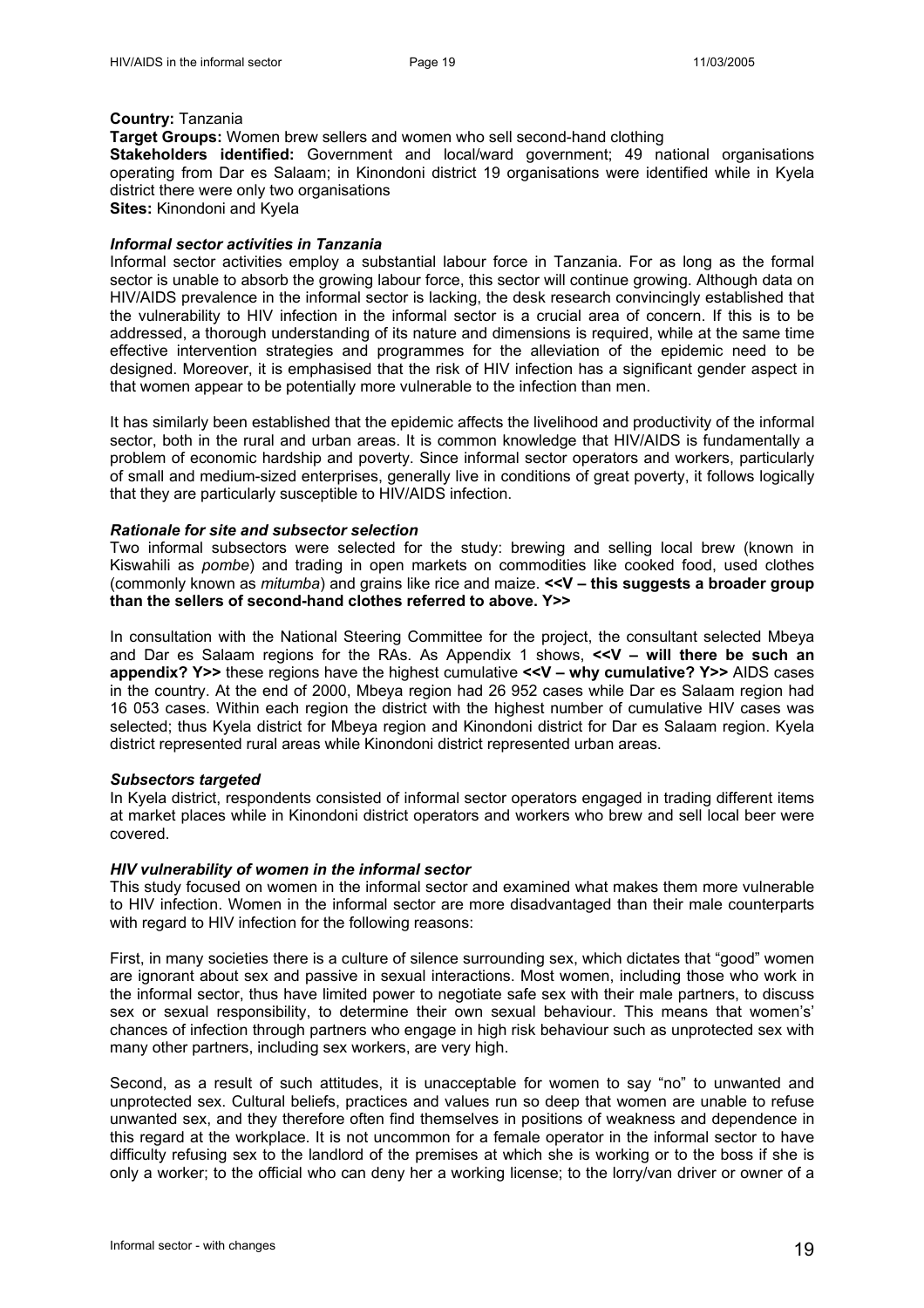cart who can refuse to transport her goods; and to the policeman who can prevent her from moving along a street on the pretext that she is breaking the law by doing her business in an unauthorised area. In fact, in such circumstances, many women in the informal sector operate in grey areas that are not quite professional prostitution, but where their economic survival is nevertheless dependent on the favours or protection of male partners.

Third, limited health facilities, compounded by the culture of silence, make opportunities to access treatment services for sexually transmitted diseases minimal, and this renders women even more vulnerable to HIV infection. Women are physiologically at greater risk than men of being infected by HIV/AIDS during unprotected sexual intercourse because of the larger surface areas exposed to contact. **<<V – shouldn't this be a separate point? Y>>** 

Fourth, women's economic dependence makes it more likely that they will exchange sex for money or favours. It also means they will be less likely to succeed in negotiating protection or to leave a relationship that they perceive to be risky. All of this adds to their vulnerability to HIV infection.

And finally, women working in the informal sector are frequently exposed to violence, which contributes both directly and indirectly to women's vulnerability to HIV.

#### *Stakeholders*

A total of 49 national organisations operating from Dar es Salaam were identified. No organisation was operating nationally. **<<V – could you explain this a little further – or should the word "national" be removed from the first sentence? YK>>** In Kinondoni district 19 organisations were identified while only two were identified in Kyela district.

In identifying organisations responsible for HIV/AIDS intervention, it was discovered that such organisations concentrate on the following six categories of intervention:

- care and support to people living with AIDS and orphans
- capacity building
- **prevention**
- procurement
- research
- mitigation

The majority of the organisations, both at national and local levels, concentrate on preventive measures, which include advocacy, counselling and sensitisation. Few deal with capacity building and care and support and even fewer with research and the procurement of condoms and drugs. None of the organisations directly targets operators and workers in the informal sector.

#### *Problems identified*

There are a number of business risks associated with HIV/AIDS in the informal sector, particularly among the women who brew and sell local beer and trade in the Wards' <<**V - Ward's? (here and elsewhere). Y>>** open markets. The most important are briefly discussed below.

#### *Low and unreliable incomes*

Informal sector enterprises are generally characterised by low financial and physical capital. For that reason, many enterprises in this sector tend to be less productive, to make less profit and to earn an irregular income. This lowers the economic security of informal sector operators and workers, making them more likely to engage in potentially risky behaviour vis-à-vis HIV/AIDS, such as selling sex as a means of generating a supplementary income for their survival. This puts them and their spouses or sexual partners at high risk of HIV infection. Women are the dominant operators among brew sellers and in selling cooked food and other commodities, mainly second-hand clothes. However, their main customers are men. It is common practice to attract male customers and sometimes to solicit money from them by being sexually seductive.

#### *Excessive drinking*

It is not uncommon for women engaged in brewing and selling local beer to get drunk while working, with this resulting in unintended sexual acts with their drunk customers.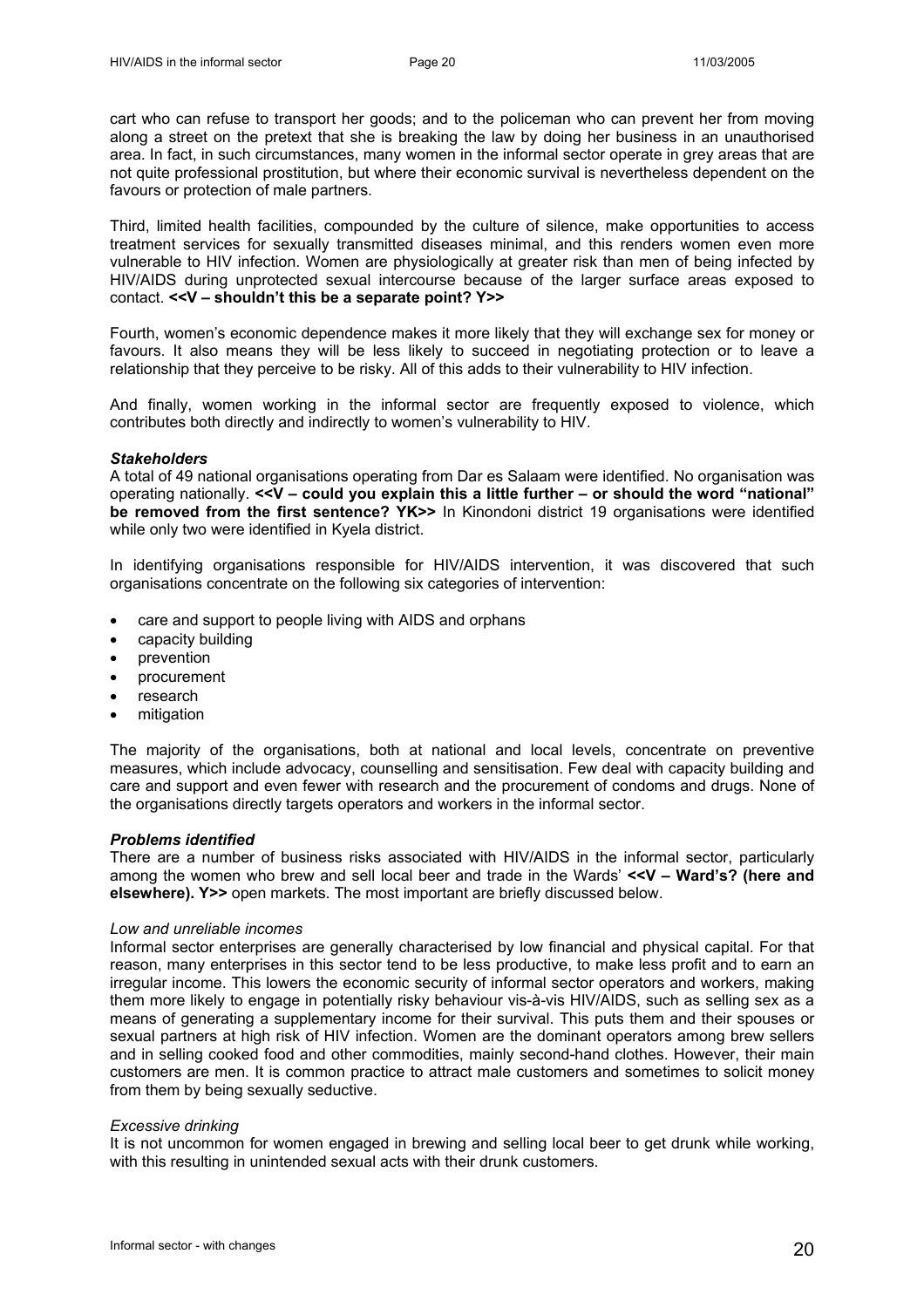#### *Mobility of trading*

The majority of those engaged in trading other commodities in the Wards' open market are men. These people are mobile; they tend to do their business away from their home and are away for long periods. While away, they interact with women who are also engaged in the informal sector, selling local beer or cooked food at the markets. This makes this group of traders more vulnerable to HIV infection.

## *HIV/AIDS prevention needs*

## *Inadequate and inappropriate education on HIV/AIDS*

Although the RA revealed that all respondents had heard about HIV/AIDS prior to the study, some of them were not conversant with issues such as how it spreads and can be prevented. For example, one third of all respondents believe that a person can get HIV/AIDS by working or sharing a meal with an infected person. Participants recommended that informal sector operators and workers should be made more aware of HIV/AIDS infection, prevention and related issues.

#### *Lack of IEC materials*

The peer educators needed appropriate IEC **<<V – needs to be given in full. Y>>**materials for education and awareness raising programmes on HIV/AIDS.

#### *Too few peer educators*

Peer education typically involves training and supporting members of a given group to effect change among members of the same group. It is often used to effect changes in knowledge, attitudes, beliefs, and behaviours in the individual. However peer education may also create change at a group or societal level. It was recommended that a sufficient number of well-trained peer educators should be available at informal sector workplaces.

#### *Breaking the silence*

Workshop participants observed that in their communities (especially in the rural areas of Kyela District) the subject of HIV/AIDS remains mystified and is regarded as a taboo that is not open for discussion among family members.

## *Distribution and use of condoms*

Although male condoms are promoted through social marketing and free distribution in the country, the RA showed that their general acceptance and regular use are still limited. People shy away from male condoms because of misconceptions and misinformation or because they do not know how to use them correctly. Female condoms are still widely unknown products and are in any event too expensive for workers in this sector. There is a need for the peer educators to promote the use of condoms by helping to distribute them at their working places and teaching their colleagues about how to use them.

#### *Reliable voluntary counselling and testing (VCT)*

By providing medical, psychological and social support, VCT services can be an entry point for the worried as well as for those who are already infected. Only one quarter of the respondents who participated in the RA indicated that they had been tested. The majority of these were female respondents who were tested while visiting clinics when they were pregnant. The need to provide VCT services in their communities was identified by participants.

#### *Proper and immediate treatment of STDs/STIs*

Participants recommended that, In order to reduce the prevalence of STDs/STIs in the informal sector, the coverage of quality STD/STI services needed to be expanded. This should include the availability of essential drugs for treating STDs and STIs at all health facilities offering these services.

## *Sexual behaviour change*

It was observed by the local workshop participants that sexual behaviours and the factors that influence them are complex, which makes the behaviours difficult to modify. It was emphasised that there is a need to find ways of effecting sexual behaviour change among workers.

#### *Economic empowerment/poverty cycle*

The HIV/AIDS pandemic creates a vicious circle in that it exacerbates poverty among those who are already poor, like most of the informal sector operators and workers. Such people are often driven to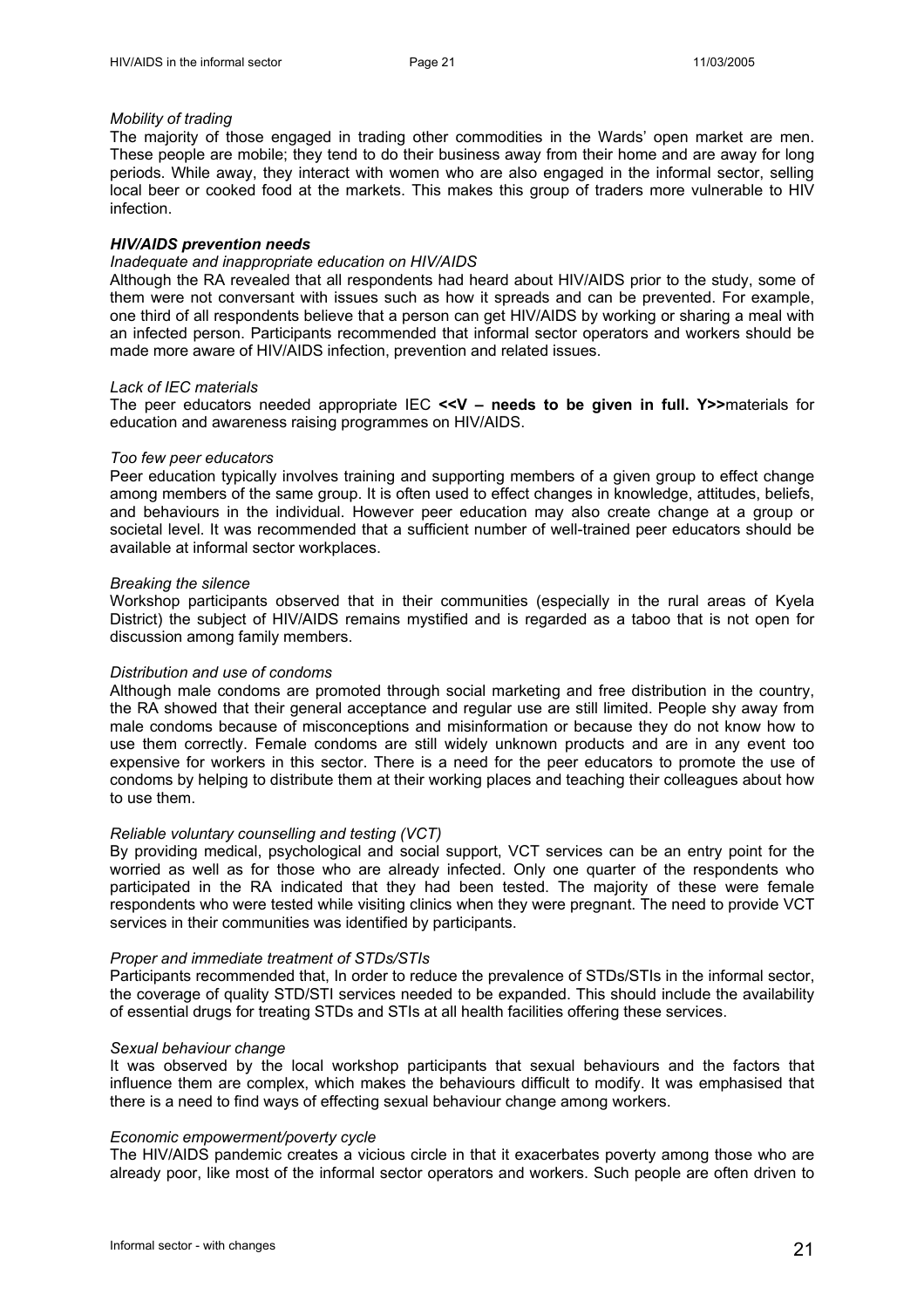engage in activities like selling sex as a survival strategy, and are consequently exposed to a higher risk of contracting the infection. The conditions of poverty (low income, poor living conditions and insufficient investment) in the informal sector are serious barriers to prevention or mitigating the impacts of the pandemic. People living in absolute poverty are almost totally preoccupied with their immediate survival, and concerns about preventing HIV/AIDS, whose impact will only be felt in the long term, are therefore not given such high priority.

#### *Gender dimension*

The HIV/AIDS pandemic also reflects a gender dimension in that women, female adolescents and girl children are more vulnerable than males to HIV infection and its impacts. Not only are they biologically more at risk than men, but their sexual relationships with men also tend to be unequal, they have less access to information and services and, finally, they carry the biggest burden of care and support. Economic empowerment of informal sector operators and workers, especially women and female adolescents, was therefore identified as essential.

#### *Formulation and enforcement of by-laws*

Education and awareness raising programmes can only inform people about risky behaviours – they cannot interfere with their traditional ways of life or change how people's traditional ways of thinking. **<<V – am not sure what the original meant – hope I'm not too far off track. Y>>** Accordingly, participants recommended that consideration be given to the formulation of by-laws that would limit traditions that facilitate HIV infection.

#### *Care needs*

Creating and strengthening positive attitudes towards those infected are important aspects of prevention. Efforts to control and prevent the rapid spread of the disease have been severely hampered by the strong social stigmatisation of and discrimination against people living with HIV/AIDS (PLWHA). Stigmatisation and discrimination also make it difficult to motivate PLWHA to seek proper and immediate treatment of opportunistic infections. Participants therefore emphasised that care needs should include creating and strengthening positive attitudes towards PLWHA who work in the informal sector, safeguarding their human rights, making basic treatment and medical care accessible for them, and promoting home and community-based care for them.

## *Creation and strengthening of positive attitude towards PLWHA*

Sensitisation people to recognise that HIV/AIDS is just like any other terminal illness and it does not discriminate who should be infected and fight social stigma and discrimination of PLWHA.

#### *Accessibility to basic treatment and medical care*

It was recommended that there was a need of PLWHA in the informal sector having access to the best available treatment and medical care.

#### *Promotion of home and community based care*

There is an increasing demand for care of PLWHA that increases the burden on the health care system especially on hospital care. In this regard, the participants recommended that there was a need of PLWHA in the informal sector to have access to their immediate relatives and in the case of their absent then their respective communities should take care of them. **<<V – I think all of this should come out. It adds very little to what was said in the previous paragraph. Y >>** 

#### *Basic livelihood support*

Basic livelihood support, apart from covering food and medical needs, is in itself part of the prevention and positive altitude creation objectives. Food support relieves those affected by HIV/AIDS of the need to rely on risky behaviours as a means of earning their livelihood. Medical support creates a sense of being accepted and cared for by the community and the society.

#### *Self-help groups*

Self-help groups are particularly relevant in dealing with the social and emotional problems that typically face people during the early days of knowing they are HIV infected. These groups have the following features:

• Self-help group members have central shared concerns, such as coping with the emotional and psychological effects of HIV/AIDS infection.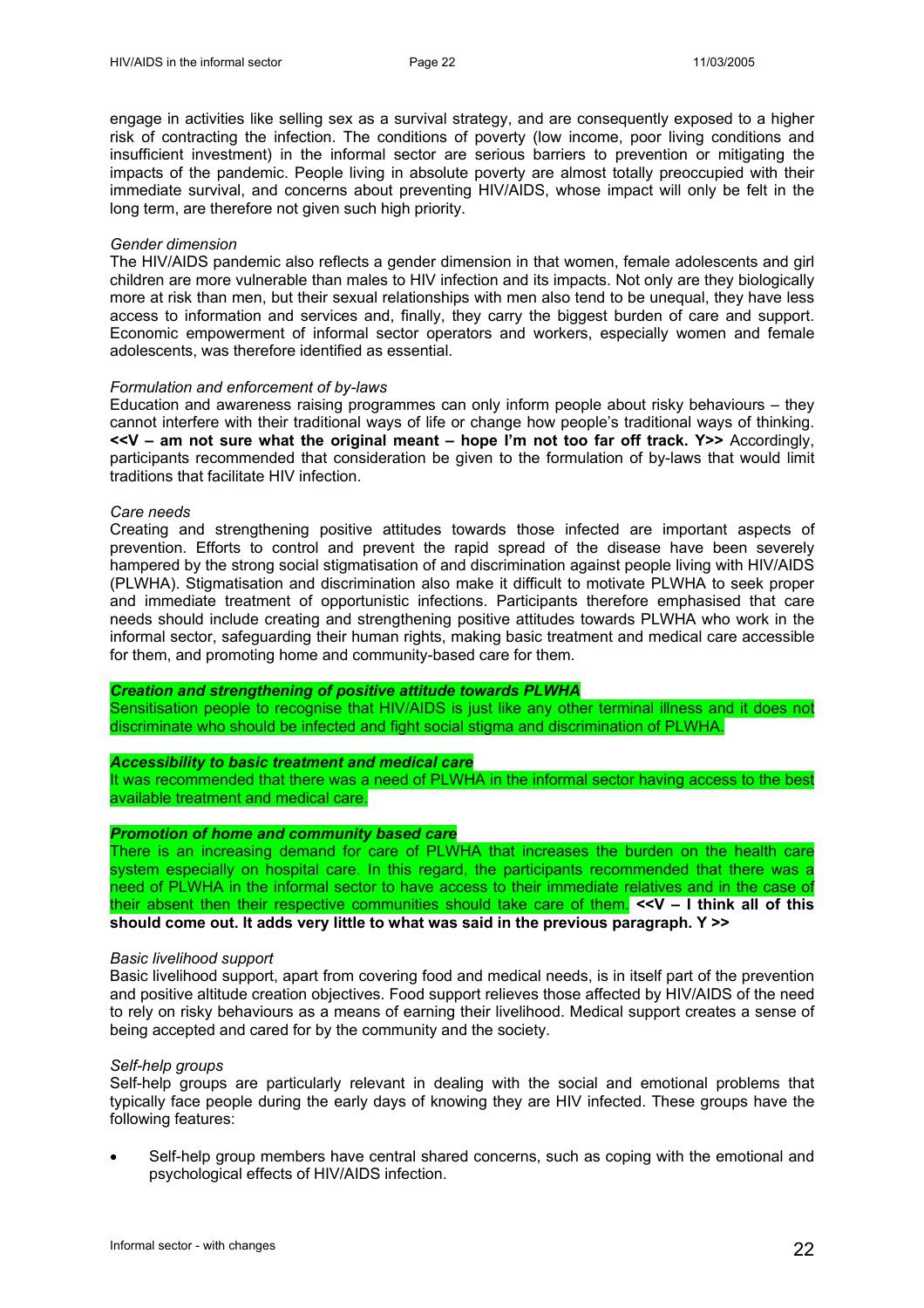- Although a peer educator might have helped establish it, the group itself is led by nonprofessionals who are struggling to cope with the same issues as members of the group.
- The emphasis of such groups is on interpersonal support and creating an environment in which individuals may once again take charge of their lives (usually referred to as positive living).

#### *Informal sector associations*

Informal sector operators and workers in the areas studied lack well-established operating associations. It was pointed out that there is a need for them to form and maintain associations to safeguard their interests and general welfare.

## *Local action plans*

After identifying their needs, the local workshop participants in each district were again divided into three groups to draw up action plans to address these needs. The action plans for each group were discussed in the preliminary sessions, and modified as necessary.

## *Adequate and appropriate education on HIV/AIDS*

IEC materials like leaflets, newsletters and posters are to be **<<V – were? Here again I'm not sure of the time frames. Y>>** distributed by District AIDS Coordinators (DACs) and other stakeholders to the informal sector peer educators, who will disseminate the materials among the informal sector labour force at their workplaces.

Videotapes on HIV/AIDS from DACs and other stakeholders are to be requested by informal sector peer educators and video shows organised at their workplaces for the informal sector labour force. Leaders at all levels, from the districts to village, street and workplace levels, must strongly and continuously advocate HIV/AIDS prevention and impact mitigation at their public meetings, seminars or workshops. Informal peer educators are to organise guidance and counselling sessions at their workplaces.

#### *Availability and distribution of IEC materials*

DACs must procure relevant IEC materials and distribute them regularly to informal sector peer educators and to identified centres within the informal sector. The DACs, with the assistance of other stakeholders, are to coordinate the development, preparation and production of locally produced IEC materials, which will help to stop the spread of HIV/AIDS. Local governments and informal sector peer educators must identify community-based distributors (CBDs) such as *pombe* shops, shops, saloons and guesthouses.

#### *Sufficient peer educators*

Local governments must identify literate and willing informal sector operators and workers to serve as peer educators at their workplaces. Trained peer educators already functioning in the informal sector, with the assistance of stakeholders, will have to provide training to the newcomers in the following two stages:

#### STAGE ONE

- basic knowledge of HIV/AIDS: the source of the infection, how it spreads, methods of prevention, its impacts and the tragedy that there is no cure for it
- creating strategies and mitigation
- counselling skills, prevention and mitigation measures, local cultural context and participatory approaches to finding solutions

#### STAGE TWO

- coordinating and networking skills
- stress management
- resource mobilisation
- advocacy and lobbying
- monitoring and evaluation

## *Making HIV/AIDS an issue that communities accept and openly discuss*

- Informal sector associations must be established at each local government level to enable informal sector operators and workers to freely discuss HIV/AIDS interventions and related issues.
- Informal sector associations are to organise concerts and symposia at ward and district levels.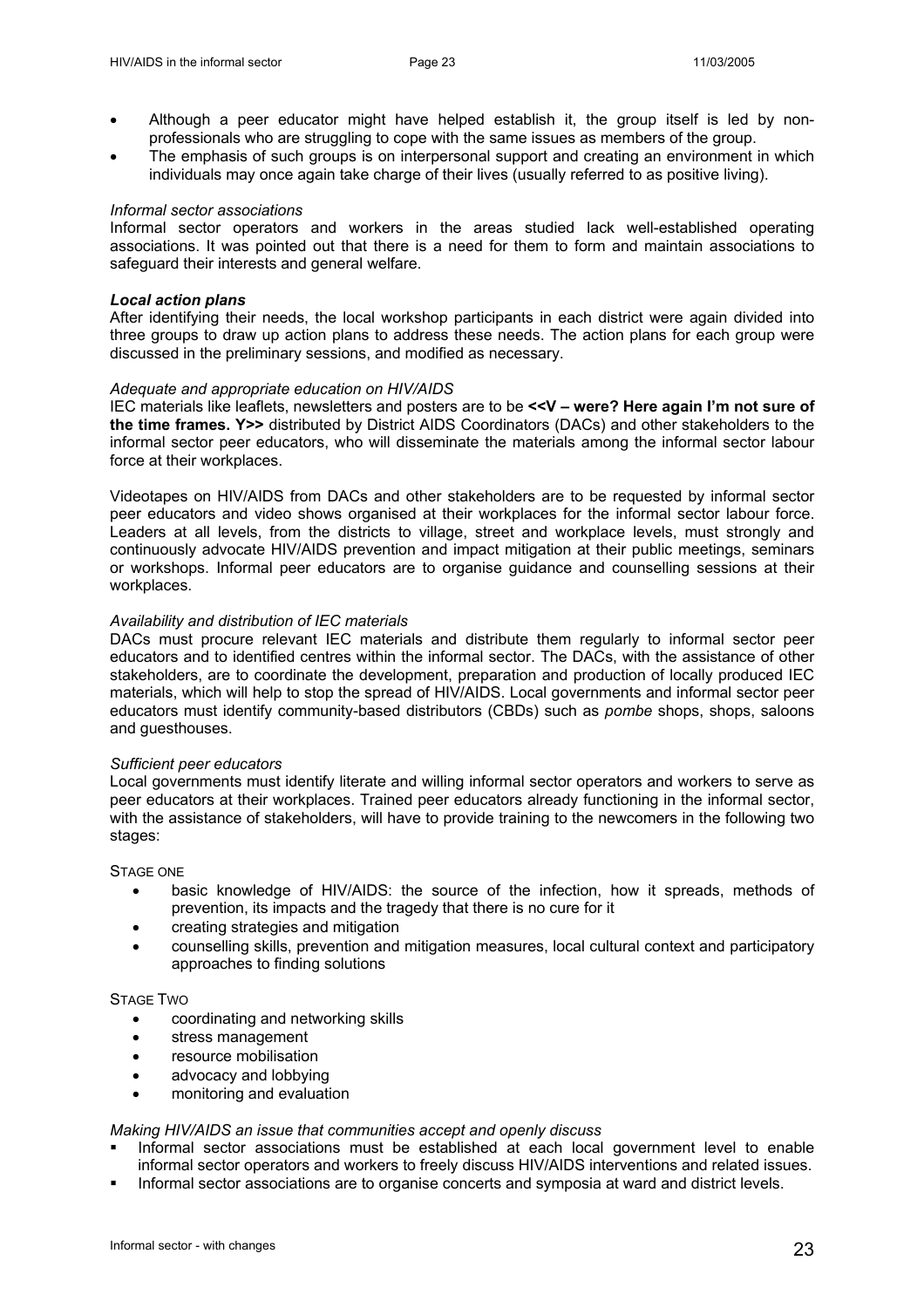- Local government and other stakeholders are to ensure that life-supporting skills are imparted to informal sector peer educators to enable them facilitate social dialogue on HIV/AIDS issues among members of the informal sector.
- IEC materials have to be distributed and displayed in their work and social environments by the informal sector peer educators.
- Communities have to promote and support PLWHA (going into public).**<<V omit "into"?>>**

# *Availability, distribution and appropriate use of condoms*

- Peer educators must regularly and frequently request condoms from the DACs, nearby public health centres or any other stakeholders and make sure that they are frequently distributed to informal sector operators and workers at their workplaces.
- Local government and peer educators must identify potential CBDs of condoms.
- Informal sector peer educators must make sure that all male colleagues know how to use male condoms. Female maternal and child health nurses should be invited to workplaces to train female members of the informal sector in the proper use of female condoms.
- The central and local governments must consider the possibility of subsidising the cost of condoms, particularly female condoms.

# *Reliable and immediate VCT*

- The local governments must establish VCT services at public health centres and encourage private institutions to provide these services so that members of the informal sector can access testing and counselling in the areas where they work.
- In support of the above, there is a need for qualified and ethical counsellors.
- DACs, in collaboration with informal sector peer educators, local government leaders and other stakeholders, must distribute information on the availability of counselling and testing services.

# *Proper and immediate treatment of STDs/STIs*

- Local governments must expand the coverage of quality STD/STI services and must ensure the availability of essential STD/STI drugs at all health facilities offering these services.
- DACs in collaboration with informal sector peer educators, local government leaders and other stakeholders must distribute information on the availability of these services.

# *Expediting sexual behaviour change*

- Informal sector peer educators, local leaders and other stakeholders must sensitise informal sector operators to risky sexual behaviours and encourage them to change their sexual behaviour and adopt safe sex practices.
- Local governments must pass by-laws that prohibit inappropriate traditional customs and emerging deteriorations in moral behaviour.
- Informal sector peer educators must conduct client-centred counselling style "Cycle of Change"**<<V – I'm at a loss – should this be something like: adopting the "Cycle of Change" approach? Y>>** which encourages clients to explore and resolve a problem or problematic behaviour, and become motivated to change.
- Informal sector peer educators must conduct HIV/AIDS behaviour change counselling in group settings.

## *Economic empowerment*

- Local governments must provide and allocate proper working areas for informal sector operators and workers.
- Local governments must provide amenities such as business stalls, toilets and tap water to improve the level of hygiene at informal sector workplaces and to help improve productivity.
- Financial institutions and other stakeholders must provide soft loans and credit to increase informal sector operators' capital.
- Local governments must establish and support local training centres which cater for informal sector operators in their respective areas.

# *Care action plans*

*Creating and strengthening positive attitudes towards HIV-infected people* 

- DACs must make sure there are enough available IEC materials for distribution to peer educators.
- Informal sector peer educators must distribute whatever IEC materials they receive to their colleagues in the informal sector.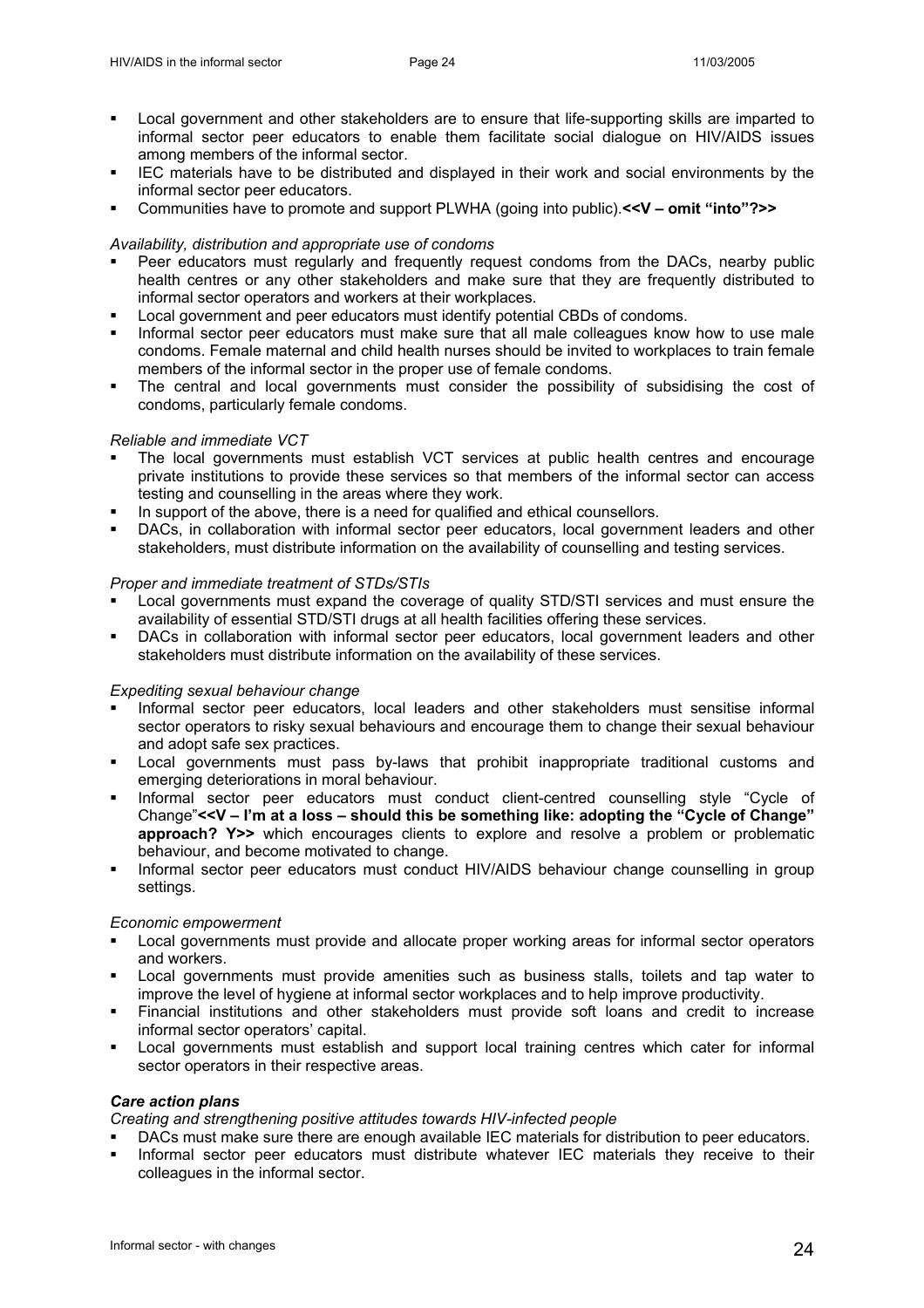- Local governments and other stakeholders should investigate all possibilities of preparing, developing and producing IEC materials that are more suitable for local conditions.
- Local leaders and informal sector peer educators must, at every opportunity, sensitise people about the importance of positive attitudes towards PLWHA – at their workplaces, in public meetings, seminars or workshops.
- Local governments must encourage and support cultural groups involved in fighting the social stigmatisation of HIV/AIDS and discrimination against PLWHA.

## *Safeguard human rights of PLWHA (IS Associations)*

- NGOs dealing with legal aspects and HIV/AIDS together with the informal sector peer educators must make people aware of human rights issues around HIV/AIDS.
- Local governments must formulate and enforce by-laws to safeguard the human rights of PLWHA.
- PLWHA must form their own associations to safeguard their rights

#### *Accessibility of basic treatment and medical care*

Local governments must make sure that they improve the quality of the medical care services available to infected members of the informal sector, including the treatment of opportunistic infections and prolonged illness.

### *Promotion of home and community-based care*

- Local governments and other stakeholders must identify and mobilise available local resources in the community for the care of HIV-infected people.
- Informal sector peer educators must educate and counsel relatives of PLWHA so that they can take care of them when the need arises.

## *Support needs*

## *Basic livelihood support*

- Local governments and other stakeholders in the communities must mobilise resources so that basic livelihood support may be made available to PLWHA.
- Informal sector self-help groups and associations must provide basic livelihood support to PLWHA who are seriously affected.

# *Self-help groups*

Local governments and informal sector peer educators must facilitate the formation and strengthening of self-help groups for informal sector operators and workers.

*Informal sector associations (initiation and support)* 

- Local governments and informal sector peer educators must facilitate the formation and strengthening of informal sector associations.
- In addition, to effectively change informal sector labour force knowledge, attitudes, beliefs and behaviour at the individual level and at group or societal level, more informal sector peer educators are required and must be trained.
- The plans of actions can be fully realised through multi-disciplinary team work at district and local government level. Informal sector associations, households, informal sector peer educators and informal sector operators and workers, both HIV-infected and HIV-negative, should be involved in a participatory manner with other HIV/AIDS stakeholders.
- There were no affiliations or organisations either for the operators or for the workers interviewed. However, there were local saving and credit associations, commonly known as "UPATU", although these were constituted on a purely friendship or kinship basis.

## **<<V – I think the following has crept in by mistake. I don't think there's an appropriate place to insert it, because the case study doesn't give detailed feedback on the findings. Y>>**

On the other hand, 64% of all female respondents, including some of the married ones, had had sex with their usual male friends (commonly known in Kiswahili as "*Hawara*", "*Bwana*", "*Mshikaji*" or "*Buzi*") and other men (casual sexual partners) in most cases on a payment basis. While 77% of male respondents, including some of the married ones, had had sex with their usual female friends (commonly known in Kiswahili as "*Hawara*", "*Bibi*", "*Mshikaji*" or "*Nyumba Ndogo*") and other women (casual sexual partners) payment basis in most cases on a payment basis. Only 24% of all respondents indicated they had used male condoms the last time they had had sexual intercourse. Of those who did not use condoms, 41%, most of whom were married, thought it unnecessary. The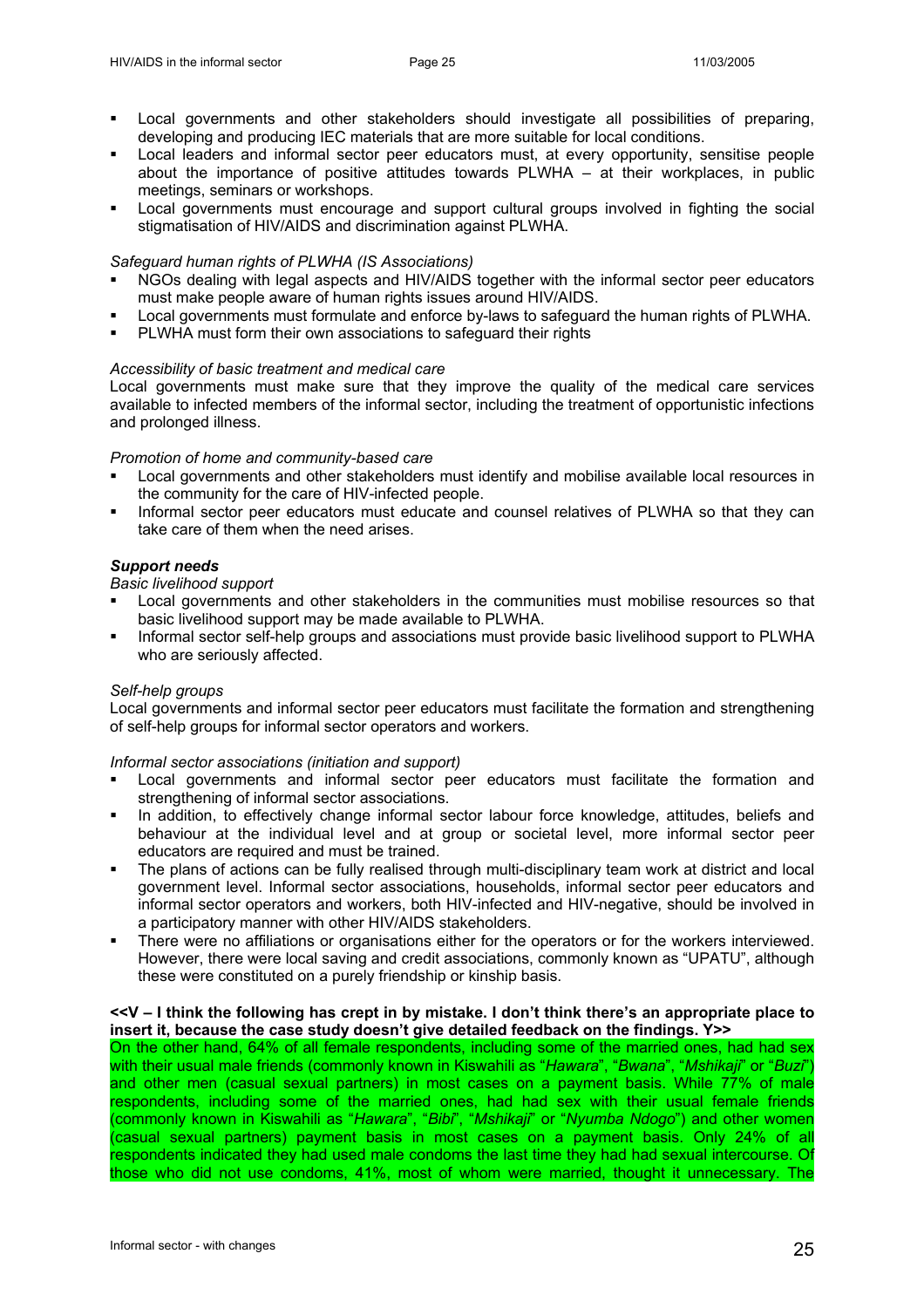## second reason mentioned (by 28% of all respondents mostly females) was that their sexual partners objected to it.

Forty-one percent of all respondents admitted to having known at least one colleague who had been infected with HIV/AIDS. Half of the respondents observed that there were tendencies of discriminating against people with HIV/AIDS. Three-quarters of all respondents were able to mention at least one place, mostly a health facility, where they could be tested. Twenty-three percent, the majority being female respondents selling local beer, admitted to having been under the influence of alcohol the last time they had had sex.

# *Possible intervention*

# *Business risks*

During the local workshops, participants identified certain business risks associated with HIV/AIDS in the informal sector, and particularly with the two informal subsectors identified for the RA, namely brewing and selling local beer and trading in the Wards' open markets. Three risks were identified: low and unreliable income, excessive drinking and mobile trading.

#### *Informal sector labour force needs*

Participants went on to identify informal sector labour force needs as far as HIV/AIDS prevention, care and support were concerned. The identified needs were:

**<<V – no doubt you'll add the missing bit here. Y>>**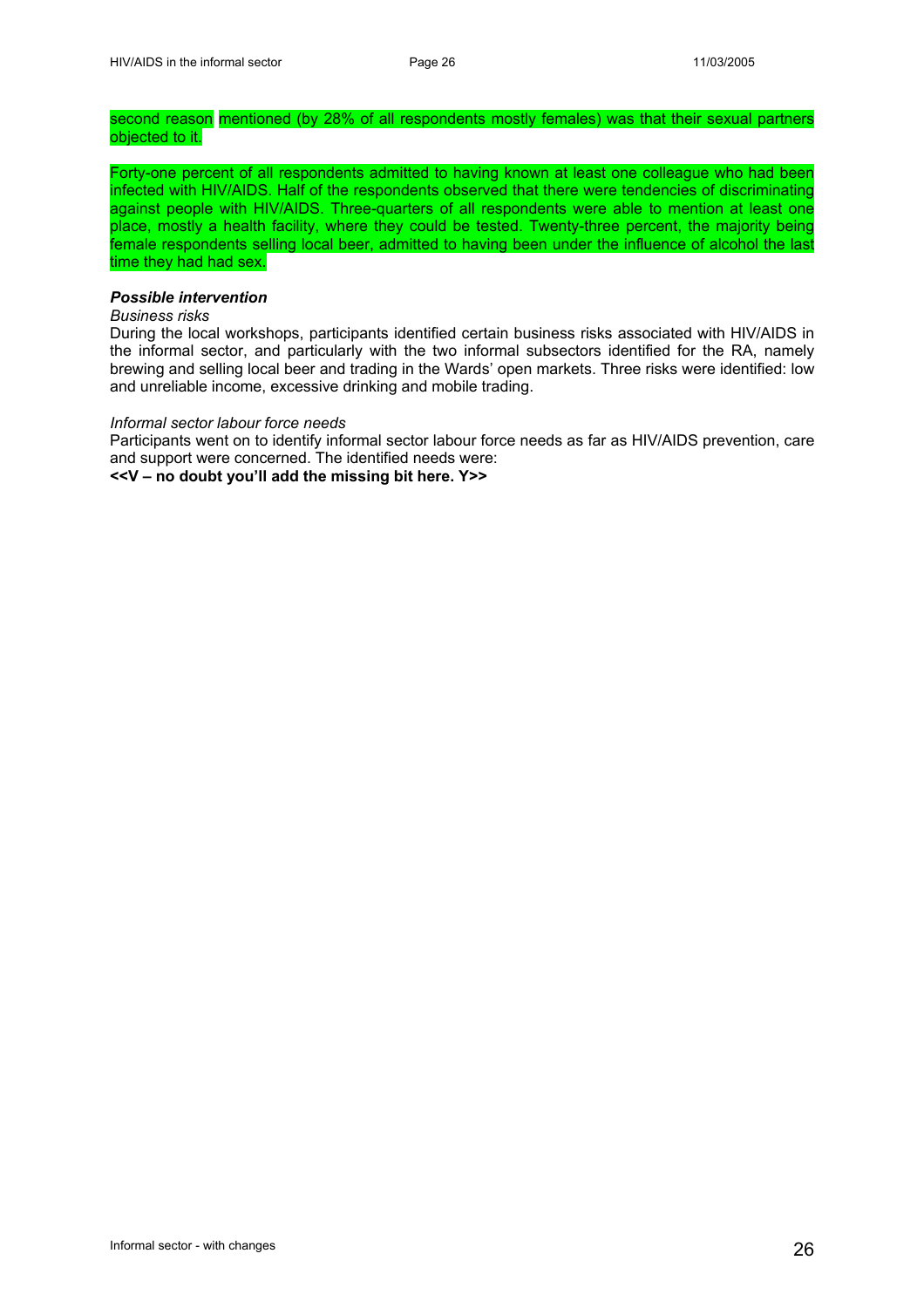#### **Country:** Ghana

# **Target Groups:** Garage owners and hairdressers

**Stakeholders identified:** Ghana AIDS Commission (GAC); National AIDS Control Program (NACP); the Institute of Statistical, Social and Economic Research (ISSER); community-based organisations **Sites:** Tema - Community 4, an urban area in the Greater Accra region; Pokuase/Amasaman, a rural area in the same region.

## **Rationale for sites and subsectors**

The HIV/AIDS situation in Ghana continues to pose a major challenge to the government and people of Ghana. Currently the national prevalence rate in Ghana is estimated at 3,8%, although this has been exceeded in some regions and areas. The prevalence rate in the capital, Accra, among certain subsectors such as commercial sex workers is 75%. The rate among persons with STDs is 17%. Ninety per cent of all those infected and affected by HIV/AIDS in Ghana fall into the 15-49 age group, which is unfortunately the group that represents the bulk of the nation's human resource base.

HIV/AIDS affects virtually all sectors of the economy, and the formal and informal sectors have both been hit by the epidemic. The characteristics of these two sectors and their contributions to the Ghanaian economy are varied. In Ghana, as in most sub-Saharan countries, the majority of the working populace (an estimated 80,4%) works in the informal sector. The sector therefore contributes significantly to national development.

Ironically, the informal sector is the more vulnerable of the two with regard to HIV/AIDS. It lacks adequate health facilities and social protection arrangements for its workers, few of whom have any kind of insurance cover. The low levels of education, high illiteracy levels and extreme poverty all compound the problems within the sector. There is little, if any, respect for human rights within the sector. Employers dispense with the services of their employees at will. All these factors increase the vulnerability of operatives within the informal sectors.

Most people in the informal sector are far from financially secure, and a significant number end up undertaking additional jobs to supplement their meagre incomes. Such jobs include contractual sex. In fact, research findings have indicated that an estimated 27,7% of people in the informal sector, especially the women, engage in some kind of contractual sex to supplement their incomes. Unsuspecting young women lack the ability to negotiate safer sex with their more prosperous, more experienced and probably older male partners. As in most parts of Africa, socio-cultural factors in Ghana provide a supportive environment for male dominance and polygamy, and with the low educational levels within the informal sector these problems become even more complex.

Since the sector employs more women than men, and since women are more vulnerable than their male counterparts, the sector is doubly vulnerable.

## **Organisational affiliations**

While some informal sector groups have strong associations, others exist only as disjointed, fragmented groups without the capacity to respond adequately to any emerging public health problem. In many instances, employees do not feel committed to the associations, where they exist. For the informal sector to play the role it ought to play, the associations must be strengthened and supported.

The success of the HIV/AIDS programme in Ghana will depend to a large extent on how effectively the informal sector is integrated into the programme design. It will also depend on how well the operatives within the sector can communicate their views and concerns and how effectively they can make their voices heard.

## **Project activities**

## *Identification of stakeholders*

An intense process of identifying key players responsible for HIV/AIDS campaigns and prevention was carried out by GSMF. <<V - please give in full. Y>> This included the identification of national and community-based organisations as well as of informal associations. Key national organisations and players identified included the Ghana AIDS Commission (GAC), National AIDS Control Program (NACP) and the Institute of Statistical, Social and Economic Research (ISSER), who in turn provided general information and listed key players who could be contacted. Community-based organisations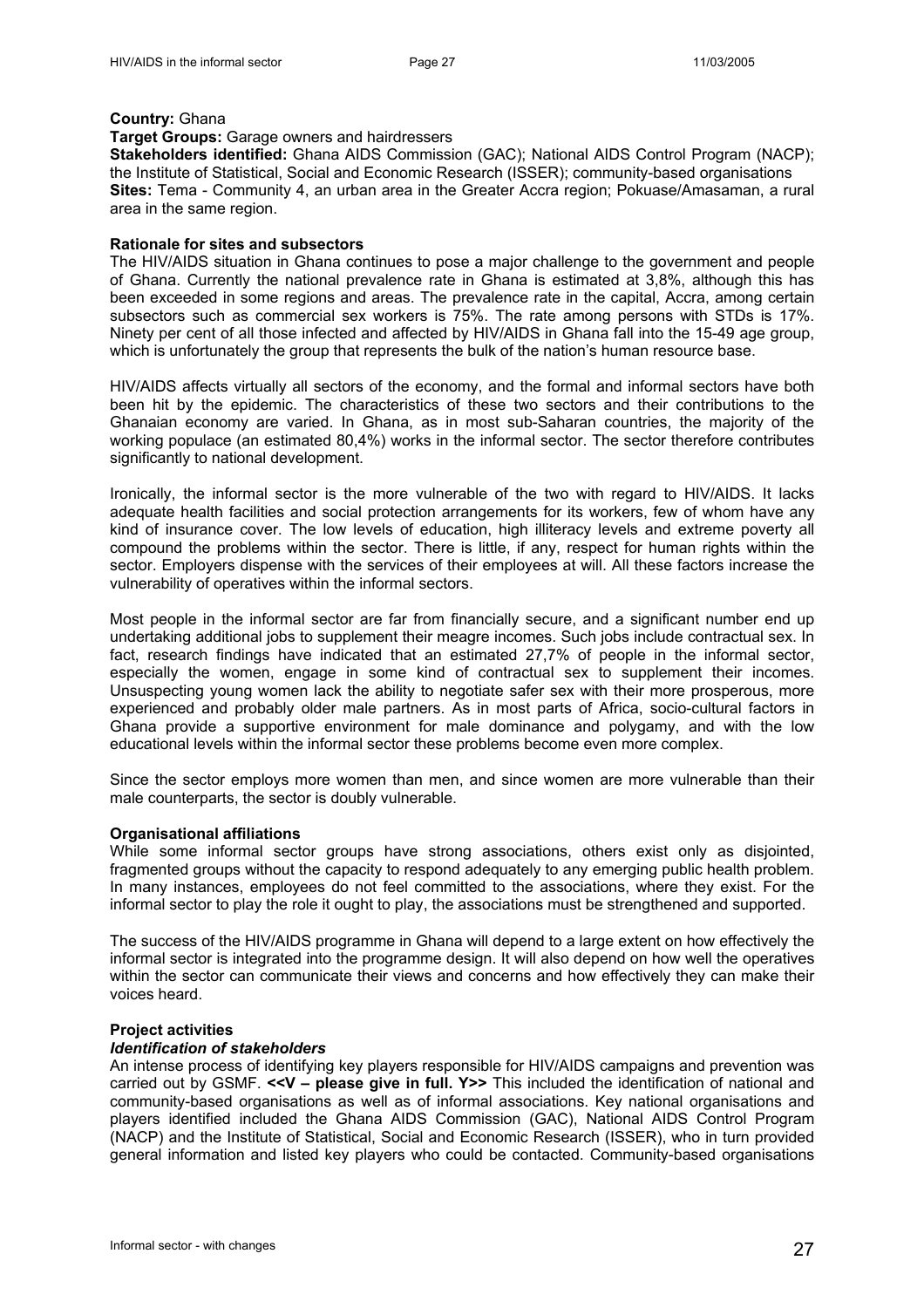and informal associations were identified in the selected urban and rural communities targeted for the intervention.

Desk research on HIV vulnerability and the impact of HIV/AIDS in the informal sector was carried out in October 2002. Particular emphasis was placed on the different subsectors in the informal sector and the gender dimension of HIV vulnerability. A major limitation identified in this phase was a paucity of data on vulnerability to and the impact of HIV/AIDS in the informal sector. This was ascribed to a lack of proper record keeping and of specific research conducted in the informal sector in Ghana. All the documented statistics and information on vulnerability to and the impact of HIV/AIDS kept by key actors such as GAC and NACP are of a very general nature. Accordingly some deductions had to be made to describe specific issues concerning HIV/AIDS in the informal sector.

On the basis of the desk research and in consultation with stakeholders, GSMF identified two subsectors of the informal economy (garage owners and hairdressers) as the focus for the two components of the ILO project, namely rapid assessment and community mobilisation. The two groups were selected because although some HIV/AIDS prevention programmes had been carried out with some subsectors of the informal sector, garage operators and hairdressers have been underresearched and have not benefited from any such programmes.

GSMF identified Tema - Community 4, an urban area in the Greater Accra region, and Pokuase/Amasaman, a rural area in the same region, as the focal geographical areas for the project.

- Garage operators (mechanics) were selected as a group because they had in the past received no HIV/AIDS prevention intervention.
- Hairdressers were selected because of their acute vulnerability to HIV/AIDS. In addition, it was determined that hairdressers in the Pokuase/Amasaman area had never benefited from any HIV/AIDS prevention programmes.

Both the groups selected have existing organised associations in their respective communities and are easily reachable through the association head.

## *Rapid Assessment Activities*

#### *Training activities*

Based on the rapid assessment (RA) and desk research, two groups (or subsectors) were selected for the intervention. The groups were garage owners (mechanics) and their apprentices, a maledominated profession, and hairdressers and their apprentices, a female-dominated profession.

As part of the development of IEC materials, peer educator kits were developed for the programme. These kits included the following:

- **-** HIV/AIDS training manual
- HIV/AIDS at a glance cue cards
- HIV/AIDS planner cue cards
- **STD** cue cards
- **polo-shirts**
- **T**-shirts
- **baseball caps**
- **•** penis models
- $\blacksquare$  male condoms
- **female condoms**
- **HIV/AIDS** question and answer booklets
- 8 different HIV/AIDS leaflets

Some of the IEC materials were specifically developed to address major gender issues in the informal sector. The materials are simple and illustrative and easy for the target audience to use.

Prior to the recruitment and training of peer educators, advocacy was undertaken among the leadership of the garage owners and the hairdressers to build consensus and increase commitment to and support for the programme. The advocacy sessions were extended beyond the leadership of both groups to include a cross-section of the entire membership. This strategy aimed at generating the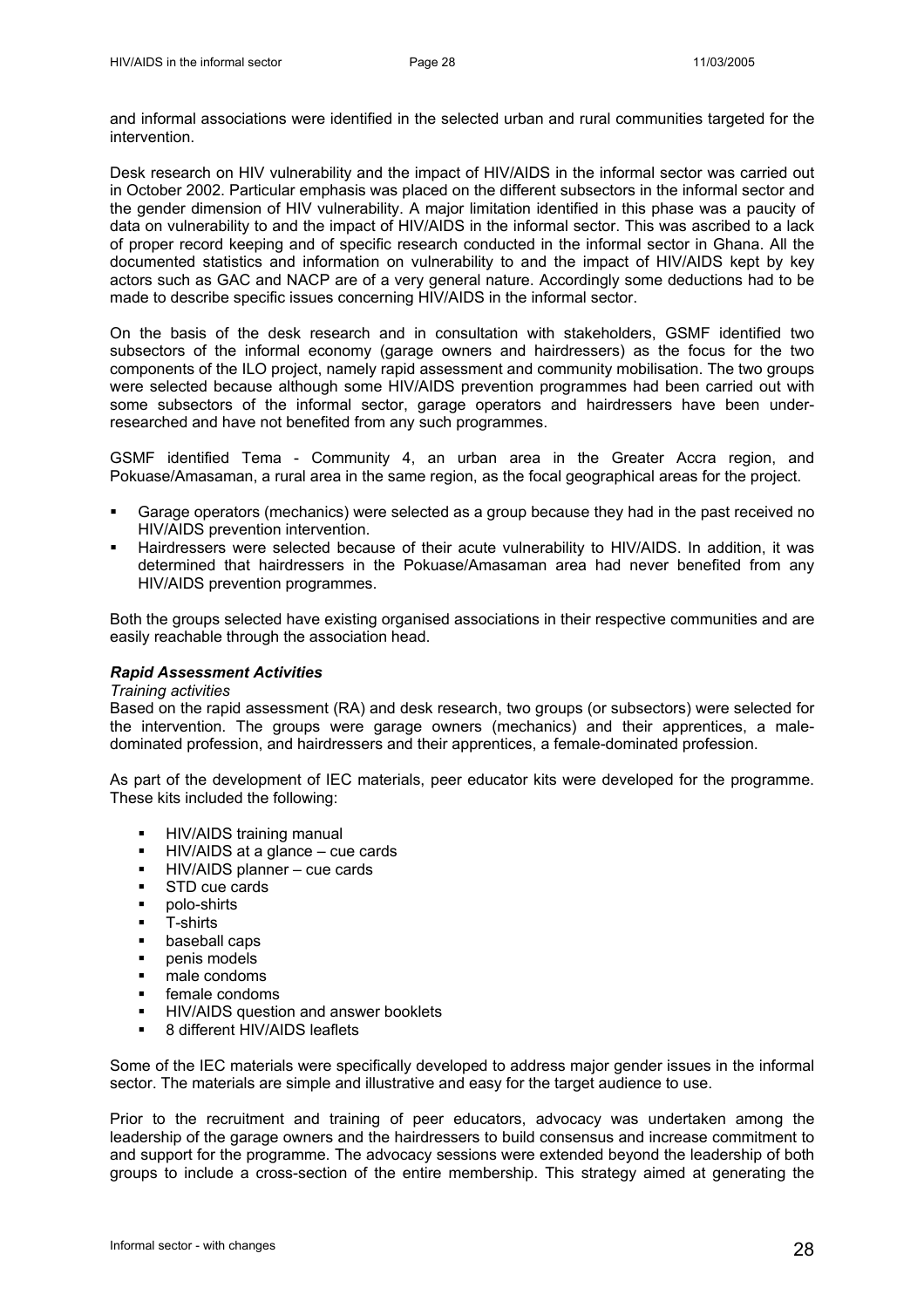necessary groundswell to carry the programme to a successful conclusion. The advocacy sessions served as appetisers and stimulated considerable interest in the programme even before its actual inception.

## *Peer educators*

Peer educators were recruited in a participatory manner by the leadership of both the hairdressers and garage owners. Recruitment was based on the following qualities:

- ability to communicate clearly and persuasively
- good interpersonal skills including good listening skills
- similar socio-cultural background to that of the audience
- accepted and respected by the target audience
- non-judgemental in attitude
- **strongly motivated and prepared to work with little supervision**
- self-confident and good leadership skills
- **time and energy to devote to work**
- role models among their colleagues

Based on past experience, peer educators were recruited from the executives/leadership of both the hairdressers and the garage owners. Even though these people do not have as much time at their disposal as other peer educators, they are able to facilitate the programme in many diverse ways. They also provide some support from the leadership, which is a crucial factor in ensuring the success of an HIV/AIDS intervention.

Peer educators were also recruited from both the masters and the apprentices. This ensured a wide age distribution among the peer educators, and achieved total coverage of the target audience.

Two experienced workshop facilitators were recruited per workshop. The recruited peer educators were taken through a comprehensive GSMF International training programme. The training curriculum included:

- anatomy and physiology
- **sexually transmitted diseases**
- **HIV/AIDS**
- **•** condoms
- **fertility management**
- communication skills
- **Journey of Hope training methodology**
- **•** peer educator activities
- gender and HIV/AIDS
- motivational/inspirational discussions

The facilitators were also taken through the RA findings in order to increase their comprehension of issues relating to the target audience.

All the peer educators recruited from among the hairdressers and their apprentices in the Pokuase/Amasaman district were female. Two of the peer educators from among the garage owners and their apprentices (from Tema) were female while the rest were males. This ensured a femaledominated group in Amasaman/Pokuase and a male-dominated group in Tema.

The basic training was conducted over a two-day period. The trained and equipped peer educators elected their own executive, who were responsible for supervising and coordinating all peer educator activities. Action plans were drawn up for the year. These plans were presented to the leadership of both associations (hairdressers and garage owners) for their support, approval and endorsement. This strategy was aimed at ensuring commitment and ownership.

The trained peer educators were very enthusiastic about the programme. They promised to make a difference in their respective communities and to contribute their quota towards reducing the number of new infections among their peers. Their initial motivation emanated from their own desire to make a difference in their communities. The IEC material and the fact that they would receive certificates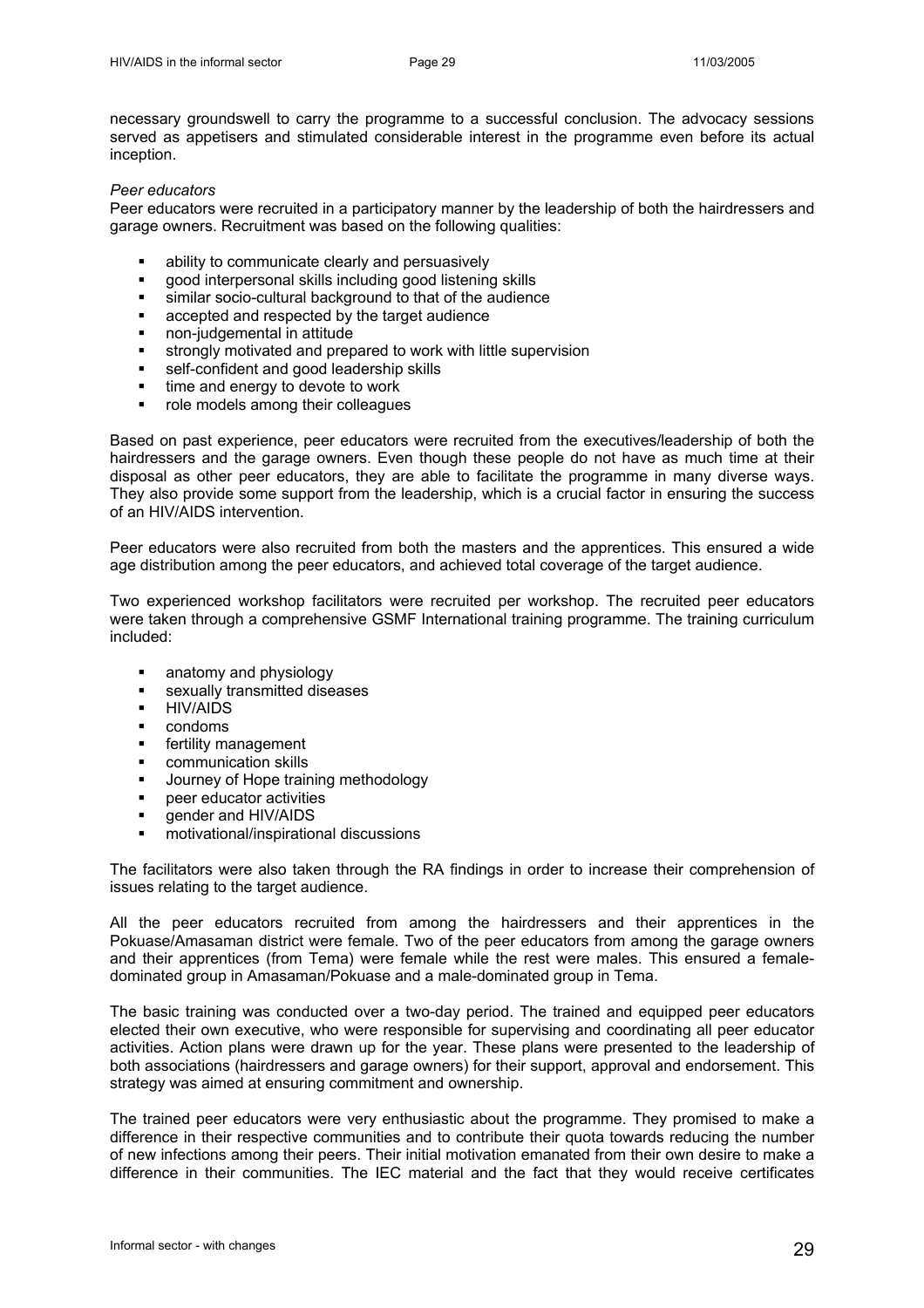provided additional motivation. Finally, the thought of being singled out and trained as a peer educator was a powerful motivator.

#### *Limitations (Phase 1)*

The project was timed to take place very close to the Christmas period, and most of the hairdressers and some garage owners stated that this was their peak season. They wanted the project to be postponed for two to three weeks, by which time their peak season would be over. They suggested that programme designers and implementers needed to take into consideration the target audiences' preferences with regard to times and seasons when implementing programmes.

The fact that the informal sector is not well organised was a major challenge. Obtaining the approval and commitment of the leadership of the garage owners was quite an arduous task since the leadership either did not see the urgent need for an HIV/AIDS intervention for its membership or did not feel confident enough to rally and mobilise its membership for the programme.

Informal sector operatives almost always seem to want some money before they will allow NGOs to reach their membership. Their view was that a considerable amount of resources had been allocated to fight HIV/AIDS, and that they should receive their share.

These limitations notwithstanding, GSMF International was able to successfully execute the first phase of the project and submit the phase 1 report by December 31<sup>st</sup> 2002. It was a successful phase.

# *Phase II* **<<V – a Phase I heading is needed somewhere – perhaps in brackets after Rapid Assessment, which is the previous main section heading. Y>>**

The second phase built upon what had been achieved during the first phase. The aims for this phase included the following:

- **u** development of IEC material
- recruiting a second set of 50 peer educators (25 from each group)
- training the "new" peer educators (basic training)
- equipping newly-trained peer educators with IEC material
- re-training all 100 peer educators (intermediate training)
- organising four community mobilisation workshops (two in each area)
- organising a national planning workshop (involving all stakeholders)
- organising networks
- **•** preparing final report

## *Development of IEC materials*

The peer educator toolkit developed for the previous basic training was maintained. Two new leaflets were developed in addition to the eight used for the first batch of training. The new leaflets addressed cross-infection prevention, emphasising salon activity and the need for and importance of voluntary counselling and testing. The two new leaflets were developed based on the findings of the RA report.

#### *Selection and training of new peer educators (basic training)*

Fifty additional men and women were recruited for training in the two subsectors. Similar standards were used during the selection process. Recruitment was based on the following qualities:

- ability to communicate clearly and persuasively
- good interpersonal skills including listening skills
- similar socio-cultural background to that of the audience
- accepted and respected by the audience
- non-judgmental in attitude
- strongly motivated and prepared to work with little supervision
- self-confident and good leadership skills
- $\blacksquare$  time and energy to devote to work
- $\blacksquare$  role models among their colleagues

During this phase the organisational executive gave better support and assistance during the recruitment of the new peer educators. Their commitment increased because they had a greater appreciation of the issues relating to HIV/AIDS and could better identify colleagues who would make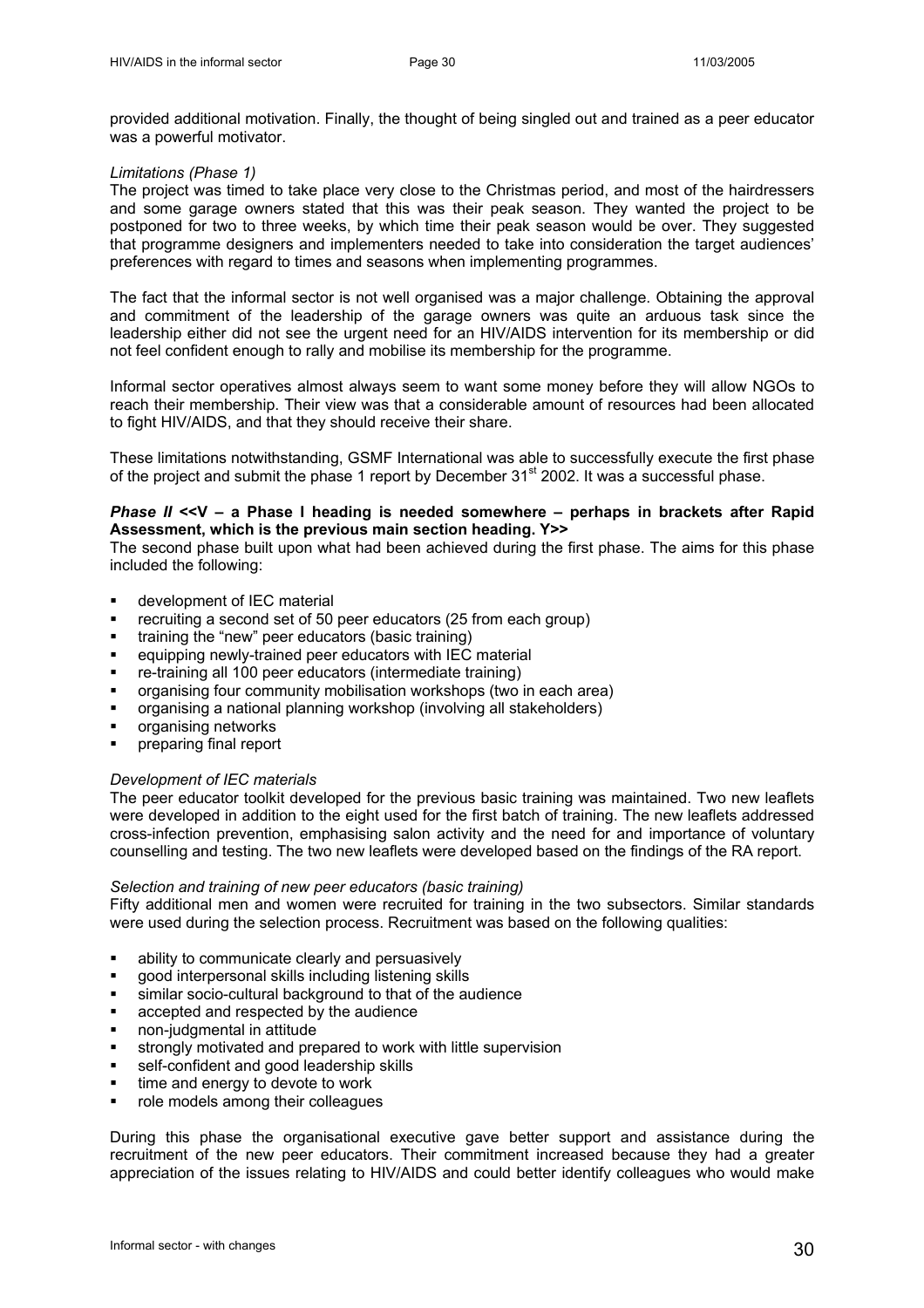good peer educators. Apprentices were given more representation due to their greater number (as compared to the masters). The activities of the old peer educators prompted and motivated many others to volunteer. Eventually the challenge was to reduce the number of recruited peer educators to 25 from both groups. All 25 selected peer educators in Pokuase were female, while 23 of the 25 people selected in Tema were male. Two facilitators were recruited by GSMF for the training. Participants were taken through the full GSMF training curriculum, which included:

- **EXECUTE:** anatomy and physiology
- **fertility management**
- **sexually transmitted infections**
- **-** HIV/AIDS
- **•** condoms
- Journey of Hope (a participatory HIV/AIDS approach)
- **EXECOMMUNICATION SKILLS**
- **e** gender and HIV/AIDS
- **question and answer discussions**
- rapid assessment findings

Facilitators also took into consideration lessons learnt from the previous basic training sessions as well as issues about which the previous peer educators had gathered information in the field. These lessons included the following:

- There was a need to increase education on fertility management. During the first basic training in Pokuase, participants expressed a lot of interest in fertility management. Accordingly during that session in the second round of training, facilitators provided more detailed material. Participants were trained on how to deal with the myths and excuses surrounding fertility management. This need was more specific to the female-dominated group.
- Reports from previously trained peer educators indicated that serial monogamy was very prevalent in their workplace and in the community as a whole. Most of their colleagues changed sexual partners quite often, for one reason or another. In a period of about three years a person might have two to four partners and still feel safe because he or she had been faithful to each at the time of the liaison. Participants were made to understand that such behaviour is no different from having three sexual partners at a time. The session thus illuminated the problems and practice of serial monogamy.

## *Training in Pokuase/Amasaman*

A different strategy was adopted in Pokuase during this round of training. Sessions were delivered at a slower pace to accommodate the low level of education of participants. This could also be attributed to the fact that there were more apprentices in this group. A lot of visual aids such as films, slide shows and diagrams were used in the basic training. Facilitators guided the participants to generate most of the concepts themselves in order to improve comprehension.

## *Training in Tema*

In Tema, the situation was different. Though there were more apprentices in this group, just as in Pokuase, these apprentices seemed sharper than the masters and the knowledge level was higher than in the first group. Interaction and the exchange of ideas between participants were impressive. This could have been because the apprentices from Tema were located in an urban setting and had therefore been exposed to more information. Most of the participants were also already motivated before entering the training, and this, too, contributed to their high level of performance. The maledominated group did not seem to have any serious concerns about fertility management (family planning).

Peer educators had been given their toolkits and certificates. The toolkits included an HIV/AIDS training manual, HIV/AIDS at a glance cue cards, HIV/AIDS activity planner cue cards, STD cue cards, polo shirts, baseball caps, penis models, male and female condoms, HIV/AIDS question and answer booklets, and ten different leaflets on HIV/AIDS.

*Refresher for all 100 peer educators (intermediate training)*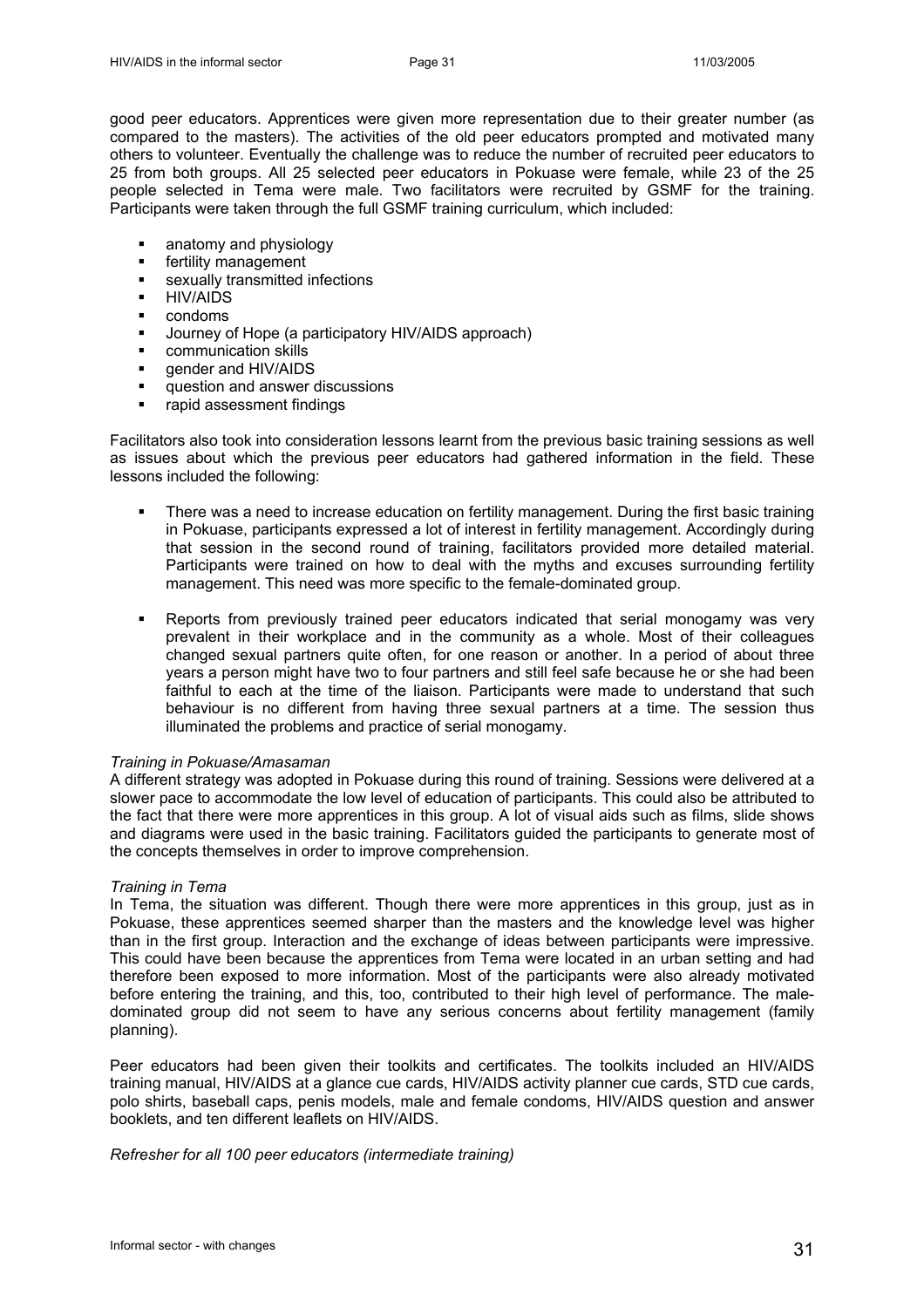Two intermediate training sessions were organised for peer educators who had undergone the basic training in both communities. Two workshop facilitators were recruited for each training session. As a strategy, the same workshop facilitators were recruited to build upon the experiences they had acquired during the basic training. The training curriculum was upgraded to include two new topics, voluntary counselling and testing (VCT) and cross-infection prevention. The training session also provided a platform for peer educators to share experiences and have their questions answered. The training curriculum consisted of the following:

- sharing of experiences
- **STDs**
- fertility management
- HIV/AIDS (current statistics and developments)
- condoms
- voluntary counselling and testing
- **•** cross-infection prevention
- **case study**

The participants were asked to share the experiences of their five months as peer educators. They admitted that the basic training had been an eye-opener for them and that they regarded themselves as better informed than their colleagues in terms of knowledge. They commented that the programme had changed their own sexual behaviour as well as that of some of their colleagues. They were of the opinion that their confidence had grown with the training. Most of them said they had become bolder than they had been at the beginning of the project.

Participants were briefly taken through the major topics during the training (fertility management, STDs, HIV/AIDS, and condoms). Difficult questions as well as issues raised during their advocacy activities were addressed. A film entitled *Ama Djafoule* was used as a case study. The facilitators had decided on a film show because of the educational backgrounds of the participants. This particular film was chosen because it addresses most of the issues in the training curriculum and because it is most appropriate for the informal sector. The main issues the film raises include:

- the importance of negotiating condom use
- the fact that STDs could occur in stable relationships (marriages)
- the need for consistent condom use with all partners
- the fact that sex with a prostitute who uses condoms consistently is safer than sex with a nonprostitute who seldom uses condoms
- the use of a water-based gel with male condoms during sex
- myths and excuses surrounding voluntary counselling and testing
- the role of VCT in promoting trust and confidence in relationship
- the need for regular medical examinations

After the film show, participants were divided into four groups and asked to identify and discuss the main ideas and themes of the film. Participants were asked to share their experiences as well as the lessons learned during their advocacy/educational activities. A number of issues were raised by the peer educators during the intermediate training. Most of these issues had to do with their peer educator educational activities and included the following:

- There were insufficient adequate promotional and IEC materials for mass distribution. Peer educators who had embarked on outreach activities outside their workplaces could not cope with the increasing demand for materials. They requested additional resources for the development of IEC materials.
- Apart from their advocacy activities at their workplaces and homes, peer educators wished they had the resources to cover the costs of conducting frequent outreach programmes (such as transport costs). In Pokuase, for instance, hairdressing salons are very widely dispersed across the town, and peer education was becoming limited to only the shops with peer educators.
- Peer educators emphasised the need for occasional programmes like film shows and durbars in the communities. This would promote awareness and increase people's interest in the programme
- Awareness and acceptance of the programme would be greater if the programme had been launched formally and peer educators had been introduced to their colleagues and the rest of the community.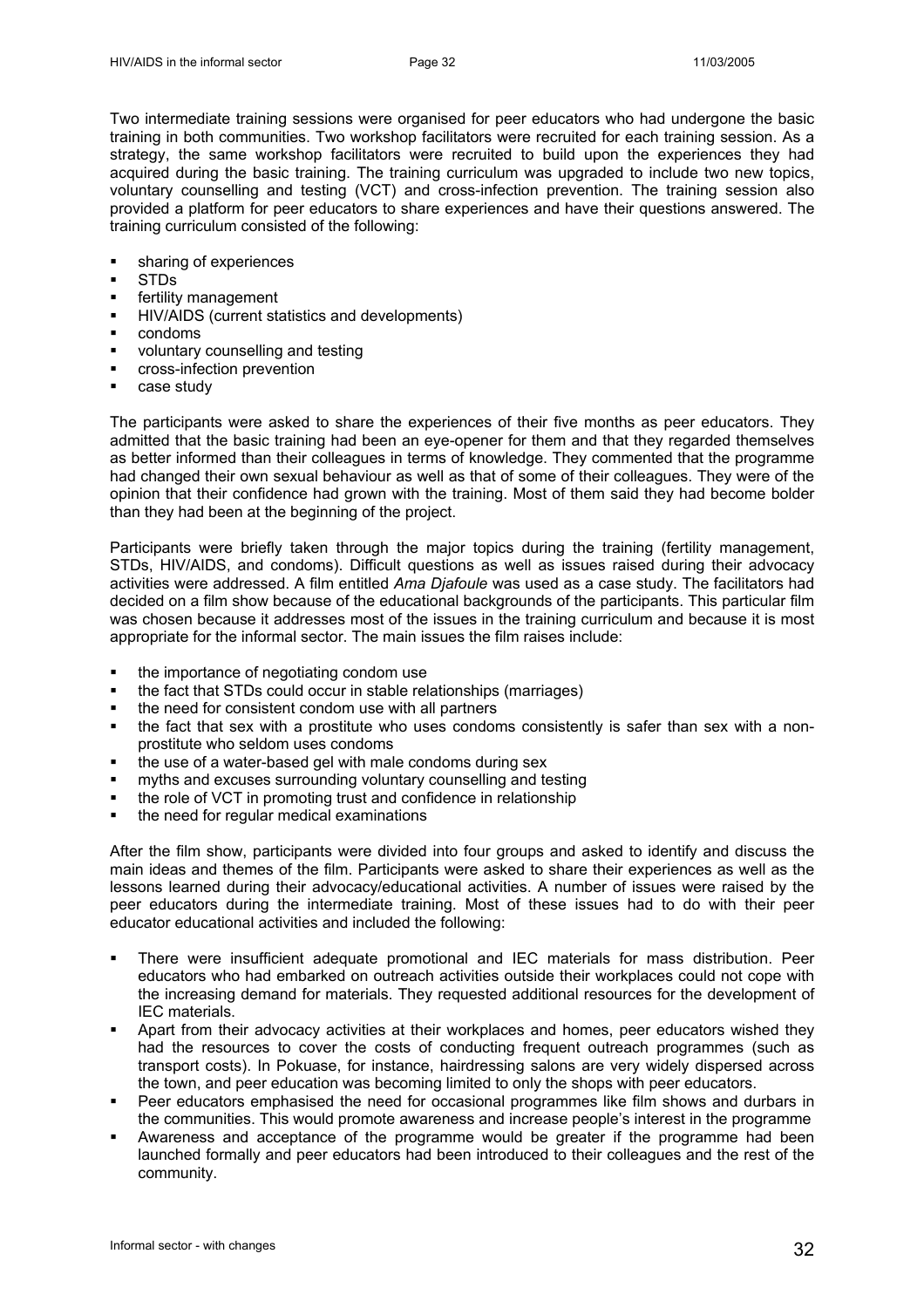- In Pokuase/Amasaman, where all the peer educators and most of the audience were women, negotiation for safer sex still remained a major issue. As these are rural communities the prevalence of polygamy and gender inequality pose a challenge to behaviour change. Some of the peer educators admitted that they had not been able to convince their male partners of the need to manage their fertility.
- Female peer educators in Pokuase/Amasaman emphasised the need for their male counterparts (the majority of whom were informal sector workers) to be included in future programmes. They contended that until their male counterparts understood the issues, their efforts would have little impact.

## *Peer educator activities (summary)*

The peer educators from both Tema and Pokuase/Amasaman have been actively involved in the education of their peers for five months. Their strategies include one-on-one talks with their peers, talks during leisure hours when business is slow, educational activities at general meetings for both the masters and apprentices and occasional community outreach. Peer educator reports are submitted periodically to the GSMF office. On average, 800 persons are reached on a monthly basis at the two sites.

In Tema, the peer educators meet on a monthly basis, while in Pokuase/Amasaman they meet weekly. In total there are 21 condom sales outlets in Tema and Pokuase/Amasaman. Nine of these are located in Tema and 12 in Pokuase/Amasaman. Even though condom sales started slowly, there has been a gradual increase in sales. About 5 000 male condoms were sold between April and July 2003. This represents an increase of 100% over the same four months last year. The female condom sells better in Pokuase/Amasaman than in Tema.

Generally speaking, motivation and enthusiasm have remained high among peer educators throughout the project period. Lack of funds has, however, limited their activities to their shops and immediate surroundings. A community workshop was organised in each of the two districts and involved representatives of informal sector associations, local government, community-based organisations and peer educators.

All workshops commenced with presentations on the current HIV/AIDS situation in Ghana. This was done to enable workshop participants to understand the concepts of HIV/AIDS in relation to the needs in terms of prevention, care and support.

## *Needs in terms of prevention and care and support*

*Healthcare (Pokuase/Amasaman – rural)*

- Health facilities (ie clinics, hospitals, etc) are inadequate.
- There are not enough health personnel to handle STIs and HIV/AIDS.
- There are no facilities for prevention of mother to child transmission (PMTCT).
- Home-based care for PLWHAs does not exist in the community.
- There are no ARVs **<<V in full?>>**for persons living with HIV/AIDS.
- Even though there are trained counsellors in the area, they are virtually unknown and their services are untapped.
- No VCT is offered in the area.
- Treatment of STIs occurs more in the chemist shops than at health posts since the chemist shops are perceived as more patient and friendly. There might be a need to train or re-train the owners of the chemist shops in the syndromic management of STIs.
- There is no post-exposure prophylaxis (PEP) for medical personnel in the area.

#### *Healthcare (Tema – urban)*

- In Tema most of the healthcare requirements are available in Pokuase/Amasaman. **<<V the inclusion of Pokuase/Amasaman here must be an error? Y>>** Government hospitals and private clinics are in abundance. There may be a need to promote the government institutions since personnel are perceived as being impatient and unfriendly.
- VCT sites are present but unpopular. The sites need some promotion.
- PMTCT takes place in the government hospitals but again the larger community does not know about this.
- **There is no post-exposure prophylaxis (PEP) for medical personnel.**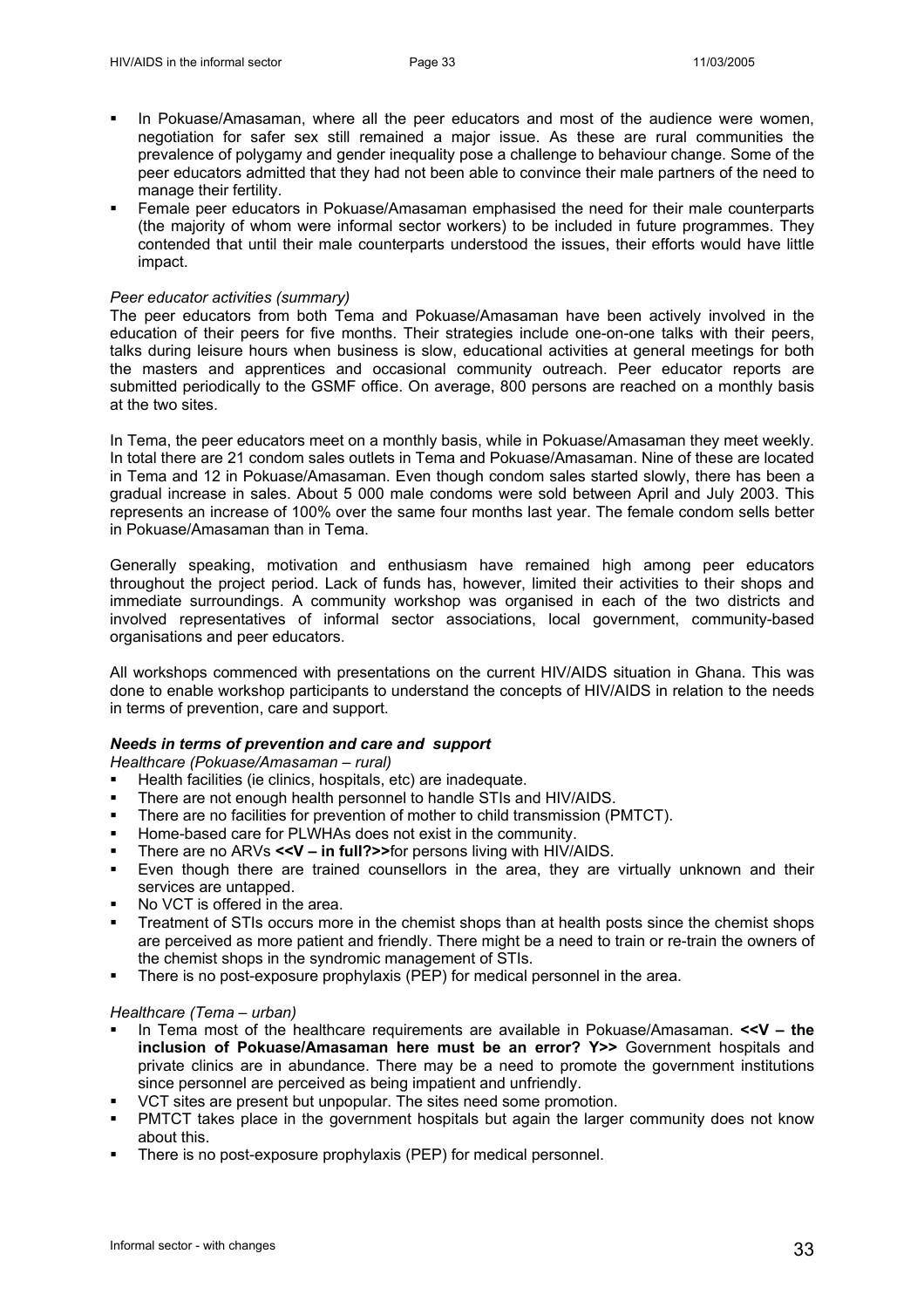There might be a need to re-train pharmacists and owners of chemist shops in the syndromic management of STIs since they are the first points of call for most patients with STIs.

## *Condom accessibility (Pokuase/Amasaman – rural)*

- Both male and female condoms are available in the numerous chemist shops in the area. In most instances condoms are affordable.
- There is a need to educate people about the correct use of male and female condoms.
- The female condom is perceived as being cumbersome to use. This notion can be corrected through effective promotion.

## *Condom accessibility(Tema – urban)*

- Both male and female condoms are available in the numerous chemist shops in the area. In most instances condoms are affordable.
- There is a need to educate people about the correct use of male and female condoms.
- The female condom is perceived as being cumbersome to use. This notion can be corrected through effective promotion.

# *IEC materials (Tema and Pokuase/Amasaman)*

- IEC materials are available but woefully inadequate
- Accessibility of IEC materials is also a problem since they are mostly located in the health facilities or District Assemblies.
- There is a need to create IEC materials that are simple and pictorial since most of the operatives of the informal sector have low levels of education.
- Specific IEC materials that address the unique circumstances and needs of the informal sector should be developed.

# *NGOs working on HIV/AIDS*

- Even though there are many NGOs working in both areas (Tema and Pokuase/Amasaman), their activities are uncoordinated and their impacts are not really felt. The coordination of all NGOs working in an area needs to be strengthened to improve the efficiency of their operation.
- NGOs need to get into the field of care and support for PLWHAs. There are very few NGOs working in this field.
- There is a need for the District Assembly to create a platform for networking and experience sharing for all NGOs within a particular community.

## *Socio-cultural factors (Tema and Pokuase/Amasaman)*

- Strong stigmatisation of PLWHA jeopardises HIV/AIDS prevention programmes in both communities.
- Churches and other religious groups are beginning to respond better to PLWHA as a result of the current "Reach Out" Compassion Campaign.
- Some believe that traditional healers can cure HIV/AIDS, and this notion needs to be corrected.

## *Political factors (Tema and Pokuase/Amasaman)*

- Even though the political will to fight HIV/AIDS in Ghana is generally high, a lot more could be achieved if more resources were made available to the informal sector.
- There is a need to build the capacity of informal sector associations to make them capable of responding adequately to the HIV/AIDS menace.
- Informal sector associations need to be made aware of the availability of funds and sourcing procedures to enable them to run their own programmes.
- There is a need for political leaders to speak openly on prevention, care and support in their communities.

# *Business risks*

Most people who work in the informal sector do not have enough information to accurately evaluate their own vulnerability. A hairdresser's work is risky because of pedicures and manicures, which involve the use of skin piercing instruments, and hair retouching, which involves the use of chemicals. Unlike hairdressers, dressmakers have low business risks because they rarely deal with any such instruments.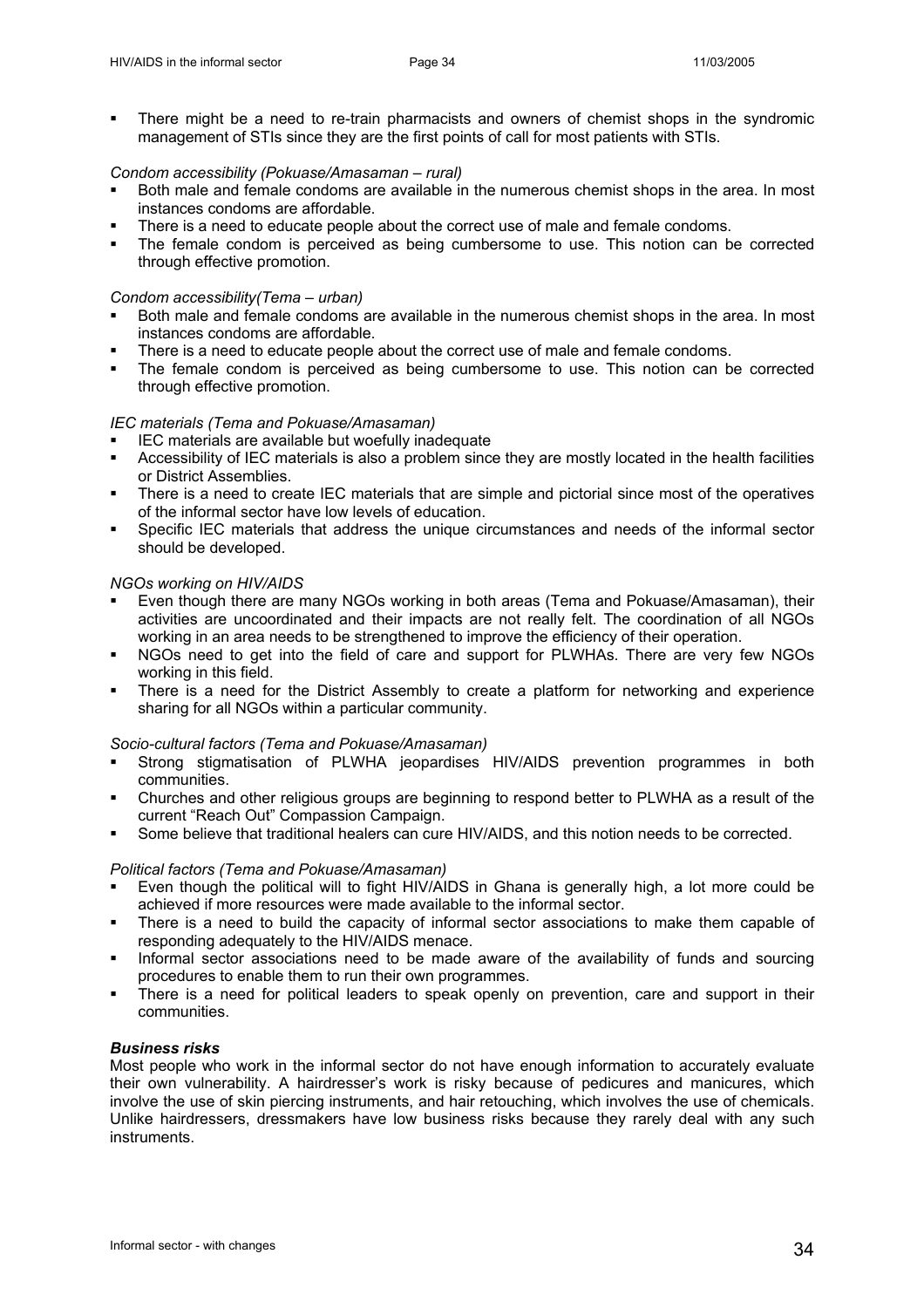The risk involved in barbering is high because of the use of sharp instruments. In addition, barbers share the same equipment with their clients. **<<V – does this perhaps mean: the same equipment is used with more than one client? Y>>** Some barbers use alcohol to sterilise their equipment.

Drivers are at risk because of the large number of people they interact with. Long-distance drivers leave their partners for days, increasing the possibility that they will have casual sex relationships.

Mechanics, carpenters and plumbers indicate that their work sometimes involves travelling to distant places for days, which means leaving their partners at home. They meet new people and being away from home gives them the freedom to explore casual sexual relations.

Traders are also at risk in that they travel to the rural areas to buy foodstuffs and if they do not have enough money to pay for the produce or the transport, the farmers and drivers take advantage of this, and contractual sex is used to pay off these debts.

In sectors that are female-dominated, apprentices are especially vulnerable. They earn very low incomes (some earn nothing at all), and men who have adequate disposable incomes easily lure them. As a result, they are exposed to unprotected sex under "contractual sexual agreements" because there is no or little negotiation for condom use (particularly with informal sector workers such as drivers, masons, carpenters, etc).

Generally speaking, it may be concluded that the different professional groupings of the informal sector have different vulnerabilities based on the nature of their work. Nevertheless, the informal sector as a whole is vulnerable because it lacks the ability and capacity to adequately respond to HIV/AIDS. Some interesting facts in this regard include the following:

- Participants from informal sector associations had never heard about the ILO Code of Practice on HIV/AIDS.
- Though some have heard about the ILO as an organisation, they had no knowledge of its activities.
- Participants did not know where to obtain the ILO Code of Practice on HIV/AIDS. They had absolutely no idea about the location of any ILO office in Ghana.

## *Action plans*

Participants were asked to outline an action plan for the community. They did so, but expressed their concerns about the availability of resources to implement their action plans.

In Tema, participants outlined the following as their action plans:

- All representatives of the informal sector associations should meet for detailed discussions of the ILO Code of Practice on HIV/AIDS.
- Informal sector associations must be strengthened so that they can streamline the activities of all their members.
- The associations should consider including some aspects of the ILO Code of Practice as part of their constitutions and should encourage its implementation.
- Workshops on HIV/AIDS should be organised for the various informal sector workers.
- Protective working equipment in the informal sector should be made available and affordable, and its use should be enforced.
- Tema Municipal Assembly will identify all local NGOs involved in HIV/AIDS work in the community and ensure collaboration among them to improve their impact in the community.
- Condom accessibility at workplaces should be increased. For example, Tema Municipal Assembly could buy condoms and add the cost to their revenue tickets, which they issue for the payment of tolls/bills.

In Pokuase/Amasaman, participants outlined the following:

 Networking between the sectors of the community. This would provide a platform for information dissemination and experience sharing between all stakeholders involved in the fight against HIV/AIDS, particularly within the informal sector. This would minimise duplication and increase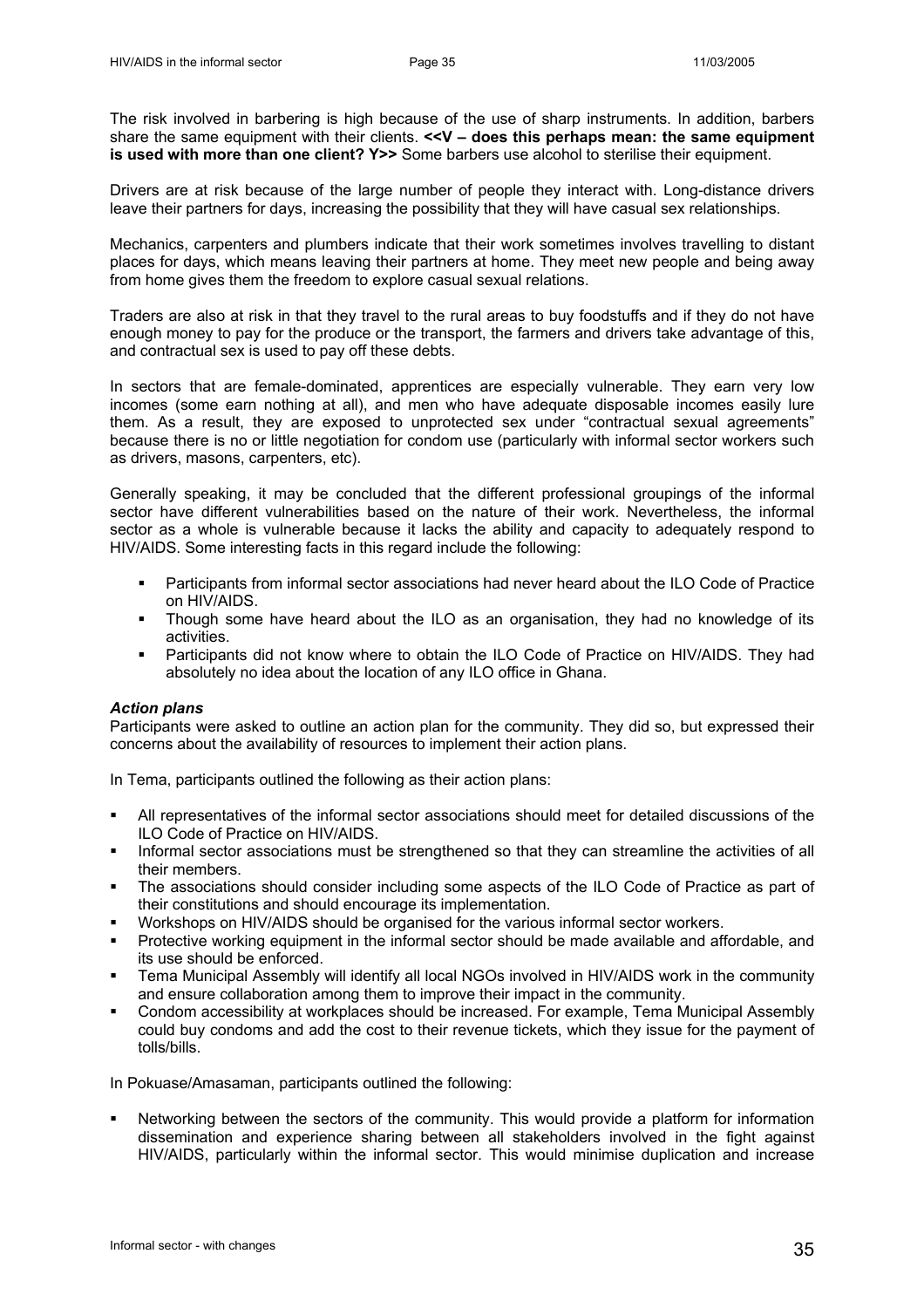efficiency. In order to increase the networking and coordination of all sectors in the community, the District Assembly, with the help of GSMF, would hold quarterly networking meetings.

- Care and support programmes must be put in place for HIV/AIDS infected and affected persons.
- Pictorial and simplified IEC materials must be developed and extensively distributed.
- Educational programmes must be organised for both in-school and out-of-school youth.
- Training of trainers workshops should be arranged for District Assembly staff and leaders of informal sector associations.
- Mobile vans should be hired to educate people in the community.
- Video centres in the community would be contracted to show films on HIV/AIDS and STIs.

Some of these plans do not require funds but others will be achieved only if funds are sourced.

#### *Formation of networks*

In order to ensure knowledge transfer among the various sectors of the communities, networks have been formed in both Tema and Pokuase. These will serve as a forum to share experiences and will attempt to address the problems of informal sector workers in the communities.

Two representatives from each association, together with representatives of NGOs and local government, would meet every quarter to discuss developments in each sector as far as HIV/AIDS prevention is concerned. Peer educators at the two sites would visit each other occasionally to share ideas and experiences. GSMF would collaborate with the local authorities to ensure the participation of all stakeholders.

#### *National workshop*

A national planning workshop was organised in Accra at Miklin Hotel to bring together stakeholders in the informal sector. Two representatives each from various informal sector associations, government and local government officials, as well as representatives of the Ghana AIDS Commission, were invited to participate.

Recommendations were made by GSMF to strengthen the role of the informal sector in the development of the national strategic plan. The recommendations are as follows

- 1. First of all, there is a need for government and other stakeholders to accept and recognise that the impact of HIV/AIDS strategies in the informal sector is critical for the national impact assessment, considering the size and vulnerability of the sector.
- 2. Existing associations must be strengthened and new ones created. The leadership of informal sector associations must be made to understand the issues of HIV/AIDS and the dynamics of the pandemic in the informal sector.
- 3. Informal and non-formal education for people (adults and youth) in the informal sector should be stepped up. Increased literacy facilitates information dissemination and this improves the understanding of issues relating to HIV/AIDS. Non-formal education would also empower informal sector workers to make better-informed decisions.
- 4. Capacity in the informal sector should be built. Top and middle level executives should be given the capacity to design programmes and access funding from GAC and other donors for HIV/AIDS prevention, care and support programmes for their members. It would also be appropriate if they developed the capacity to amend various constitutions to include HIV/AIDS and related issues.
- 5. The capacity of NGOs working in the informal sector must be strengthened so that they can provide prevention programmes, care and support and collaborate for better impact. Regular networking sessions must be held to facilitate knowledge transfer between the various players in the informal sector.
- 6. Affirmative action to address gender inequalities in the informal sector should be strengthened and enforced. Policies must be initiated to address the gender dimensions of poverty and inequality.